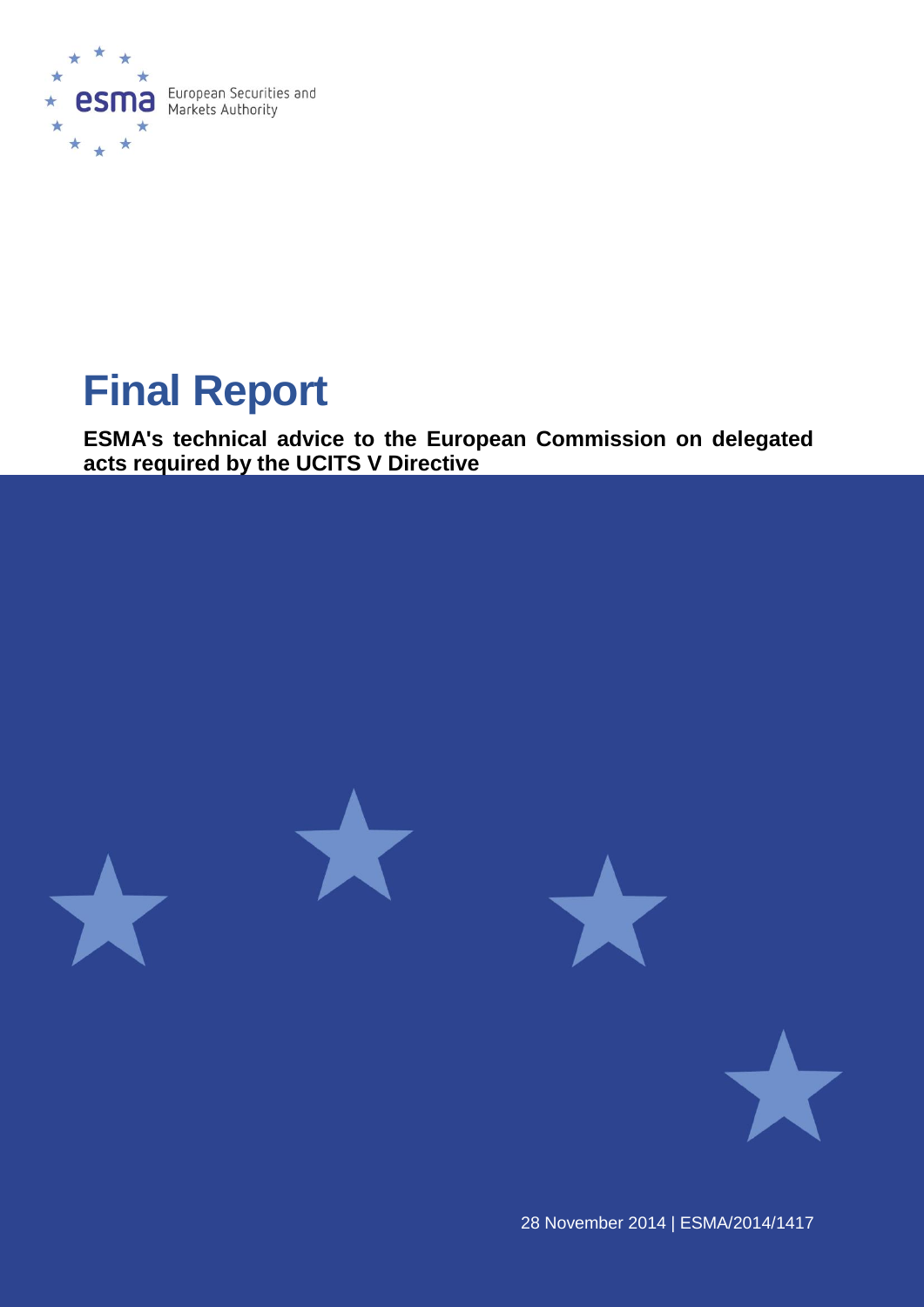

Date: 28 November 2014 ESMA/2014/1417

# **Table of Contents**

|  |  | 3.1 Annex I – Commission mandate to provide technical advice 31 |  |
|--|--|-----------------------------------------------------------------|--|
|  |  |                                                                 |  |
|  |  |                                                                 |  |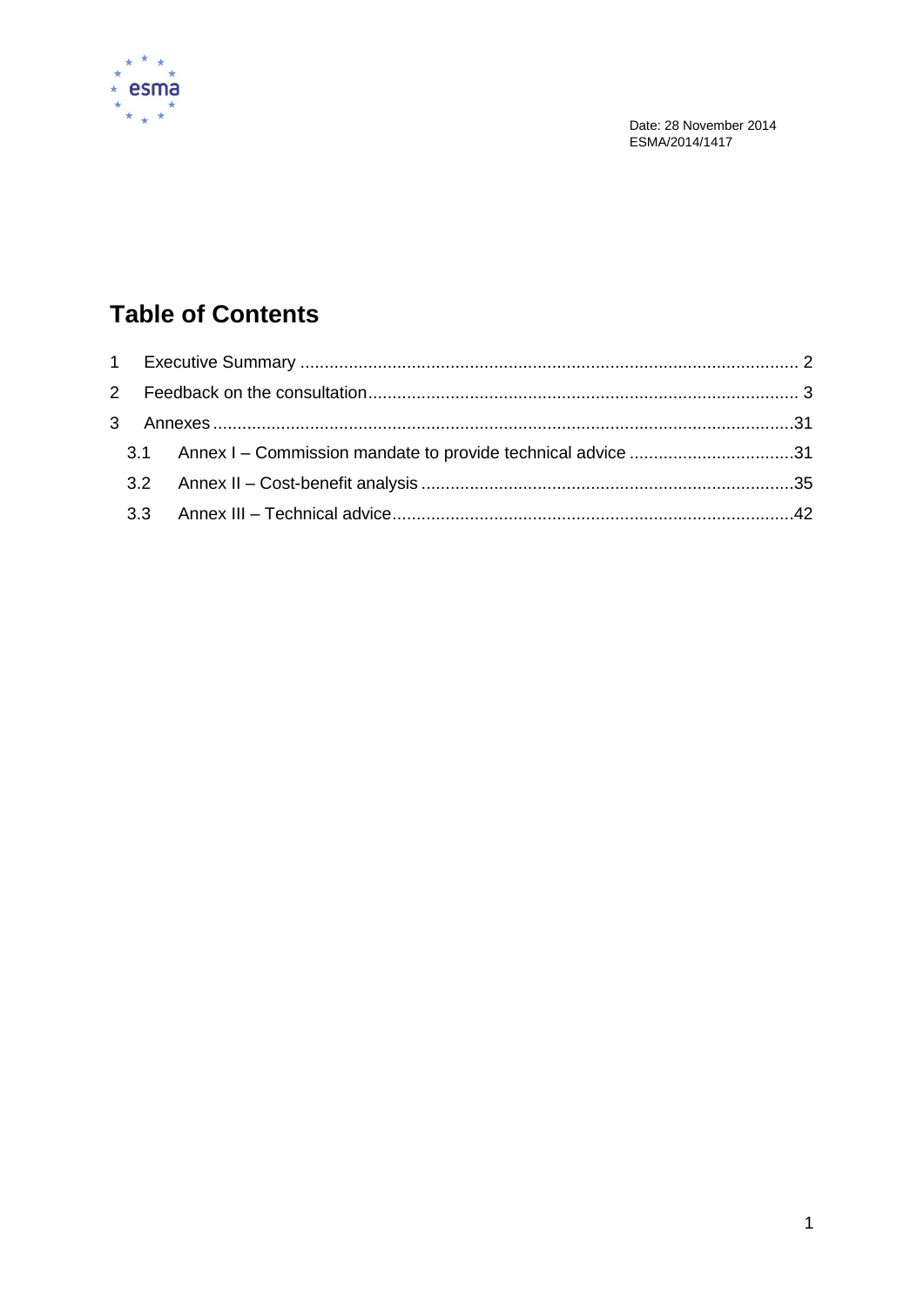

### <span id="page-2-0"></span>**1 Executive Summary**

### **Reasons for publication**

On 3 July 2014 ESMA received a provisional request from the European Commission for technical advice on the content of two of the delegated acts on depositaries required by UCITS V. ESMA published a consultation paper on 26 September setting out the draft technical advice on those delegated acts. That consultation closed on 24 October. This report sets out ESMA's final advice to the Commission in light of the feedback from stakeholders.

### **Contents**

This report sets out ESMA's views on possible implementing measures regarding the issues identified in the European Commission's request. Section 2 gives feedback on the consultation. The Commission's original request can be found in Annex 3.1, followed by the cost-benefit analysis in Annex 3.2. The formal advice is contained in the boxes in Annex 3.3 of the paper.

### Advice on the insolvency protection of UCITS assets when delegating safekeeping

UCITS V provides that, when the custody functions are delegated by the depositary to a third party, such a third party shall take "*all necessary steps to ensure that in the event of insolvency of the third party, assets of a UCITS held by the third party in custody are unavailable for distribution among or realisation for the benefit of creditors of the third party*". The European Commission is empowered to adopt delegated acts specifying the steps to be taken by the third party pursuant to these provisions. This section of the advice proposes measures, arrangements and tasks for the third party to which custody is delegated as well as measures to be put in place by the depositary.

### Advice on the independence requirement

UCITS V states that "*In carrying out their respective functions, the management company*  [and the investment company] *and the depositary shall act* […] *independently and solely in the interest of the UCITS and the investors of the UCITS*". The European Commission is empowered to adopt delegated acts specifying the conditions for fulfilling this independence requirement. This section of the advice identifies two types of link between the management company/investment company and the depositary (namely (a) common management/supervision and (b) cross-shareholdings between these entities) which may jeopardise their independence and recommends measures to address the risks that may arise.

### **Next Steps**

ESMA will cooperate closely with the European Commission in view of the transformation of the technical advice into formal delegated acts.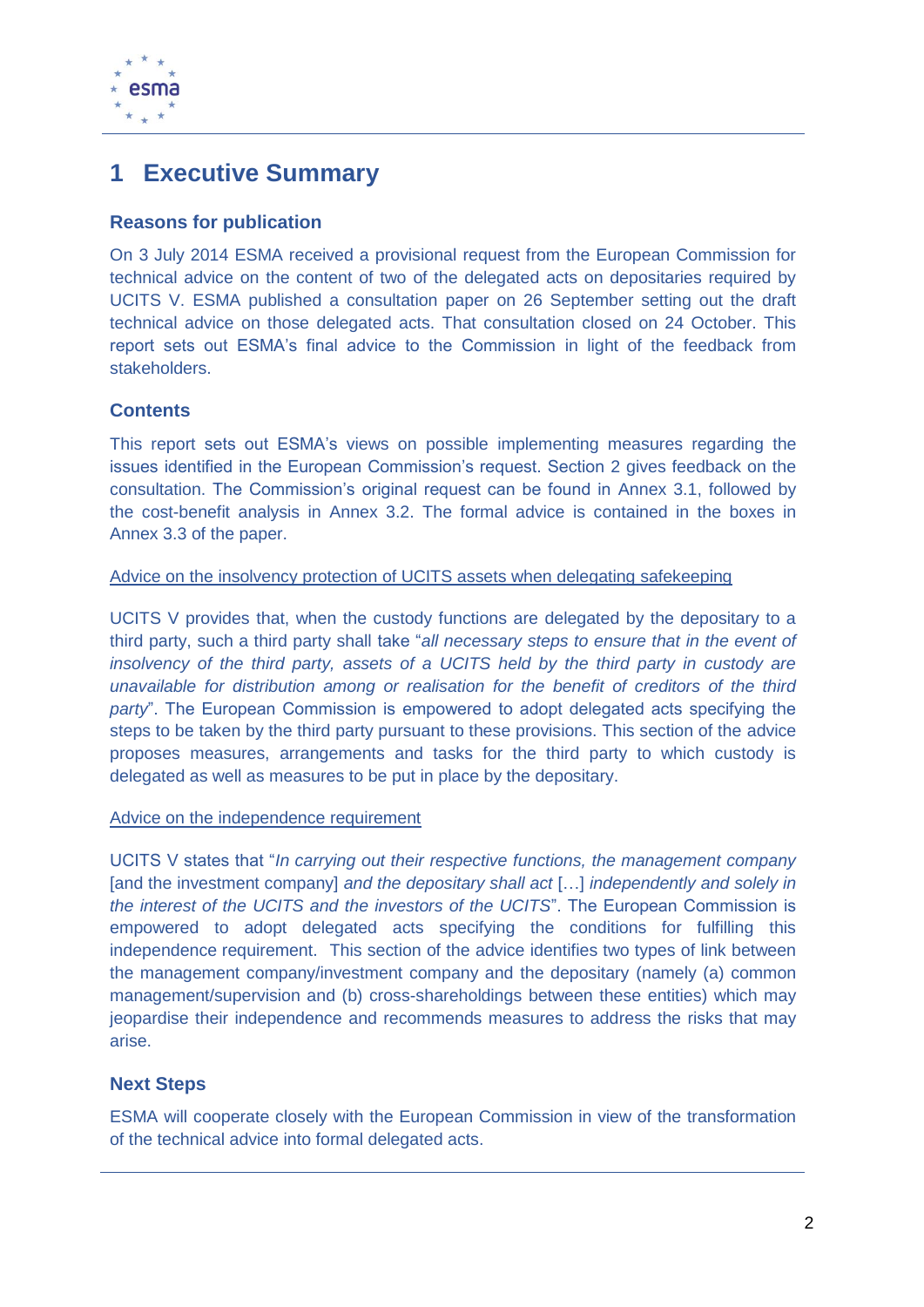

## <span id="page-3-0"></span>**2 Feedback on the consultation**

1. ESMA received 60 responses to the consultation paper (CP) on ESMA's technical advice to the European Commission on delegated acts required by the UCITS V Directive. Responses were received from asset managers (and their associations), depositaries/banks (and their associations), consumer representatives, public authorities, a law firm, an academic, and an individual.

### **I. General comments**

- 2. Two asset management associations regretted the short deadline given for responses to the consultation. They were of the view that the narrow timelines given to ESMA for producing its draft advice seriously compromised what should be, from the Commission's perspective, an objective exercise that would allow it to justify its policy choices in line with its internal impact assessment guidelines.
- 3. Two asset management associations were of the view that it was important to ensure that the Level 2 measures would be applied in the same way throughout the Union and, therefore, national competent authorities should refrain from imposing additional requirements in their respective jurisdictions (i.e. "gold plating").
- 4. One of these associations also recommended that consistency be ensured between the UCITS Level 2 measures and the corresponding measures under the AIFMD.
- 5. In relation to the use of the definition of 'management body' under Article 2 of the UCITS Directive, the same respondent was of the view that the advice should better distinguish between executive and non-executive functions within the management body, especially in the context of avoiding or managing conflicts of interest.
- 6. The following requests to clarify terms were made:
	- a) 'third party': some depositaries (and their representatives) argued that it should be made clear that this concept does not cover central securities depositaries (CSDs); several other respondents mentioned that confusion can arise from the use of this term where sub-delegation takes place;
	- b) 'segregation': some respondents asked for clarification that Articles 22a(3)(c) and (d) permit the use of omnibus accounts at sub-custodians.
- 7. A depositary mentioned the implications of the extent of the segregation obligation for collateral management services.

**ESMA response**: Regarding the deadline given to respondents to reply to the consultation, as mentioned in the CP, this was triggered by the deadline set by the European Commission for ESMA to provide its technical advice. In order to make provision for a public consultation (albeit a short one), ESMA decided to deliver its advice after the deadline set by the Commission (i.e. by end-November rather than 15 October).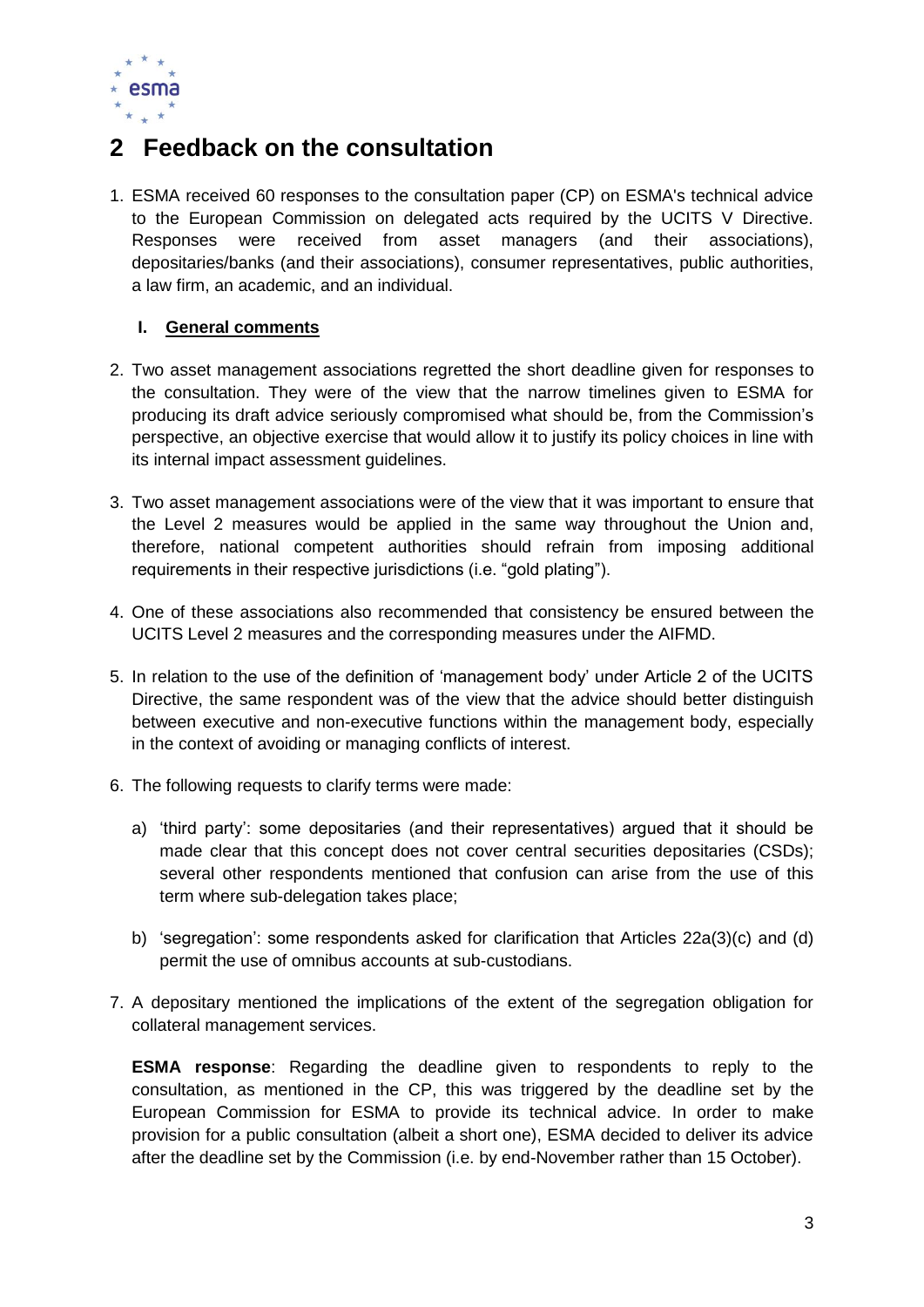

On the gold-plating issue, see the response below under Q19.

On the requests to provide further clarifications on certain terms, ESMA considers that the request relating to the term 'segregation' goes beyond the scope of the present advice (the same being true for the request to ensure consistency with the AIFMD Level 2 measures, as the mandate given to ESMA to provide technical advice was confined to a limited number of the UCITS Level 2 empowerments). The request relating to the term 'third party' did not seem to deserve any further specification as it should be clear from the Level 1 text that these terms refer to any entity to whom depositary duties are delegated in accordance with the provisions of the UCITS Directive.

### **II. Advice on the insolvency protection of UCITS assets when delegating safekeeping (Art. 22a(3)(e) and 26b(e) UCITS V)**

**Measures, arrangements and tasks for the third party to which custody is delegated**

- **Q1: Do you agree that the steps to be taken by the third party are ultimately intended to ensure that the level of segregation foreseen under 22a(3)(d) of the UCITS Directive is recognised in the context of an insolvency proceeding involving the third party?**
- 8. The large majority of respondents (including consumer representatives) agreed that the steps to be taken by the third party are ultimately intended to ensure that the level of segregation foreseen under 22a(3)(d) of the UCITS Directive is recognised in the context of an insolvency proceeding involving the third party.
- 9. On the requirements under 22a(3)(d) of the UCITS Directive, one respondent was of the opinion that 'separation' does not necessarily have to be achieved using separate accounts.
- 10. Another respondent disagreed that the goal of the segregation obligation is to protect the assets in case of an insolvency proceeding against the custodian.

**ESMA response**: Given the broad support received from those respondents who replied to this question, ESMA decided not to change its approach on this aspect.

### **Q2: Do you consider that the level of segregation foreseen under Art. 22a(3)(d) of the UCITS Directive should protect UCITS assets from claims by creditors of an insolvent third party which had been delegated the safekeeping of the assets by the UCITS' depositary?**

- 11. Five respondents disagreed, with some of them arguing that changes may arise in local insolvency laws and jurisprudence.
- 12. The majority of respondents (including consumer representatives) agreed that the level of segregation foreseen under Article 22a(3)(d) of the UCITS Directive should protect UCITS assets from claims by creditors of an insolvent third party. Similarly, an asset management association agreed that the provision in Article 22a(3)(d) of the UCITS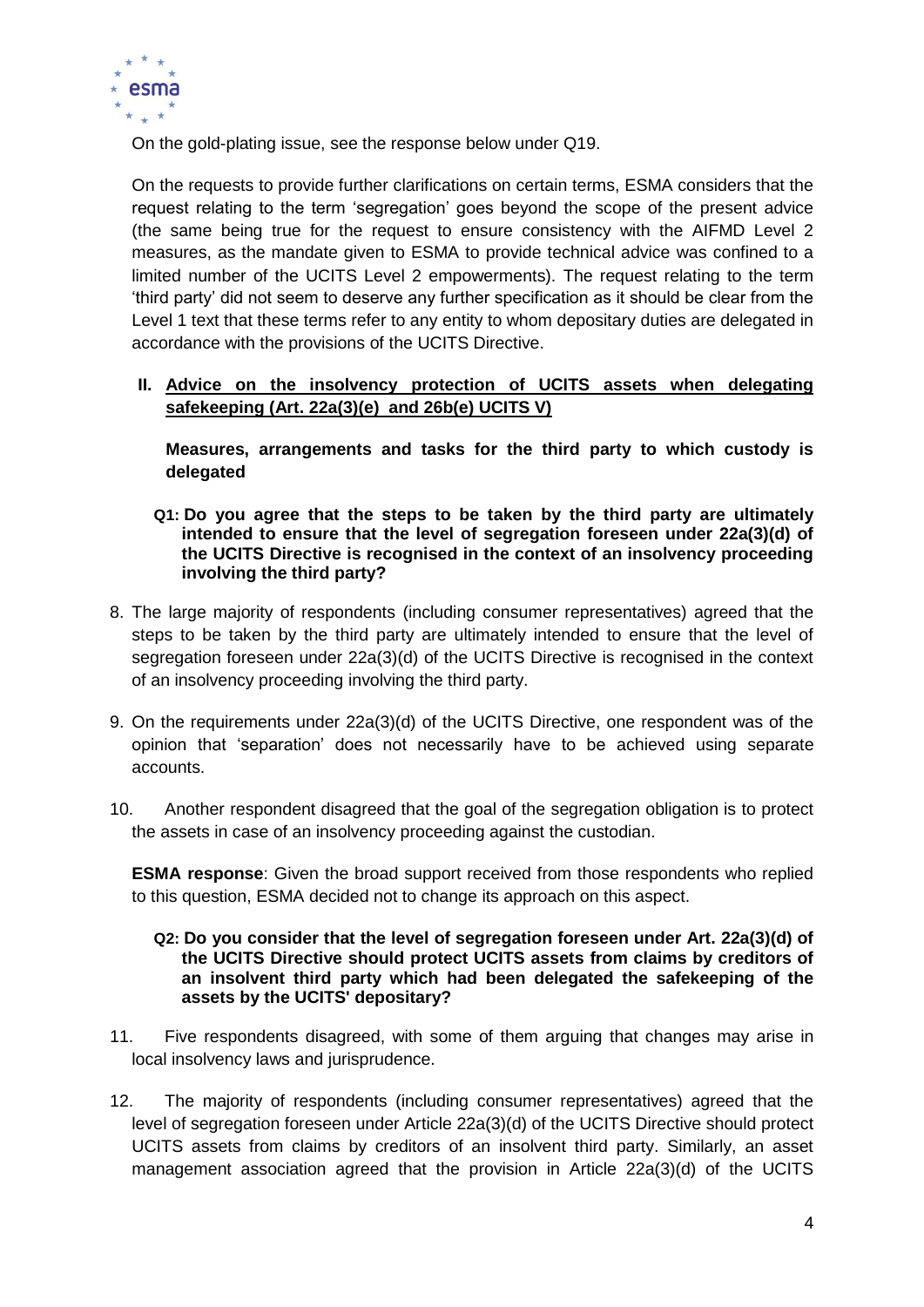

Directive is naturally linked with the provision of Article 22a(3)(e). Another respondent was of the view that separation as defined under Article 22a(3)(d) is sufficient for assets to be segregated in the event of insolvency.

- 13. An asset management association agreed that investor protection schemes for retail investors can only be kept affordable and manageable if assets are kept as insolvency proof as possible.
- 14. While agreeing with the views of ESMA, a number of respondents noted that the protection ensured by segregation is subject to any development in insolvency laws and jurisprudence. Similarly, a depositary association pointed out that, notwithstanding the due diligence conducted by the depositary and the legal advice obtained, based on past experience, the laws of many jurisdictions do not ensure that the return of clients assets is not hindered or delayed or even brought into the insolvent estate of the third party.
- 15. Several respondents (including asset managers, depositaries and their associations) encouraged ESMA and the European Commission to support harmonisation at international level (i.e. IOSCO) of the insolvency laws in third country jurisdictions so as to deliver effective asset segregation and protection.
- 16. A depositary suggested replacing the word 'guarantee' with the word 'recognise' in paragraphs 2(b)(ii) and (iii) of the draft advice on the basis that applicable insolvency laws will never guarantee a particular outcome.

**ESMA response**: Given the broad support received from those respondents who replied to this question, ESMA decided not to change its approach on this aspect.

ESMA saw merit in the suggestion to replace the word 'guarantee' with the word 'recognise' in order to have consistency throughout the relevant parts of the advice.

On the request to ESMA to support harmonisation at international level, ESMA is supportive of the idea of harmonising insolvency laws in third countries. However, this is not part of ESMA's mandate per se and would more appropriately be taken forward by IOSCO or the European Commission.

### **Q3: Are there other measures which could also help achieve this objective?**

- 17. Some respondents considered that there are no additional measures that could help achieve the objective.
- 18. Several other respondents suggested additional measures. These included the following:
	- a) Depositaries must inform the UCITS manager and the competent authority of the UCITS where the requested level of protection from third party claims could no longer be guaranteed. Some of the respondents who suggested this measure also asked ESMA to develop guidelines on the action that should be taken by the depositary, the management company/UCITS and its competent authorities in these circumstances.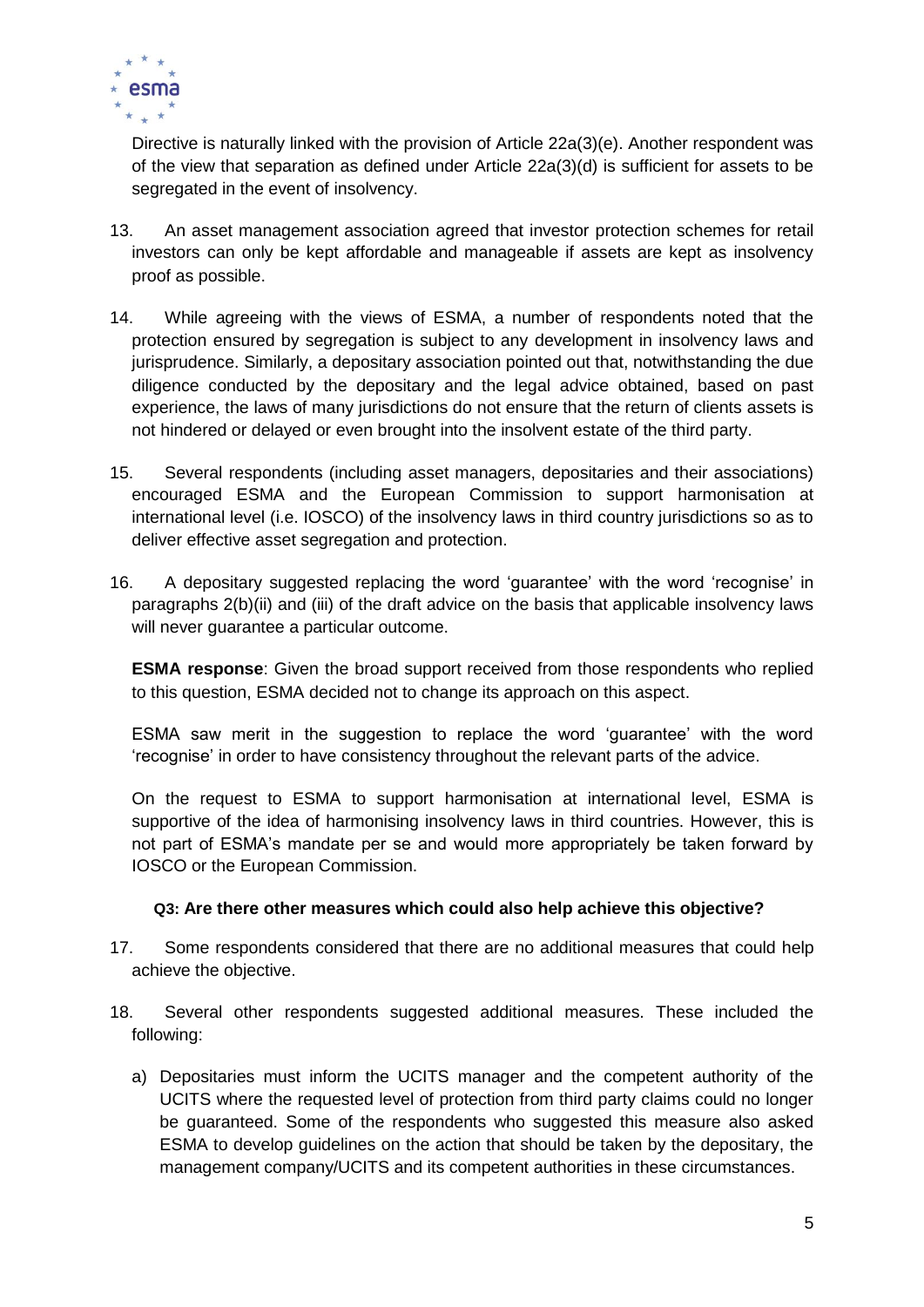

- b) The UCITS manager (or the UCITS itself, if self-managed) should take appropriate and prompt action and, where relevant, immediately sell the assets because in most instances it would be impossible for a depositary to find an alternative sub-custodian or local agent if there is an issue in a particular market. Several respondents suggested that there would be only two alternatives: (a) to dispose of the securities or (b) to convert the securities from a bearer form to a registered form (i.e. a security that is registered in the books of the issuer in the name of the owner).
- c) Depositaries should use blocked custody accounts for funds' assets (and a blocked bank account for cash belonging to the fund) so that a clear identification of beneficial ownership is possible, as foreseen under sec. 72 of the Capital Investment Act (KAGB).
- d) The steps outlined in the AIFMD Level 2 regarding review of local law and notification to investment managers of material deficiencies or uncertainties relevant to customer asset protection should be transposed to the UCITS regime.
- e) The depositary should make a disclosure to the UCITS and its management company that segregation is not recognised in the jurisdiction so that the risk is properly taken into account when making the investment decision.
- f) The depositary should have regard to measures in the local jurisdictions, to make the assets as "insolvency-proof" as possible based on local legal advice.
- g) The depositary should undertake appropriate levels of ongoing monitoring, which may include an enhanced level of credit monitoring or enhanced levels of reconciliation work or other measures to pick up any early warning signs of potential problems.

**ESMA response**: ESMA saw merit in amending the advice so as to place an obligation on the UCITS management company, on receipt of the information from the depositary, to notify immediately its competent authority of such information and take the appropriate measures in relation to the relevant assets of the UCITS, including their disposal taking into account the need to act in the best interest of the UCITS and the investors of the UCITS. Therefore, ESMA added a new paragraph 3 covering these topics in this part of the advice.

ESMA considered that most of the residual suggestions from those respondents who responded to this question were already covered by the provisions of this part of the advice.

### **Q4: Do you agree with the steps to be taken by the third party as identified above? If not, please explain the reasons.**

- 19. The large majority of respondents agreed with the steps to be taken by the third party as identified by ESMA.
- 20. An asset management association pointed out that third parties outside the EU are not bound by the requirements of the UCITS Directive beyond the degree to which such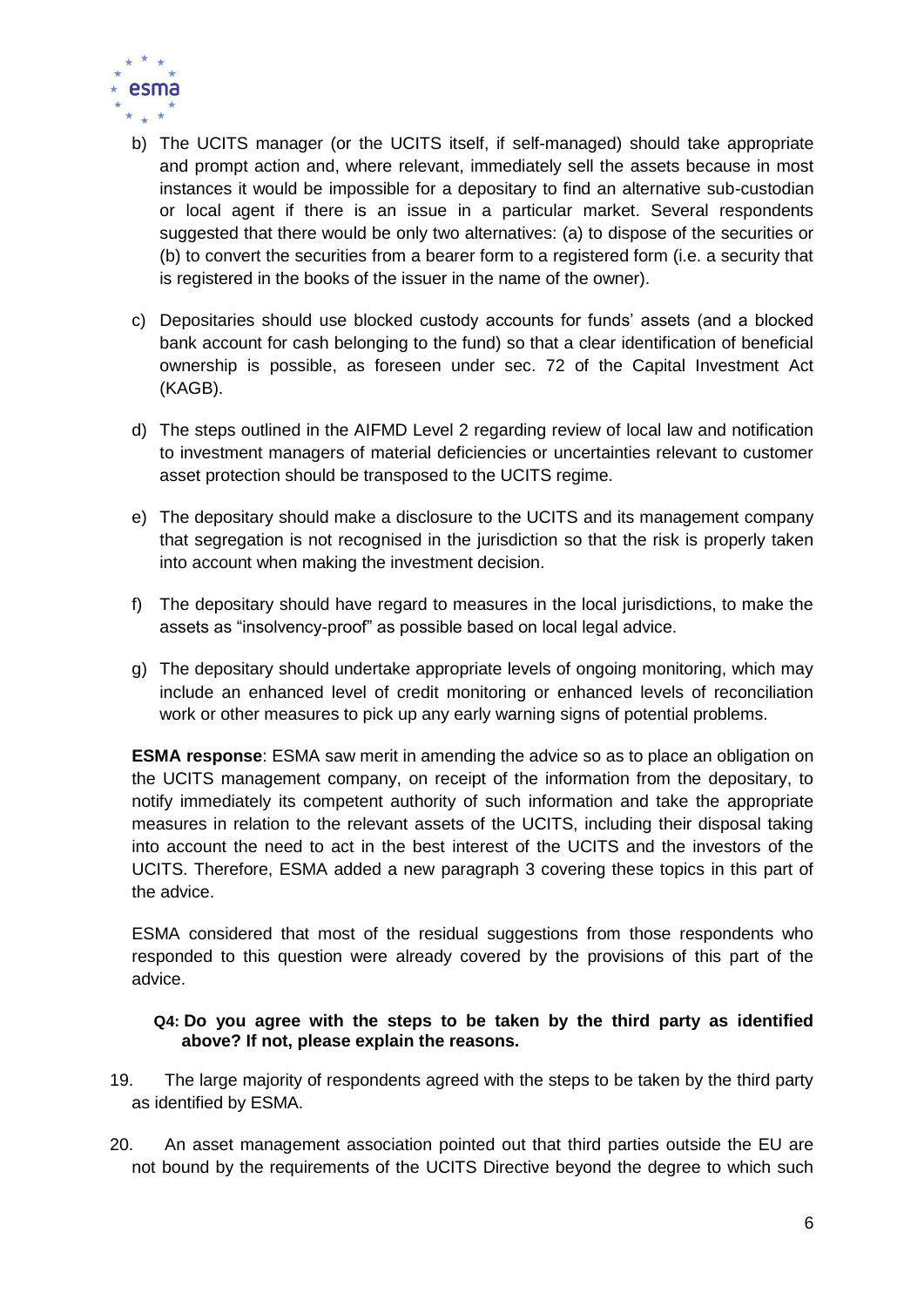

requirements are introduced in the contract appointing them. Another respondent argued that it is difficult to negotiate contractual provisions outside the EU market. A depositary association understood that the steps foreseen for the third party are not direct obligations and the performance of such requirements may be provided for in the contractual arrangements between the third party and the depositary. Similarly, two asset management associations pointed out that the UCITS Directive itself is not directly applicable to delegates and hence it cannot create direct obligations for them.

- 21. Two respondents claimed that the requirements under paragraph 19 of the consultation paper would be difficult to implement.
- 22. Some respondents suggested that obtaining legal advice from independent legal counsel should be recommended but not prescribed and that – depending on the circumstances – the assessment of the depositary's internal legal services may be an alternative.
- 23. Three respondents were of the view that the third party should be required to obtain independent legal advice first, except if the depositary decides to obtain itself independent legal advice. Similarly, a depositary mentioned that it is market practice for the depositary (or its global custodian) to procure the legal opinion. Some other respondents suggested that ESMA introduce further flexibility by setting out the steps to be taken and leave some discretion to the depositary to decide whether to carry out those steps itself or to have the third party carry them out. On the contrary, one respondent argued that it should not be required for the third party to obtain the legal opinion for the benefit of the depositary as the latter is ultimately liable for the restitution of assets.
- 24. The following specific comments were made on the part of the draft technical advice setting out the steps to be taken by the third party:
	- a) Paragraphs 1(a)(i) and 2(b)(i): the meaning of 'independent' should be defined;
	- b) Paragraph 1(b)(iv): the relevant requirements are unreasonable and go too far as it will be very difficult to comply with them in practice;
- 25. Two consumer representatives mentioned that the IOSCO Recommendations Regarding the Protection of Clients Assets to which ESMA refer to should be considered as a minimum standard and not as mere guidance.
- 26. The majority of respondents asked ESMA to clarify that if the third party to whom the depositary has delegated functions referred to in Article 22(5), in turn sub-delegates those functions, such sub-delegation is subject to the same requirements. While this was already the case by virtue of the last paragraph of Article 22a(3), it would be helpful for it to be included in the Level 2 measures, in line with the approach followed under the AIFMD (Article 98(4) of the AIFMD Level 2).

**ESMA response**: Given the broad support received from those respondents who replied to this question (in particular, from consumer representatives), ESMA decided not to change substantially its approach on the steps to be taken by the third party.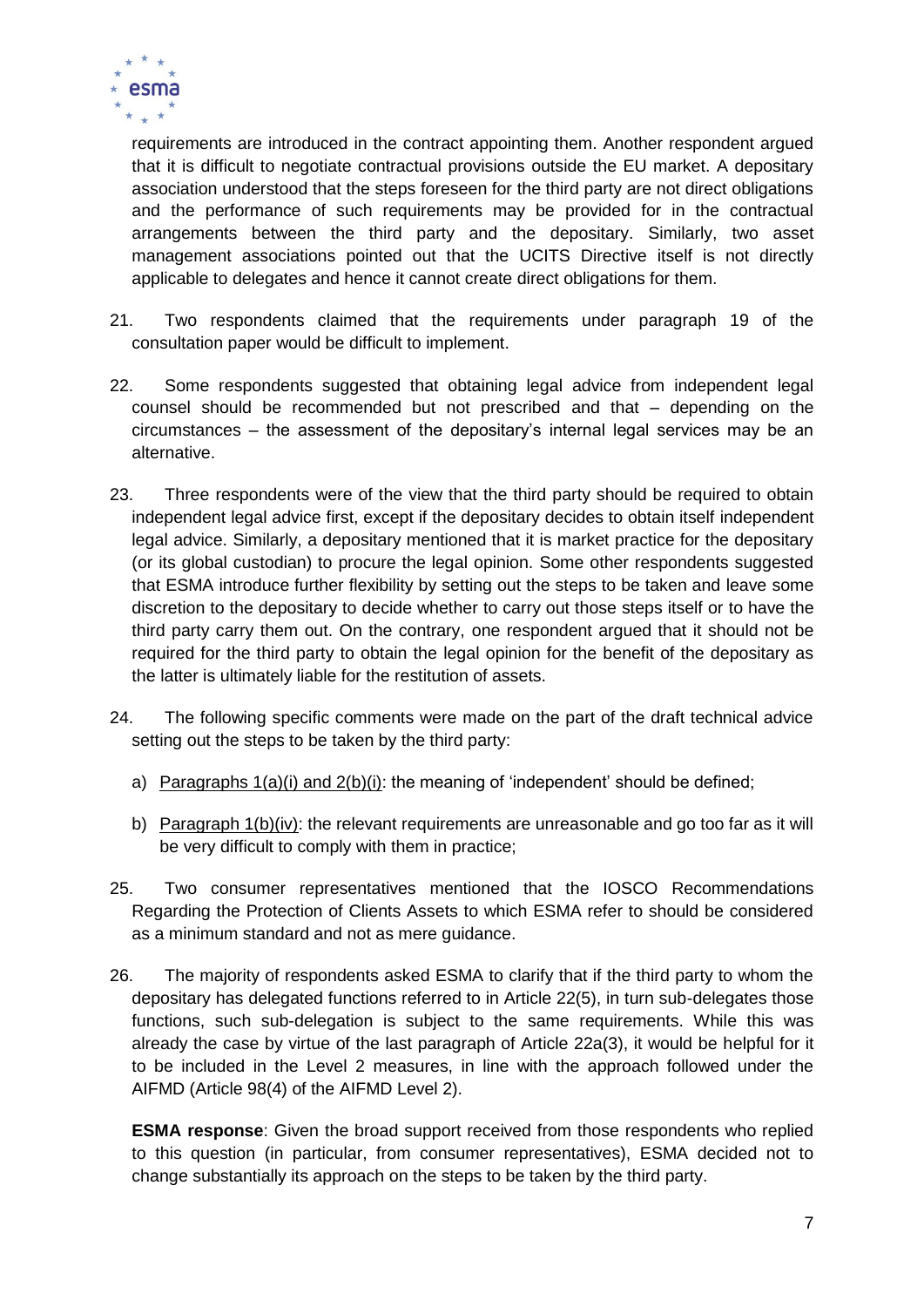

ESMA saw merit in the request to provide further clarity on the meaning of 'independent' and clarified that the legal advice should be received from a natural or legal person not affiliated to the third party.

ESMA also saw merit in clarifying that if the third party further sub-delegates the functions referred to in Article 22(5) of the UCITS Directive, the same requirements should apply through contractual arrangements (see the new paragraph 6 for this part of the advice).

On the comment relating to the fact that direct obligations may not be imposed on third parties, ESMA agrees that the relevant obligations may only be imposed through contractual arrangements. However, the advice still refers to requirements for the third party in order to mirror the provisions of Article 22a(3) of the UCITS Directive and the request for technical advice from the Commission.

- **Q5: Do you consider that there are any specific difficulties that may arise in verifying the applicable insolvency regime that makes the proposed rules difficult to be complied with? In particular, do you consider the requirement for the third party located in a jurisdiction outside the Union to obtain independent legal advice could give rise to specific issues?**
- 27. Consumer representatives pointed out that verifying the applicable insolvency regime may be difficult, but this should not lead to a detrimental outcome for the end investor who is very likely not to even be aware of the applicable insolvency regime.
- 28. An asset management association noted that legal advice will not provide the depositary or its third-party delegate with a clear legal opinion on the basis of which its "best efforts" can be "ensured" in the context of a local insolvency proceeding. To the extent that legal advice has not been tested in a court, it should not be a necessary requirement, but rather a means to prove the "good faith" of the parties in adhering to the relevant requirements of the UCITS Directive. Similarly, another asset management association argued that there is no need to obtain individual legal advice for each jurisdiction and for each delegate as in most cases generic information could be sufficient. The same respondent argued that legal advice could be counterproductive as it would take the responsibility from the depositary.
- 29. A large number of respondents pointed out that there are limits to the level of certainty of outcome that may be obtained in many markets, and that this depends on the complexity of the applicable insolvency regime and on how certain the legal advice is. A depositary association also flagged that some laws foresee use of third parties that do not necessarily segregate customer assets in all cases: it mentioned the US example (where commercial banks are subject to strict segregation rules, while broker-dealers operate on the basis that some assets falling above certain thresholds may not be readily identifiable and are secured pursuant to collateral requirements) and the example of the forthcoming Hong Kong-Shangai Stock Connect Scheme (where it is uncertain whether underlying investors would see their ownership interest recognised by Chinese courts).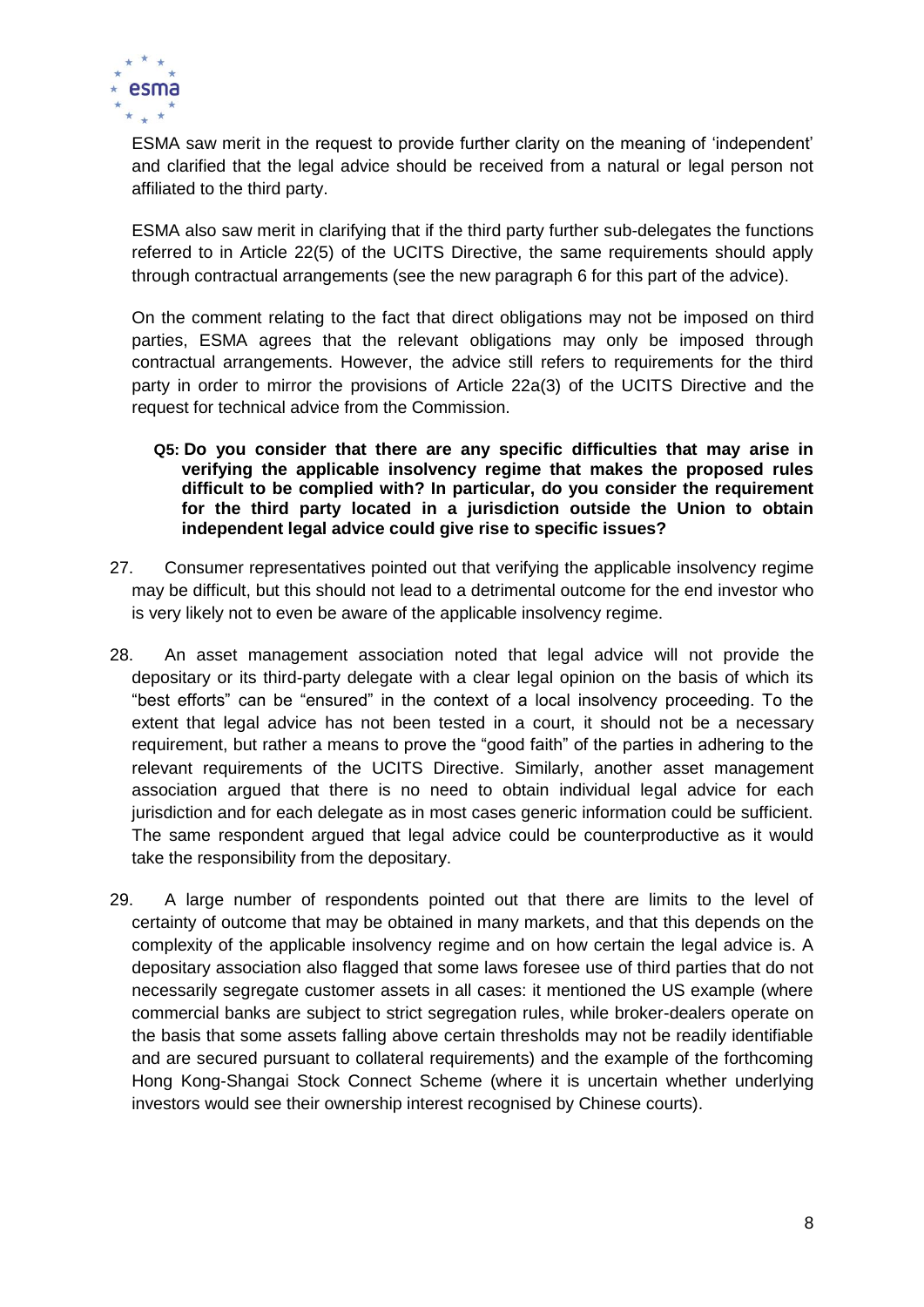

- 30. One respondent considered that the legal opinion requirement is a suitable way of determining whether insolvency law in the depositary country provides adequate protections, while warning about the substantial costs that this may imply.
- 31. Given the significant additional costs that would be triggered by having to require legal advice, an asset management association suggested allowing the depositary or the third party to first seek to leverage on existing advice (e.g. industry associations, ISDA legal opinion) before requesting an ad hoc opinion from a legal practitioner. The content of such legal opinions should be the same irrespective of whether it is originally obtained by the third party, the depositary or an industry association. Along the same lines, some other respondents suggested permitting the reliance on legal opinions centrally provided (e.g. by national authorities or industry associations). One of these respondents mentioned that ISDA provides its members with legal opinions on the enforceability of the termination, bilateral close-out netting and multibranch netting provisions of the 1992 and 2002 ISDA Master Agreements.
- 32. Two asset management associations recommended that it should be up to the depositary or the third party to ask for legal advice while exercising its prudence and discretion on a case-by-case basis. One of these two associations added that it would be disproportionate to ask for such advice in any non-EU jurisdictions as the degree of sophistication of their respective domestic laws and regulations on protecting client assets and the related insolvency laws vary.

**ESMA response**: Notwithstanding the difficulties and costs highlighted by several respondents, ESMA considered it appropriate to keep the requirement for the third party to obtain independent legal advice, in particular taking into account the support received from consumer representatives. In reaching this conclusion, ESMA also took into account that some respondents mentioned that many global custodians today as a matter of good practice obtain legal opinions from markets where they provide custody services (see the responses to Q6 below).

Regarding the suggestions from some stakeholders to rely on other sources of advice (such as industry associations), ESMA had doubts about whether such sources indeed existed and, in any case, how to reflect such a suggestion in a legal text.

### **Q6: Do you expect a significant increase in terms of costs that would be faced by the third party delegated entities located in jurisdictions outside the Union in order to obtain independent legal advice on the applicable insolvency regime? If yes, please provide any available data and/or estimation.**

33. The majority of respondents (including asset managers, depositaries and their associations) noted that the increase in costs under the proposal could be substantial as the legal advice would be needed for any jurisdiction outside the EU where financial instruments are held in custody. Some of these respondents pointed out that costs might have to be ultimately borne by investors. An asset management association was of the view that there would be additional costs which may, or may not, be significant.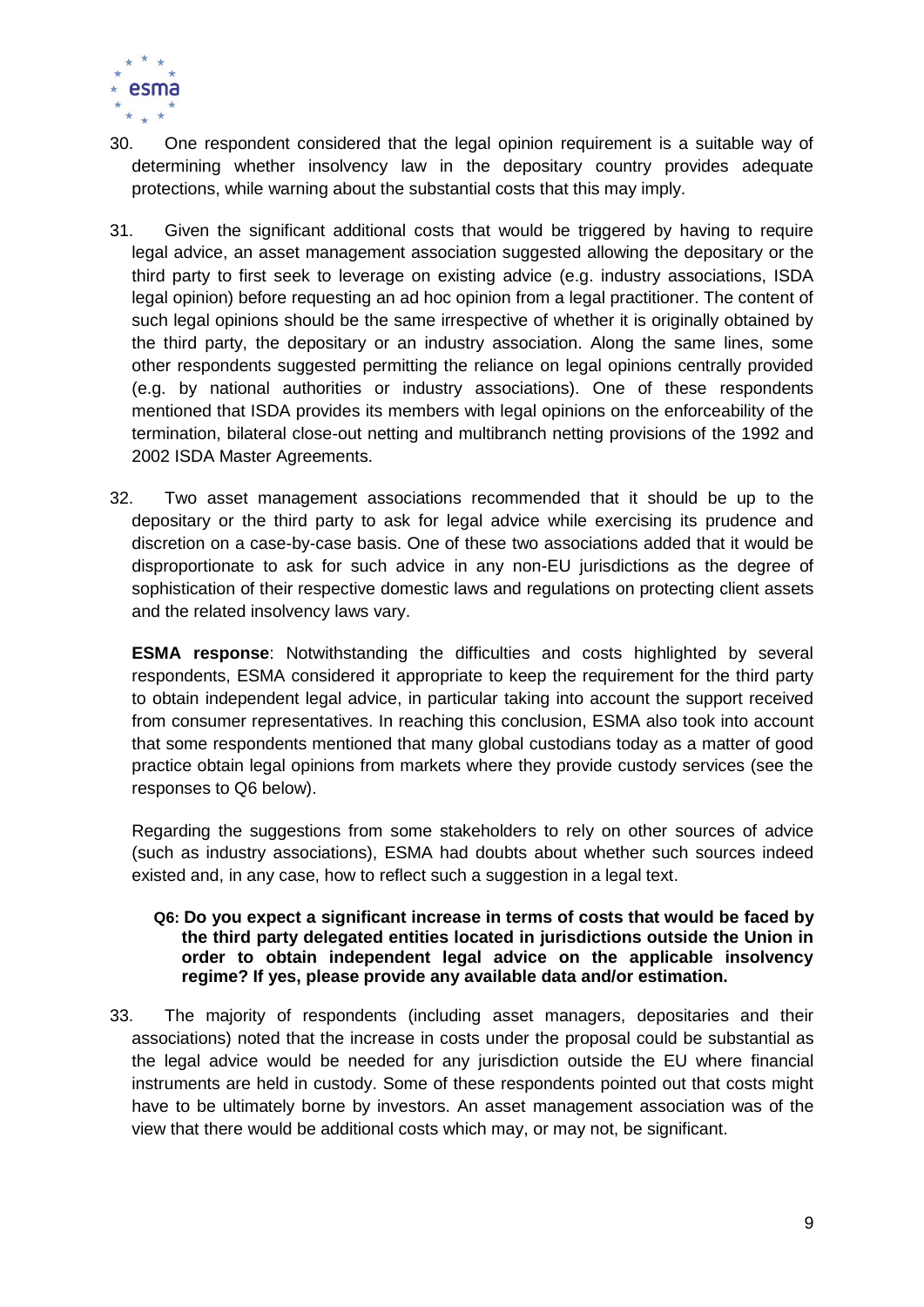

- 34. One respondent provided an approximate estimate of costs amounting to EUR 15,000 per piece of legal advice and per country, while some respondents pointed out that costs may vary within a jurisdiction and from country to country. Other respondents did not expect a significant increase in terms of costs that would be faced by the third party delegated entities.
- 35. Two respondents mentioned that many global custodians today as a matter of good practice obtain legal opinions from markets where they provide custody services. One of these respondents added that such legal advice may in some circumstances require additional input to address specific questions on insolvency and/or jurisprudence and this could increase costs.
- 36. Two consumer representatives argued that the decision to use a sub-custodian outside the EU is made by the depositary and the investment company and, therefore, these entities should bear the costs of such a choice. A third consumer representative was of the view that it is part of good governance for a financial company handling financial instruments owned by other legal or physical persons to obtain qualified legal advice on the applicable insolvency regime.

**ESMA response**: See the response under Q5 above.

### **Q7: Would you suggest requiring the third party to take any further steps which are not foreseen in the draft advice?**

- 37. The large majority of respondents did not recommend any further steps. In particular, some of these respondents referred to the ongoing nature of the obligation of the third party by virtue of paragraph 1(a)(iii) of the draft advice.
- 38. One respondent suggested requiring the third party to inform the depositary in case there are changes in the regulatory framework.
- 39. Two consumer representatives mentioned that the third party should be required to ensure that all standards applicable to the third party are maintained by any sub-delegate further down the chain.

**ESMA response**: Given the feedback received, ESMA decided not to provide for any further steps.

On the comment made by the consumer representatives for the case of further subdelegation in the custody chain, ESMA considers that the issue is addressed by the provisions of the new paragraph 6 of this part of the advice.

**Q8: Should any specific consideration be given to the scenario where the third party further sub-delegates the safe-keeping of the UCITS' assets in accordance with Article 22a(3), last sub-paragraph of the UCITS Directive (as inserted by UCITS V)? Should the third party take any additional/different steps or measures in this case?**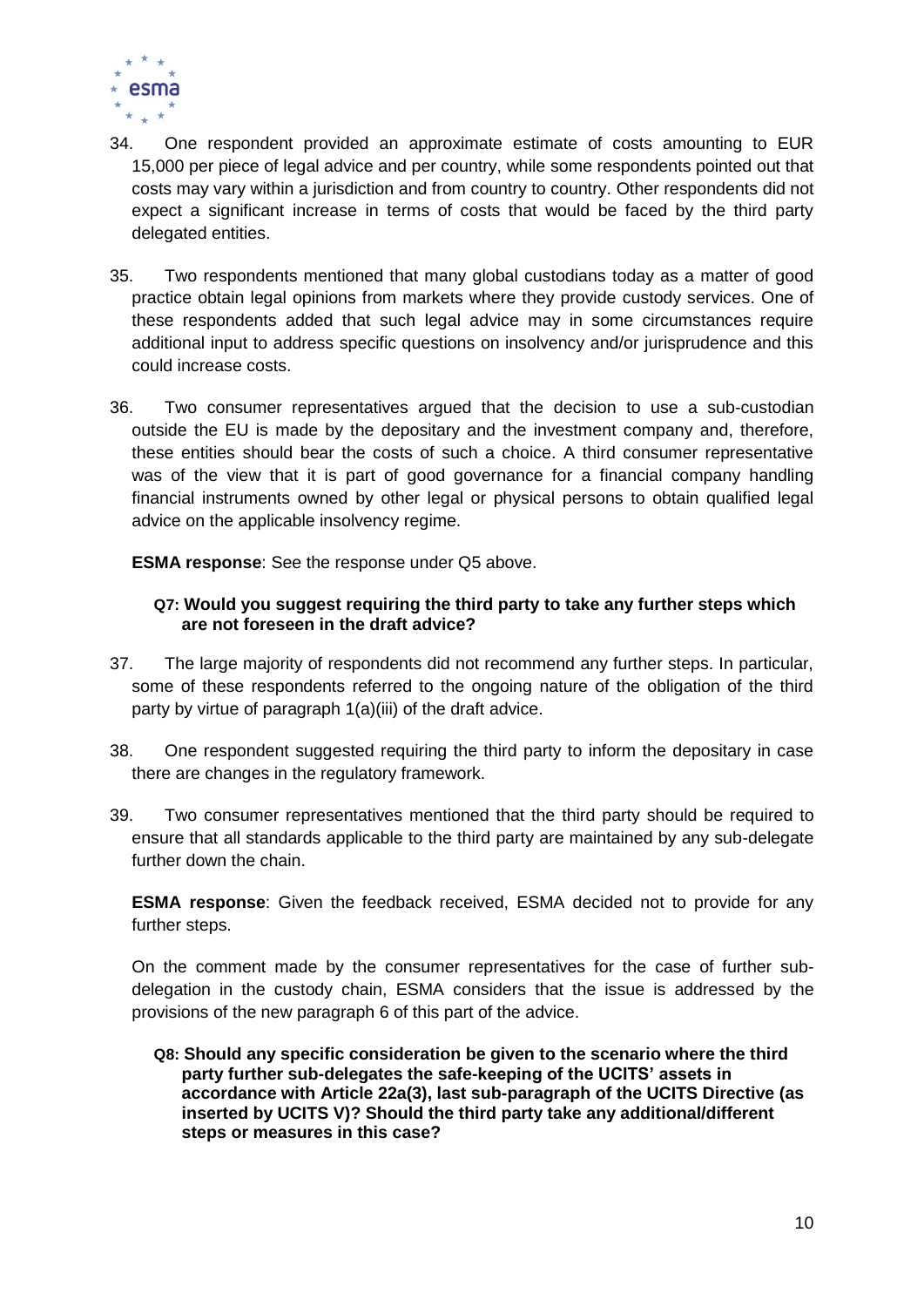

- 40. Most respondents did not suggest any additional provisions. The main argument that was made is that, in case of sub-delegation by a sub-custodian to another third party, the requirements apply mutatis mutandis to all the relevant parties of the custody chain (Article 22a(3) of the UCITS Directive). However, several respondents suggested clarifying that in case of sub-delegation the same requirements would apply (see also the comments made by several respondents under Q4 above).
- 41. One respondent was of the opinion that the depositary should contractually be required to be informed in advance when the sub-custodian plans to further sub-delegate its function and that it should have some access to the effective custodian in order to avoid any deterioration in the custody chain. Two other respondents mentioned that any sub-delegation should require the prior written consent of the depositary and must be subject to the same conditions agreed and practiced between the depositary and the third party.
- 42. Consumer representatives argued that any further sub-delegation should be forbidden for UCITS funds sold to individual investors and asked ESMA to require at least that such a sub-delegation should be duly justified and documented.
- 43. Two respondents asked ESMA to re-affirm the provisions of recital 22 of the UCITS Directive according to which a third party to which the safekeeping of assets is delegated should be able to maintain an omnibus account as a common segregated account for multiple UCITS. One of these respondents added that UCITS assets can be held together with assets belonging to other clients of the sub-custodian.

**ESMA response**: Given the feedback received, ESMA decided not to give any specific consideration to the scenario where the third party further sub-delegates the safe-keeping of assets, other than clarifying that, in this case, equivalent requirements apply *mutatis mutandis*, in line with the provisions of Article 22a(3), last sub-paragraph of the UCITS Directive (see the response under Q4 above).

On the request relating to omnibus accounts, ESMA considered that this went beyond the scope of the request received to provide technical advice.

### **Measures to be put in place by the depositary**

### **Q9: Do you agree with the steps to be taken by the depositary as identified above? If not, please explain the reasons.**

- 44. A few respondents disagreed with the identified steps arguing, inter alia, the following:
	- a) it is extremely difficult to become familiar with all of the relevant regulations of all markets;
	- b) the third party should be required to obtain independent legal advice, except if the depositary decides to obtain it itself.
- 45. Several other respondents (including consumer representatives) agreed with the proposed steps.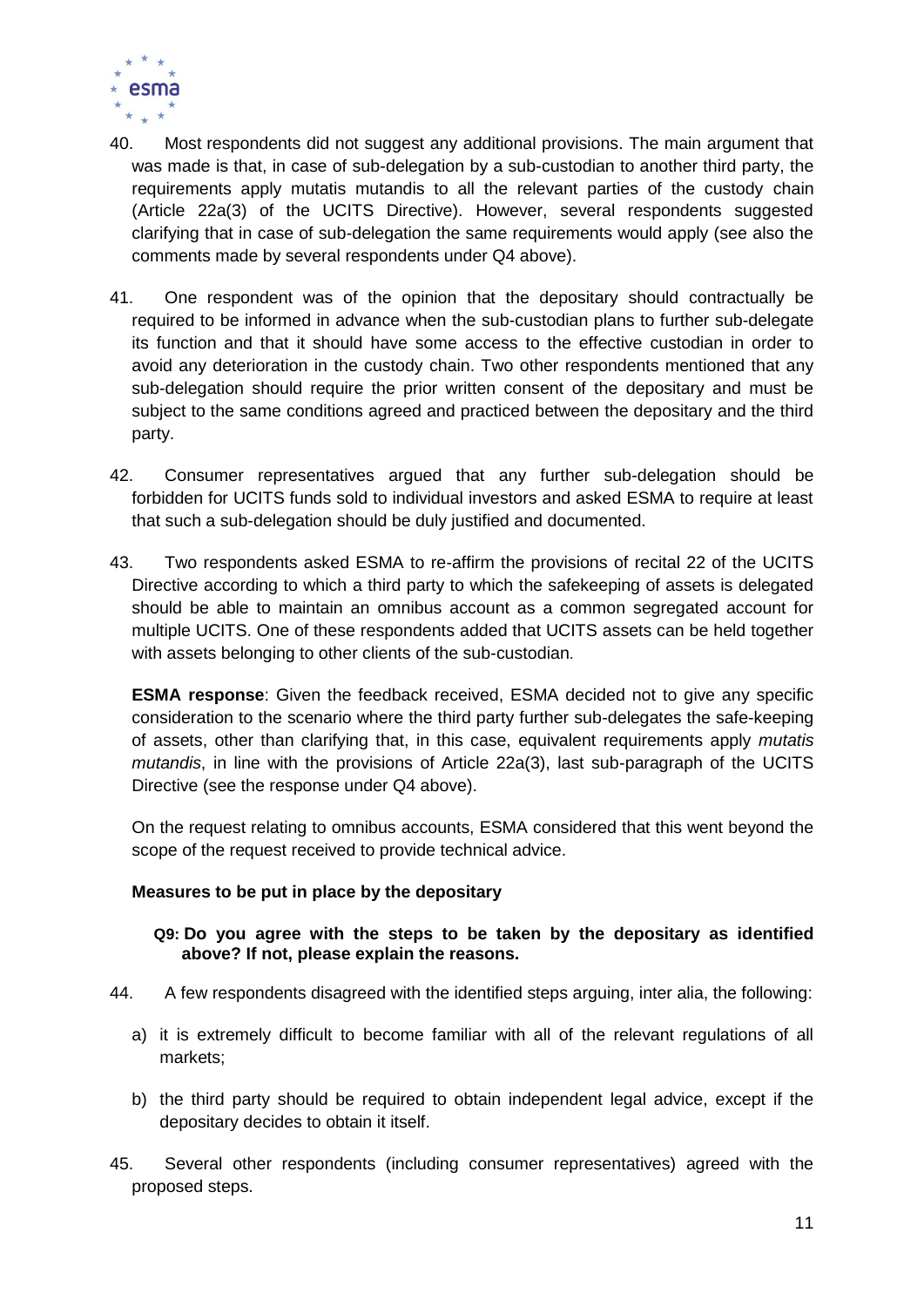

- 46. Two other respondents made the following remarks:
	- a) they suggested not to exaggerate due diligence requirements; in particular, they objected to the requirements under paragraph 30 of the consultation paper;
	- b) they expressed reservations on whether the delegated acts may impose obligations on the depositary as the Level 1 provisions are addressed to the third party (Article 22a(3)(d) of the UCITS Directive).
- 47. The following specific comments were made on the part of the draft technical advice setting out the steps to be taken by the depositary:
	- a) Paragraph 2(a):
		- $-$  the need for these provisions was questioned as some due diligence requirements are likely to be covered in the Commission's delegated acts on other aspects of UCITS V;
	- b) Paragraph 2(b)(ii):
		- a request to delete these provisions was made as the foreseen termination of the agreement does not provide for a solution and would sever the contractual relationship between the depositary and the third party;
		- it was argued that "immediate" termination of contracts with third parties is not market standard: typically, assets cannot be moved from one third party to another immediately;
		- a request was made to provide guidance on what constitutes an insolvency event and to suggest language for the contractual termination provisions to be inserted in the delegation arrangements;
	- c) Paragraph 2(b)(iii):
		- $-$  the depositary should not remain strictly liable once it becomes aware of the change of the applicable insolvency laws and jurisprudence and notifies both the UCITS/its management company and the competent authority;
		- the wording should be amended in order to say "[…] *shall not change the legal nature of the assets* […]".
	- d) Paragraphs 3 and 4:
		- Two consumer representatives suggested clarifying (i) whether there should not be an ultimate obligation for one party to provide independent legal advice and (ii) what would happen in case two conflicting pieces of legal advice were received by the depositary and the third party (in particular, in terms of consequences on the liability regime).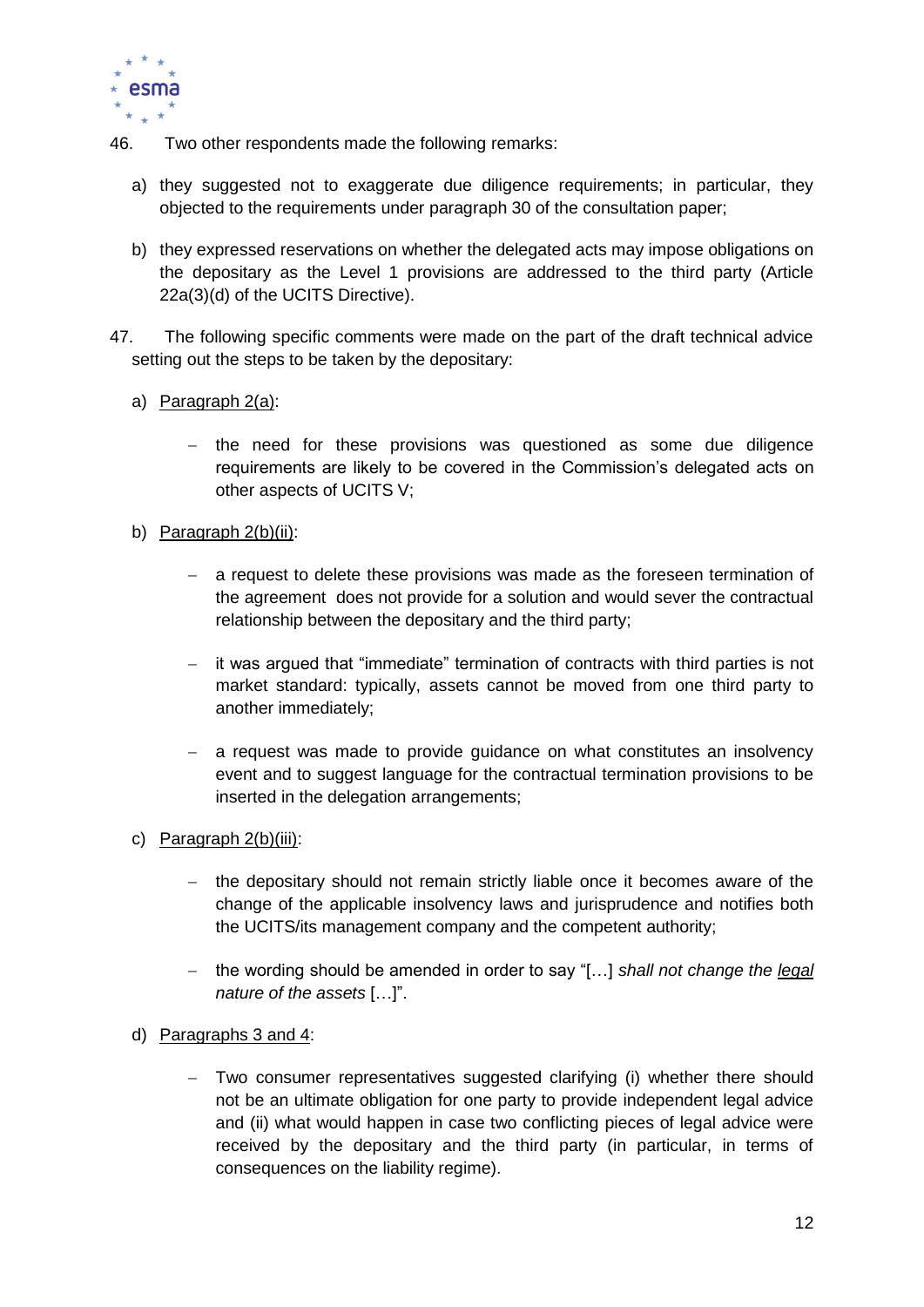

- 48. Three respondents welcomed the principles-based approach followed in the draft advice (as opposed to a template or a list of tasks to perform).
- 49. An asset management association suggested the following further "reasonable efforts" when appointing a third party outside the EU:
	- a) The management/investment company, together with the depositary, should assess the extent of the risks and outline steps to mitigate them;
	- b) The management/investment company, together with the depositary, should communicate the outcome of the above assessment to the competent authority of the UCITS for an action plan to be agreed;
	- c) The relevant steps and consequences should be adequately outlined in the fund's prospectus so as to be better aware of potential risks at sub-custody level.
- 50. Several other respondents suggested also including the additional measures referred to under paragraph 18(a) and (b) above.

**ESMA response**: Given the broad support received from respondents, ESMA did not introduce any substantive amendments to this part of the advice.

On the specific suggestions made, ESMA decided to do the following:

- $-$  To amend paragraph 2(b)(ii) to clarify that the contractual provisions should ensure the termination of the agreement without undue delay "*taking into account the need to act in the best interest of the UCITS and the investors of the UCITS*". Moreover, ESMA wishes to clarify that the requirement is for the contract with the third party to include provisions allowing the termination without undue delay (i.e. the advice itself does not impose immediate termination).
- $-$  To add the clarification requested on paragraph 2(b)(iii) of the advice (i.e. "[...] *shall not change the legal nature of the assets* […]").
- To add a new paragraph 3 specifying the notification and measures that would be expected from the management company/investment company.

On the comments made by consumer representatives on paragraphs 3 and 4 of the draft advice, ESMA considers that the advice provides for an obligation on each of the two parties (the depositary and the third party) to obtain independent legal advice, unless a suitable advice is obtained by any of these two parties in line with the requirements of paragraphs 4 and 5 of the final advice. In case conflicting sets of advice are received by the two parties, ESMA considers that, depending on the circumstances, this may be an indicator that it is not ensured that in the event of insolvency of the third party, assets of a UCITS held by this third party in custody are unavailable for distribution among or realisation for the benefit of creditors of the third party.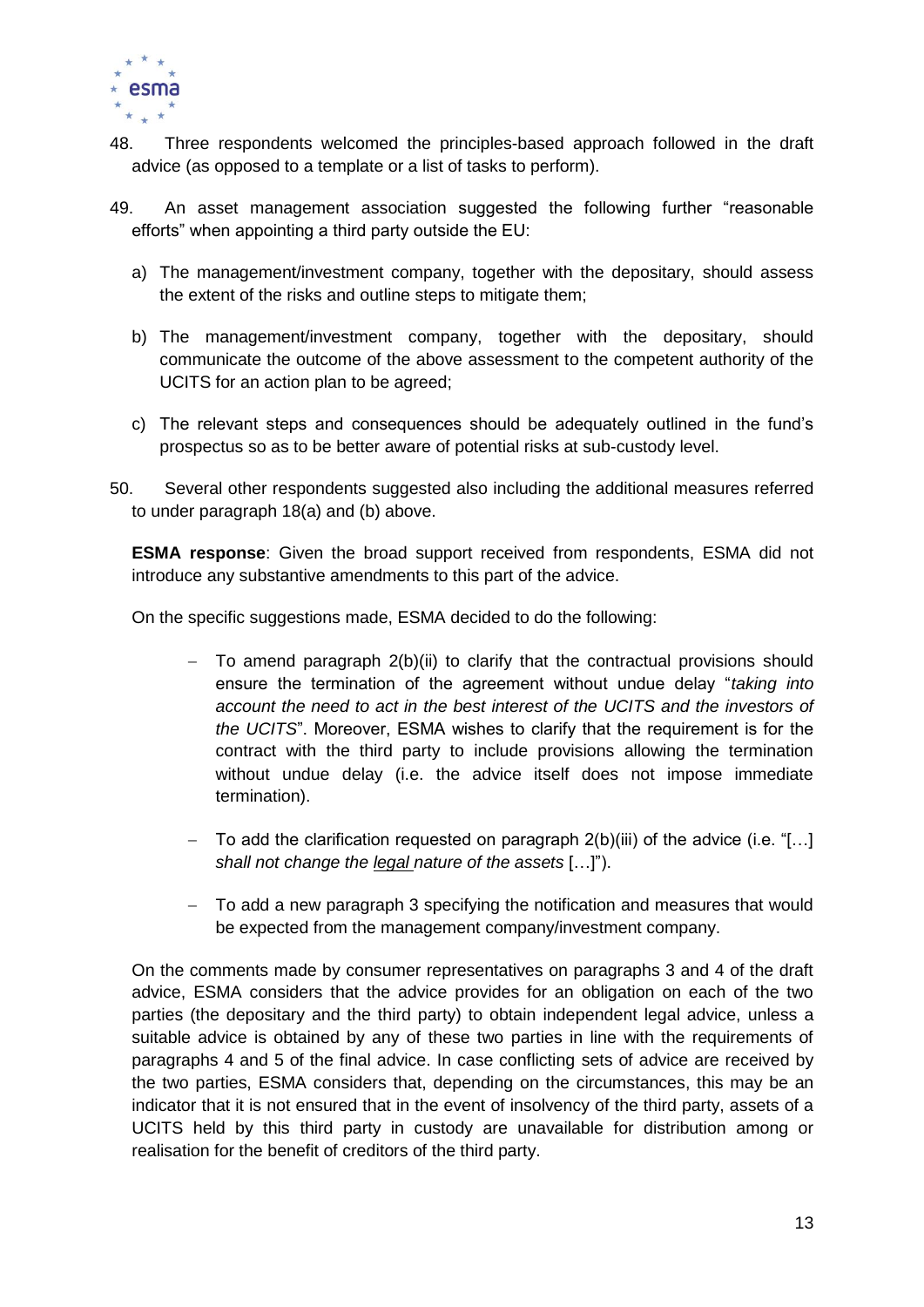

### **Q10: Do you expect any significant one-off and ongoing compliance costs for depositaries in order to take the steps identified above? If yes, please provide any available data and/or estimation.**

- 51. Two respondents highlighted the difficulties in quantifying both one-off and ongoing compliance costs for depositaries. Another respondent mentioned that costs will be incurred, but it is not possible to obtain accurate data because this will depend on the granularity of the requirements.
- 52. A large number of respondents mentioned that there will be significant additional costs for depositaries. The following types of cost were mentioned:
	- a) costs linked to the review and change of contracts between the depositary and the third party and between the third party and any entity to which it delegates custody;
	- b) legal, operational and resourcing costs (e.g. legal costs associated with redrafting existing sub-custodian agreements and drafting new agreements for newly appointed sub-custodians);
	- c) additional and specialised resources to ensure the depositary's ongoing compliance with the requirements and to monitor sub-custodian's compliance with the requirements;
	- d) cost of obtaining independent legal advice by the depositary;
	- e) ongoing operational costs due to the required technology builds or adaptations and set-up and maintenance of additional accounts that may need to be opened or restructured in certain markets.
- 53. One depositary association did not expect significant one-off and ongoing compliance costs for depositaries in order to take the steps identified in the relevant part of the CP.

**ESMA response**: See the response under Q9 above.

#### **Q11: Would you suggest requiring the depositary to take any further steps which are not foreseen in the draft advice?**

- 54. A large number of respondents did not suggest any further steps, while certain stakeholders cross-referred to the additional steps that they suggested under Qs 3 and 9.
- 55. The following further steps were suggested:
	- a) to insert appropriate clauses in the delegation contracts granting depositaries access to the books and records of the sub-custodians to monitor compliance in line with the UCITS Directive's requirements;
	- b) assessing the delegate's practices, procedures and internal controls, assessing whether the delegate's financial strength is consistent with the appointment and whether the delegate has the operational and technical expertise;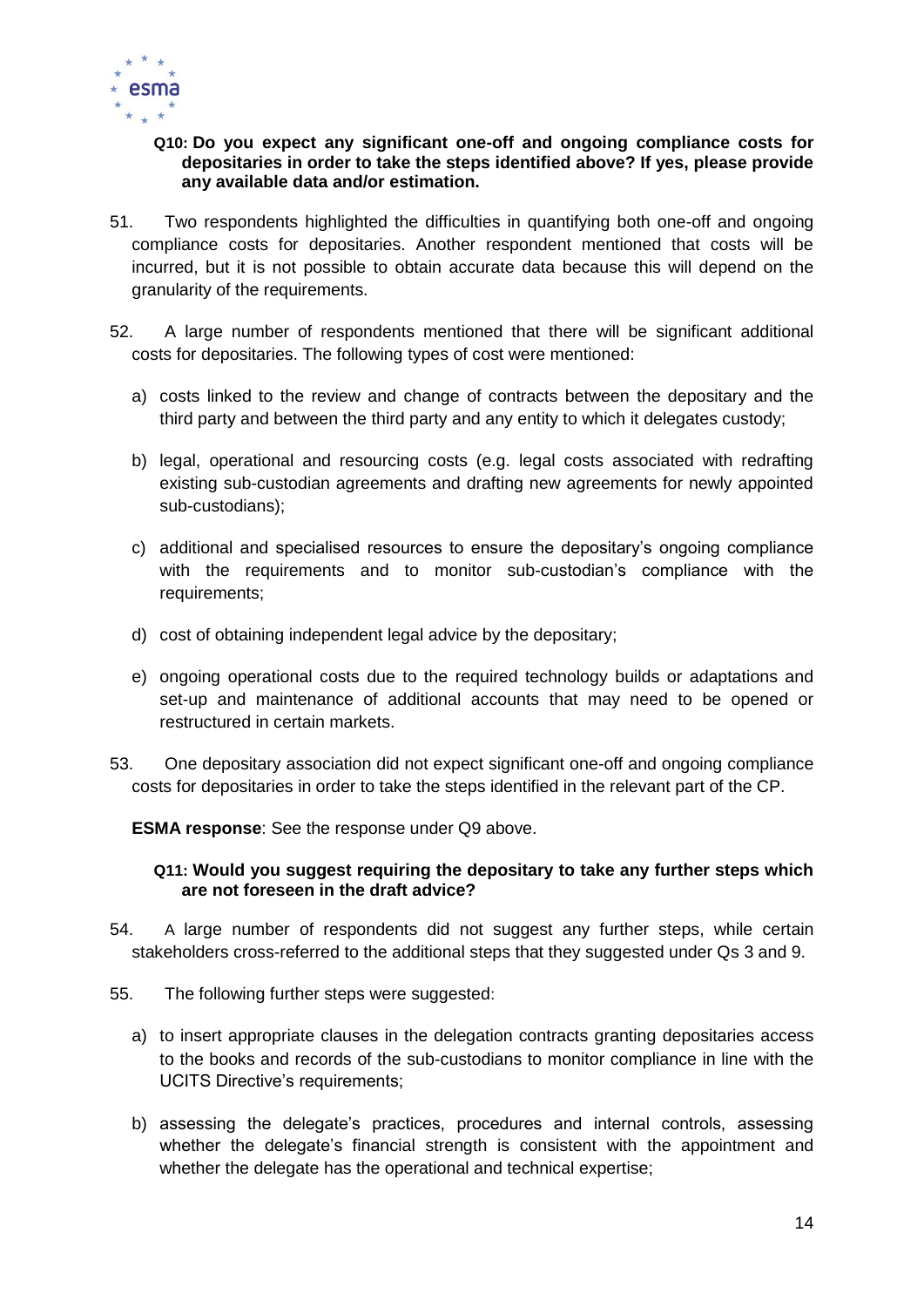

- c) requiring the delegate to perform a periodic review of the third party;
- d) requiring the depositary to have in place a contingency plan in relation to each jurisdiction in which it has appointed a delegate.

**ESMA response**: Given the feedback received, ESMA decided not to provide for any further steps. See also the responses under Qs 3 and 9.

- **Q12: Which measures do you think should be taken by the depositary and/or the investment company/management company in the best interest of the investors once the depositary has informed the investment company or the management company on behalf of the UCITS that the segregation of the UCITS' assets in the event of insolvency of the third party is no longer guaranteed in a given jurisdiction located outside the Union? Would the transfer of the relevant UCITS' assets held by the third party in a non-EU jurisdiction to another (EU or non-EU) jurisdiction which recognises the segregation of the UCITS' assets in the event of insolvency of the third party/depositary be a possible measure?**
- 56. Several respondents referred to the measures that they proposed in their answers to Qs 3 and 9.
- 57. Other respondents suggested the following measures to be taken by the depositary:
	- a) disclosure to the UCITS management/investment company so that this aspect of custody risk can be taken into account in the investment decision;
	- b) to take such measures in the local jurisdiction to make the assets as "insolvencyproof" as possible and potentially based on local legal advice;
	- c) to undertake appropriate levels of ongoing monitoring to ensure that the relevant sub-custodian continues to comply with the criteria and requirements set out in the draft advice (which may involve an enhanced level of credit monitoring or frequent reconciliations to detect early warning signals of potential problems);
	- d) to notify the UCITS management/investment company when it becomes aware that segregation is not or no longer sufficient to ensure protection from insolvency of a sub-custodian in a specific jurisdiction: one of the respondents who suggested this measure indicated that the provision of the relevant information should not discharge the depositary from its responsibilities to the management/investment company;
	- e) in case the UCITS management/investment company does not provide guidance to the depositary nor agree to the transfer of the assets to an alternative third party in another jurisdiction, to notify the relevant competent authority and seek guidance;
	- f) possible termination of the contractual agreement with the sub-custodian; taking into account the situation of the sub-custodian and the fraction of assets under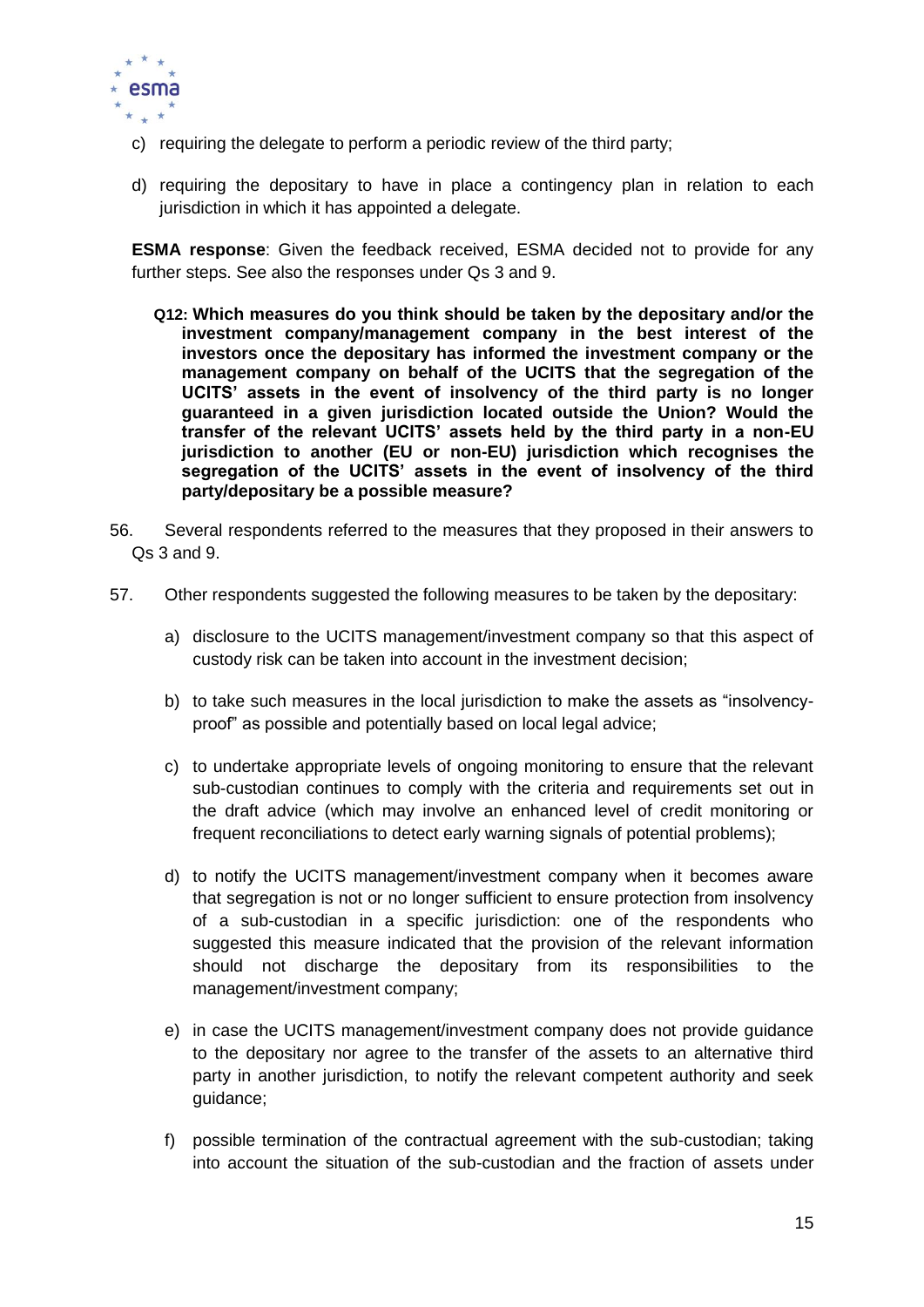

management in the relevant jurisdiction, it may be in the best interests of investors not to terminate the agreement immediately.

- 58. One respondent noted that recital 118 of the AIFMD Level 2 states that, in the event that the legislation of the country does not recognise the effects of an appropriately implemented segregation, this should be classified as an external event beyond the reasonable control of the depositary, which would consequently be free from liability for their custody.
- 59. Several respondents mentioned that transferring the assets to another country presupposes that it is possible for the assets to be safe-kept in another country, which is not always the case. Some of these respondents argued that if the transfer of assets was not a viable option, then the management company would be forced to sell the assets, which would not necessarily be in the best interests of the investors. Another group of respondents was of the view that the transfer of assets is unlikely to be possible at all in many cases since sub-custodians are often used in order to access CSDs from which securities entitlements emanate (i.e. only local sub-custodians can be members of a local CSD).
- 60. On the contrary, two respondents (including a consumer representative) agreed that the transfer of the assets held in a non-EU jurisdiction to another (EU or non-EU) jurisdiction which recognises the segregation of assets in the event of insolvency is in the best interests of the investors. Two other respondents considered this possibility acceptable, but stressed that the depositary should have scope to take the most appropriate decision (e.g. an alternative could be the return of the UCITS assets to the depositary in instances where the segregation of the UCITS assets can no longer be guaranteed).
- 61. Two consumer associations mentioned the risks inherent to a long custody chain and the fact that it is essential to UCITS' clients that the chain of depositaries be kept as short as possible.

**ESMA response**: In light of the feedback received, and in particular the issues that were highlighted on the practicability of moving the assets to other jurisdictions, ESMA decided to keep the provisions of paragraph 2(b)(iii) and not to impose any additional requirements other than those set out in the new paragraph 3 (for further explanation on this new paragraph see the responses to Qs 3 and 9).

### **III. Advice on the independence requirement (Art. 25(2) and 26(b)(h) UCITS V)**

**Conditions and criteria for the management company/investment company and the depositary to act independently**

### **Q13: Do you agree with the identified links that may jeopardise the independence of the Relevant Entities? If not, please explain the reasons.**

62. Several respondents (including consumer representatives) agreed on the identified links. In particular, one respondent pointed out that high profile frauds such as Madoff may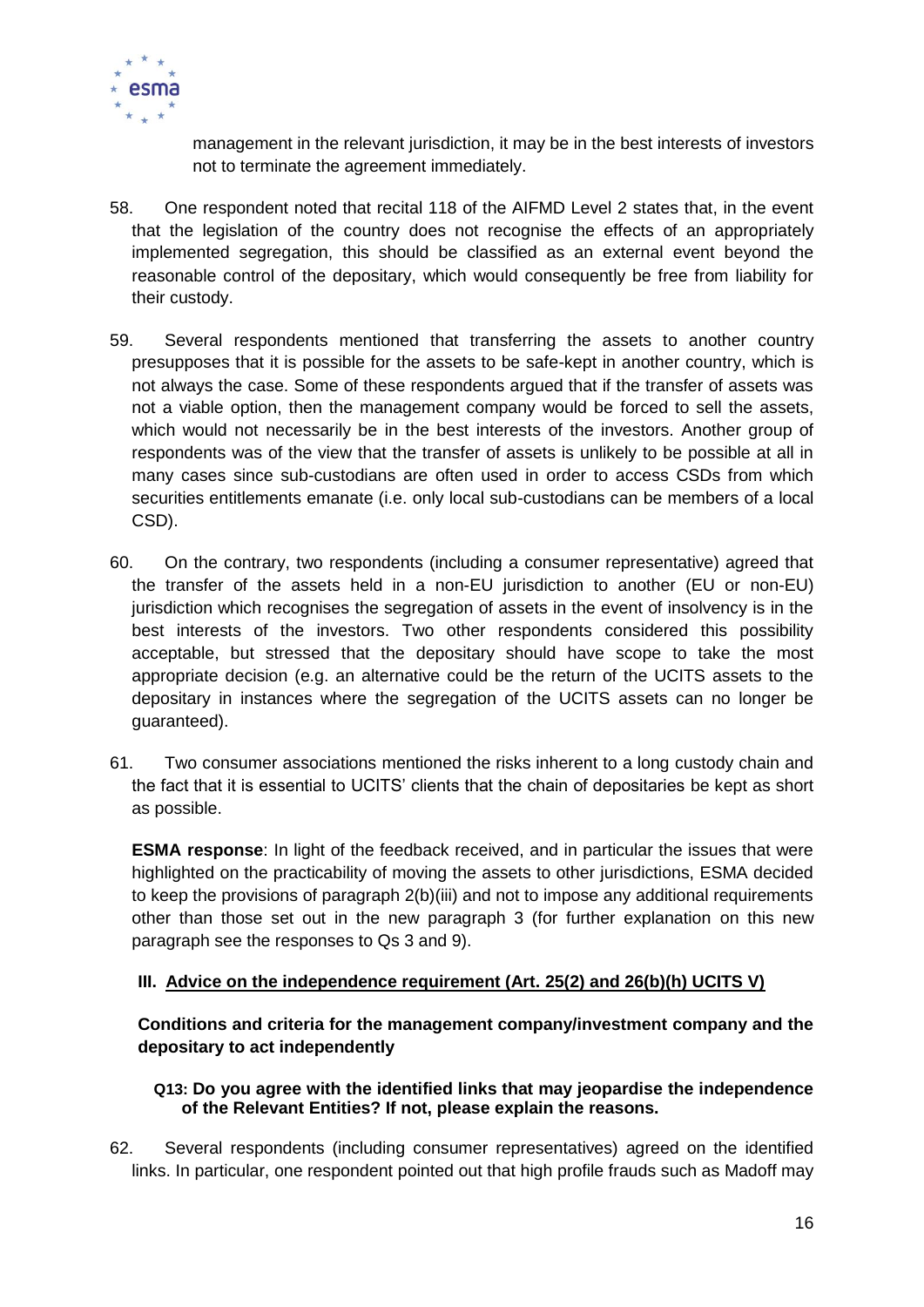

have been prevented if independence had existed between the management company and the depositary.

- 63. Another group of respondents disagreed that the links identified in the draft advice may jeopardise the independence of the Relevant Entities.
- 64. On common management/supervision, several respondents agreed that this may to a certain extent interfere with the independence of the Relevant Entities.
- 65. On cross-shareholdings, the majority of respondents argued that the Level 1 of the UCITS Directive requires that the Relevant Entities "act independently" of each other, as opposed to any provision that may call for their full "structural" or legal separation. Some of these respondents added that letter (g) under option 2 also goes beyond the Level 1 provisions for the same reasons. Other respondents suggested that the focus of the ESMA advice should be on conduct rules (including possible sanctions), aimed at identifying, managing and disclosing eventual conflicts of interest to investors. A depositary association added that a common shareholding of a depositary and fund manager should not be presumed to undermine the functional independence of the two functions.
- 66. Some respondents specifically disagreed that the independence of the Relevant Entities is jeopardised by any cross-shareholding. They argued, inter alia, that these entities are heavily regulated with strict responsibilities and obligations, under the supervision of their relevant competent authorities.
- 67. Several respondents urged ESMA to consider the orientation of IOSCO on the matter of ensuring adequate separation in the activities of the Relevant Entities (see the Consultation Report on Principles regarding the Custody of Collective Investment Schemes' Assets published on 10 October 2014)<sup>1</sup>. In particular, draft Principle 4 in the IOSCO document foresees that the "custodian should be functionally independent from the responsible entity", thereby suggesting that the custodian ensures its independence in the way it carries out its obligations.
- 68. Some other respondents recalled the following additional elements:
	- a) the absence of evidenced market failure (in particular, objecting to any analogy with the links identified in the Madoff fraud);
	- b) the fact that depositaries are required to have in place and implement strict and detailed internal procedures for the prevention of conflicts of interest;
	- c) for depositaries subject to MiFID, reporting obligations include specific reporting on the safekeeping of assets performed by an independent law firm on an annual basis;

-

<sup>1</sup> Available a[t http://www.iosco.org/library/pubdocs/pdf/IOSCOPD454.pdf.](http://www.iosco.org/library/pubdocs/pdf/IOSCOPD454.pdf)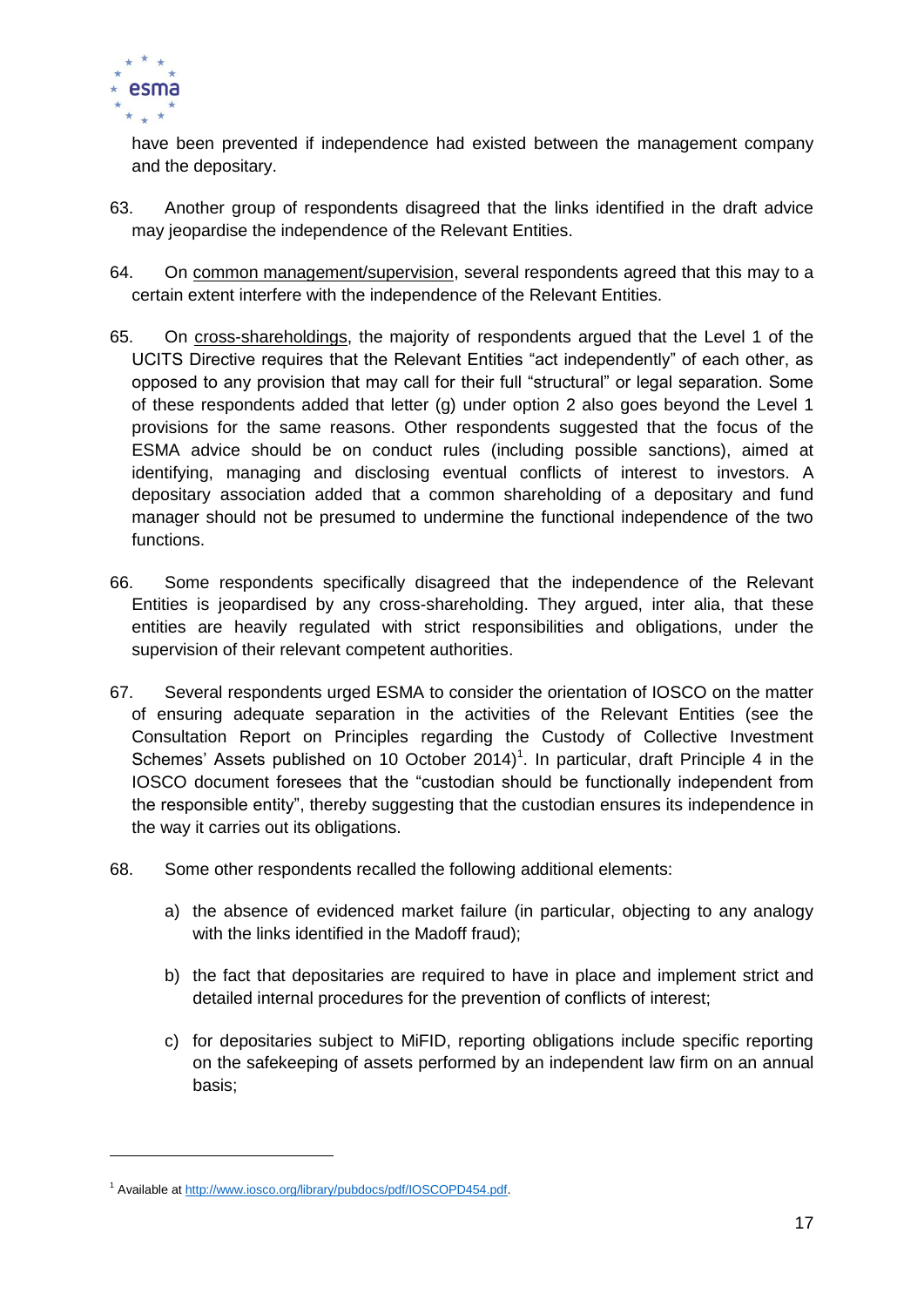

d) the new depositary regulatory framework (in particular, the UCITS strict liability regime for depositaries) which will provide investors with a greater level of protection.

**ESMA response**: Notwithstanding the fact that some criticism was expressed by a large number of respondents on the possible approaches envisaged on cross-shareholdings, ESMA considered that the links identified in the CP were the right ones and decided not modify its overall approach. See the responses below on how the specific comments referred to above were addressed.

- **Q14: Do you consider that any additional links should be taken into account such as, for instance, the existence of any contractual commitment or other relationship which would affect the independence of the Relevant Entities? If yes, please provide details.**
- 69. The large majority of respondents did not consider that any additional links should be taken into account.
- 70. Several respondents argued that the functional independence of the Relevant Entities is best served through the consistent implementation of the UCITS Directive's own conflict of interests rules. They added that it is unlikely that a regulation would be able to identify an exhaustive list of all cases.
- 71. Some respondents (including consumer representatives) mentioned that a contractual commitment (e.g. the provision of other services provided by the depositary to the management company) or other relationship could impact the independence of the Relevant Entities. Some of these respondents suggested considering the following requirements:
	- a) To discuss the relevant commitment/relationship with the relevant competent authority/ESMA;
	- b) To consider these links under the relevant policies on conflicts of interest with both Relevant Entities being required to agree on whether these links jeopardise the independence of either party. In case of disagreement the link should be discussed with the relevant competent authority/ESMA.

**ESMA response**: Given the feedback received and the lack of precise suggestions on how to tackle contractual commitments or other relationship, ESMA decided to only refer to the already previously identified links in its final advice.

### **Q15: Do you consider that the cumulative presence of all or some of the identified links is necessary to jeopardise the independence of the Relevant Entities or the presence of any of these links is sufficient to determine a lack of independence?**

72. Several respondents (including consumer representatives) considered that the presence of any of the identified links could be sufficient to jeopardise independence and, therefore, objected to the idea of setting out a cumulative test.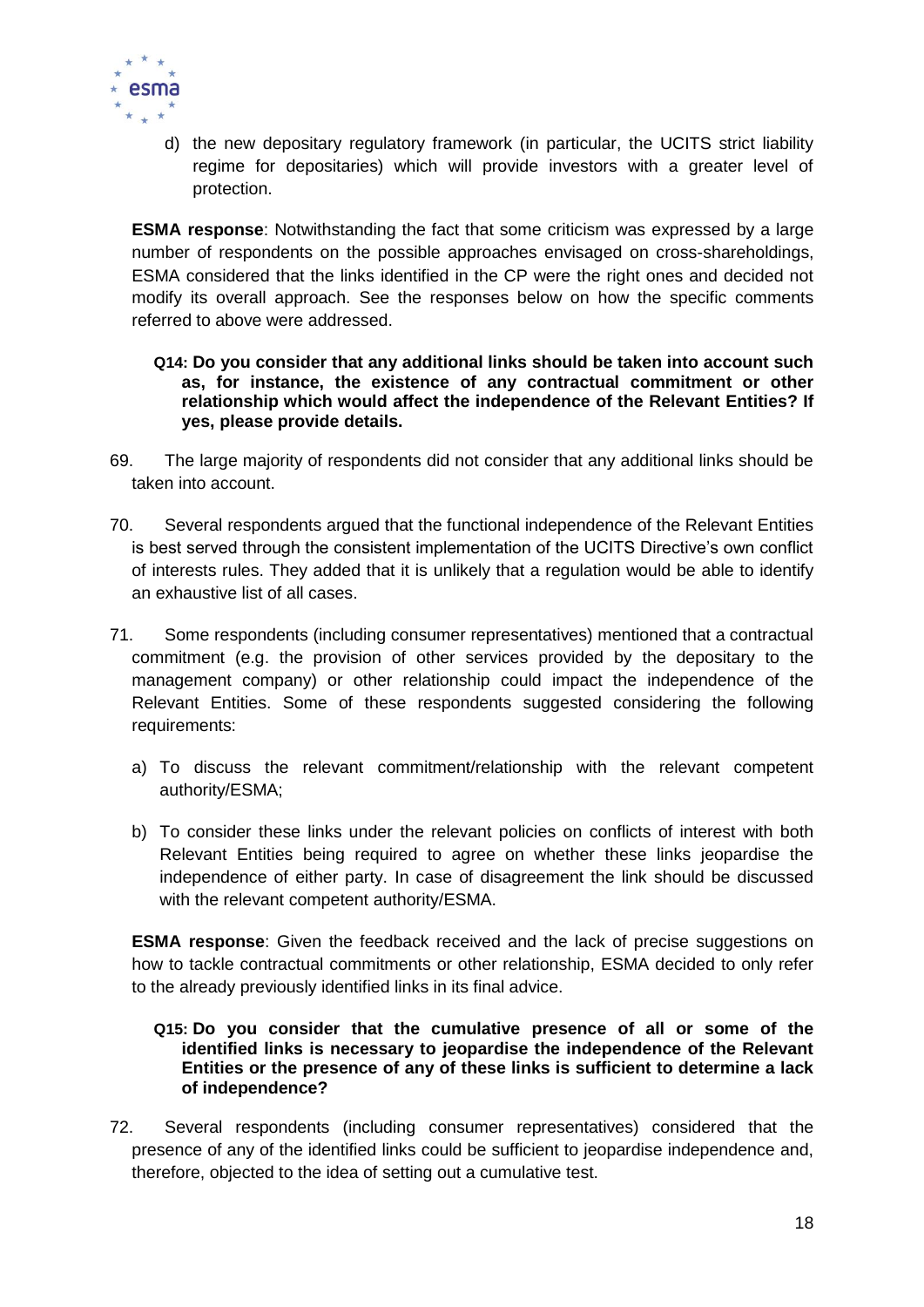

- 73. Several asset managers and depositaries (and their associations) agreed that common management/supervision may, to a certain extent, interfere with the independence of the Relevant Entities, but considered that cross-shareholdings/group inclusion cannot pre-determine a lack of independence of the Relevant Entities.
- 74. Three respondents considered that cross-shareholdings/group inclusion links should not be included as they cannot pre-determine a lack of independence of the Relevant Entities. Similarly, two other respondents opposed the ban on crossshareholdings/inclusion in the same group.
- 75. One respondent was of the view that only the cumulative presence of all the identified links would jeopardise the independence of the Relevant Entities.
- 76. Some respondents considered that the links identified are not liable to jeopardise the independence of the Relevant Entities.

**ESMA response**: Given the feedback received, ESMA maintained its initial proposal according to which the presence of any of the identified links would be sufficient to jeopardise independence.

- a) Common management/supervision
- **Q16: Do you agree with the proposed option to ensure the separation of the management bodies/bodies in charge of the supervisory functions of the Relevant Entities?**

**Do you have any alternative options to suggest, taking into account those identified under paragraph 47?**

- 77. The large majority of respondents agreed with the ESMA proposal.
- 78. Some respondents stressed the importance of not adding additional requirements at national level.
- 79. Other respondents suggested that ESMA should avoid fixing any percentage which could contrast with other provisions on corporate governance (e.g. Article 91(4) of CRD IV). Another respondent suggested a less stringent approach according to which no more than half of the members of the management body of the management/investment company would be members of the management body of the depositary. An asset manager disagreed with the prohibition for any members of the management body of one of the Relevant Entities from also being an employee of the other Relevant Entity.
- 80. Two respondents argued that the body in charge of the supervisory function (in companies with a dual structure) should not be assimilated to the management body for the purpose of the relevant separation.
- 81. Two other respondents mentioned that in certain Member States (e.g. Germany) the composition of a supervisory board is subject to mandatory legal provisions e.g. employees must be represented in the supervisory board of their employer.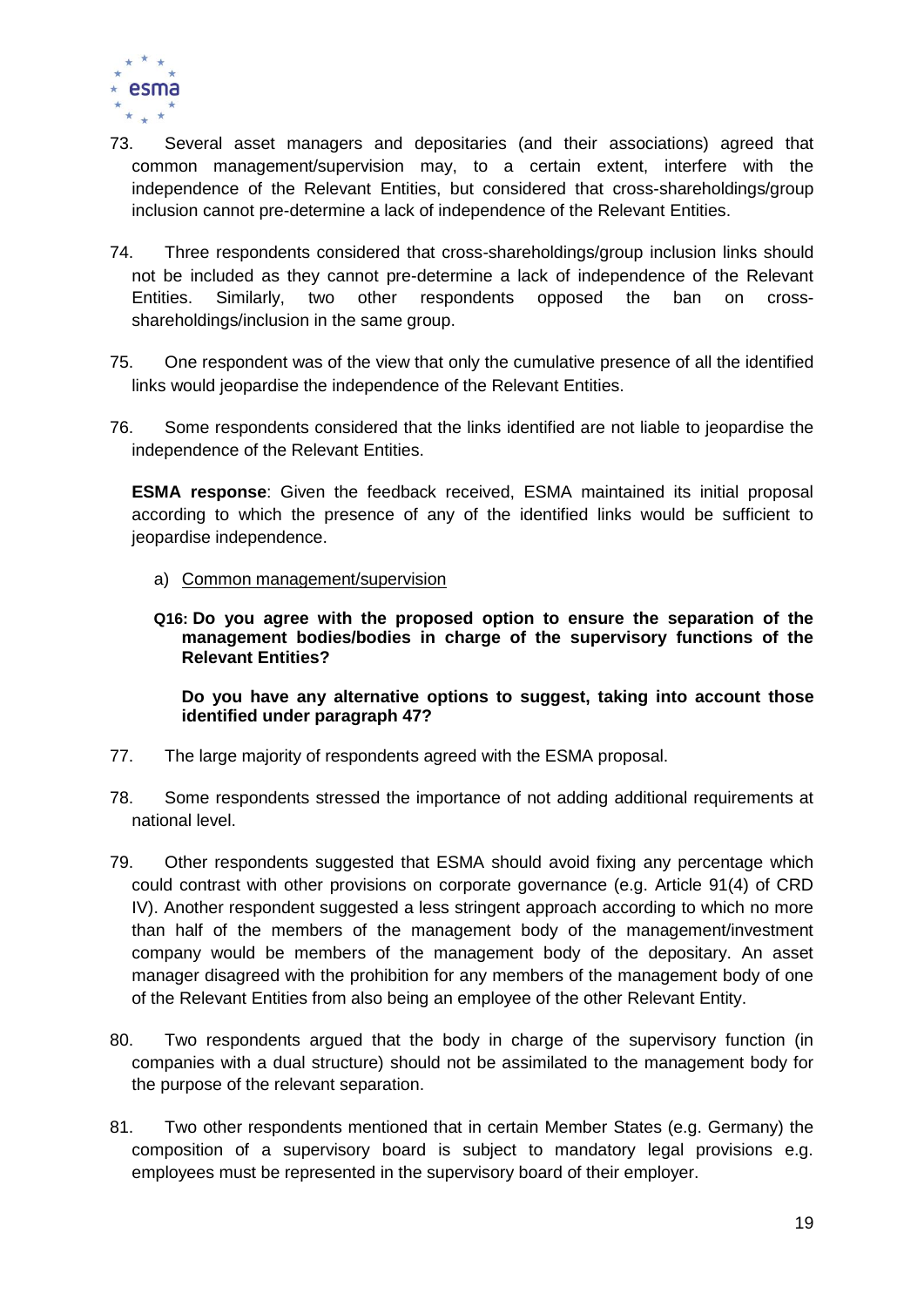

- 82. Two respondents suggested modifying the proposal to say that the management body of one of the Relevant Entities should not be predominantly composed of representatives from members of the management body or employees of the other Relevant Entity.
- 83. Some respondents disagreed on the idea of providing indications as to the composition of the management body of the management/investment company and the depositary.
- 84. Three respondents advocated the removal of letters (c) and (d) of this part of the draft advice, as well as letter (g) under option 2. Moreover, as for letters (a) and (b) of this part of the draft advice, one of these respondents (an asset management association) advocated allowing executive members of the management body of one of the Relevant Entities to occupy non-executive functions within, or be employees of, the management body of the other Relevant Entity.
- 85. Three other respondents argued that properly-constructed internal organisational practices (functional and hierarchical separation) and rules on the management of conflicts of interest are adequate to address the relevant concern.

**ESMA response**: Considering the broad support received (including from consumer representatives) on the approach taken and the limited feedback received on the restructuring that the proposal would imply, ESMA decided to stick to its initial proposal and not to modify the proposal on common management/supervision.

- **Q17: Do you consider that the cap of one third of members of the body in charge of the supervisory functions of one of the Relevant Entities to also be members of the management body, the body in charge of the supervisory functions or employees of the other Relevant Entity is appropriate? Would you suggest any alternative percentage? If yes, please provide the reasons why.**
- 86. Several respondents disagreed, arguing that functional and hierarchical separation measures should be sufficient, but the majority of respondents (including consumer representatives) considered the cap appropriate.
- 87. Some respondents noted that it is not common in the UK to have two separate bodies, as UK incorporated companies have unitary boards.
- 88. An asset management association asked for clarification on the definition of 'management body' by limiting it to those members with executive functions.
- 89. One respondent suggested an alternative percentage of one tenth.

**ESMA response**: See the response to Q16.

As to the request to clarify the definition of 'management body', the relevant definition is already provided in Article 2(1)(s) of the UCITS Directive and ESMA considered that even non-executive members may exercise influence which may jeopardise independence.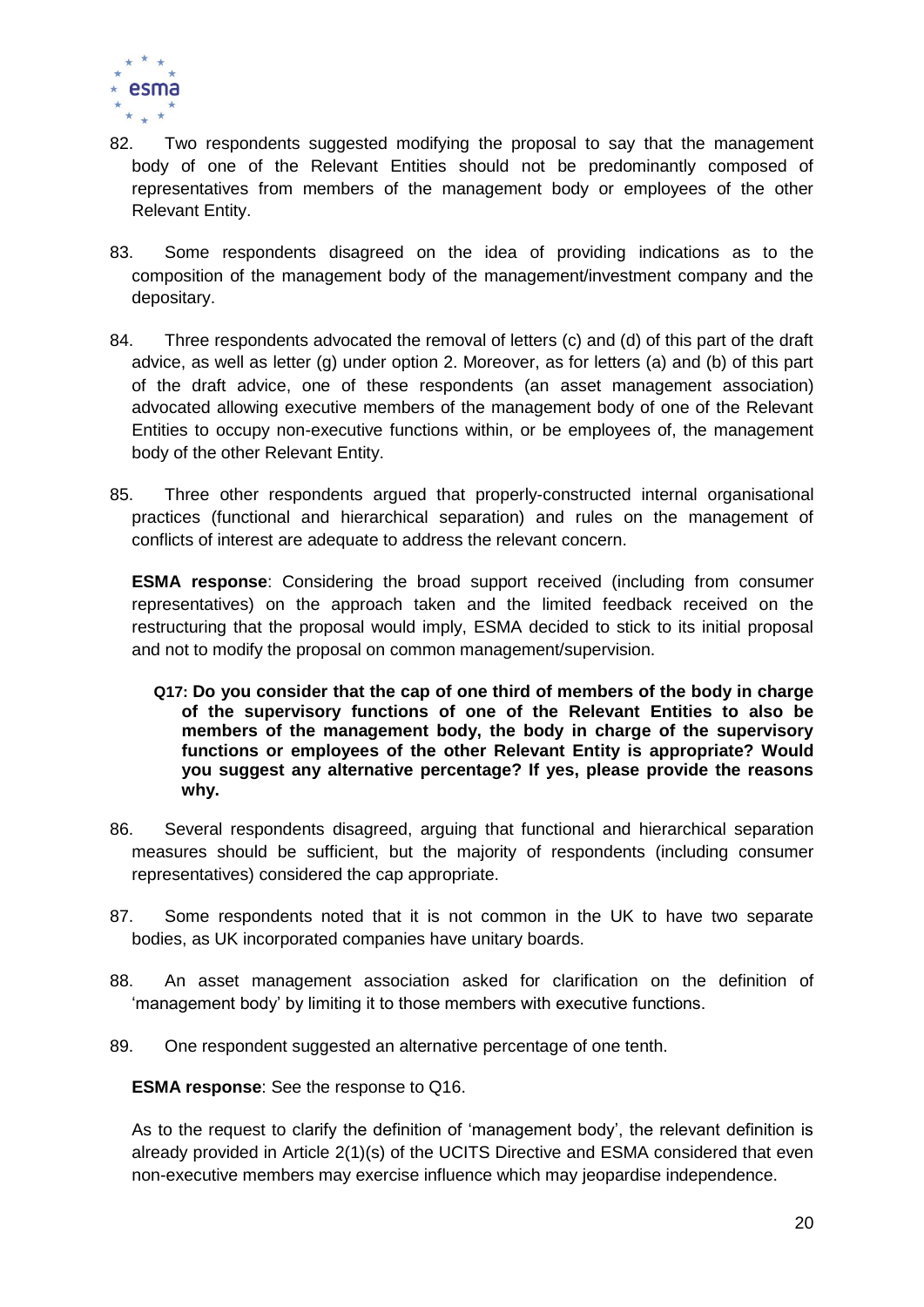

- **Q18: Do you have knowledge of any restructuring in the composition of the management bodies/bodies in charge of the supervisory functions of any Relevant Entities that would be triggered by the identified option? If yes, please provide data and an estimation of the one-off and ongoing costs that would be incurred.**
- 90. Several respondents mentioned the difficulty of providing data and costs estimates.
- 91. Several other respondents mentioned that costs would be incurred and would be linked, inter alia, to the need to  $-$  at a minimum  $-$  appoint new personnel and remove existing personnel. One respondent reported having one UCITS management company within the group for which the supervisory board should be restructured to comply with the one third rule.
- 92. A number of respondents mentioned that, compared to the rules proposed on the cross-shareholdings/group inclusion, the proposal on common management/supervision is likely to lead to limited additional costs. One asset manager did not have knowledge of any restructuring needed.
- 93. Two respondents mentioned that the Spanish law prohibits common directors or managers; therefore, the proposal should not entail any restructuring. Some other respondents were not aware of instances where restructuring would be required in the UK, given the current national requirements.
	- b) Cross-shareholdings/group inclusion

### **Q19: Which of the two identified options do you prefer? Would you suggest any alternative option? If yes, please provide details.**

- 94. Some respondents (including consumer representatives) favoured option 1. Two other respondents did not object to this option. Another respondent was of the view that this option would provide the highest level of investor protection, while mentioning that its costs could potentially outweigh the benefits.
- 95. Consumer representatives argued that option 1 provides for the clearest and most straightforward way to address the issue of conflicts of interest and would ensure the highest standard of investor protection and corporate governance. They also added some considerations on the mapping exercise conducted by ESMA.
- 96. An academic argued that option 1 appears to be an effective and objective solution for avoiding conflicts of interest. Given the legal and economic interests at stake, in particular the defence of the interests of retail investors, this option is balanced.
- 97. The following amendments were suggested by certain respondents supporting (or not objecting to) option 1:
	- a) shareholding level of 15% rather than 10%;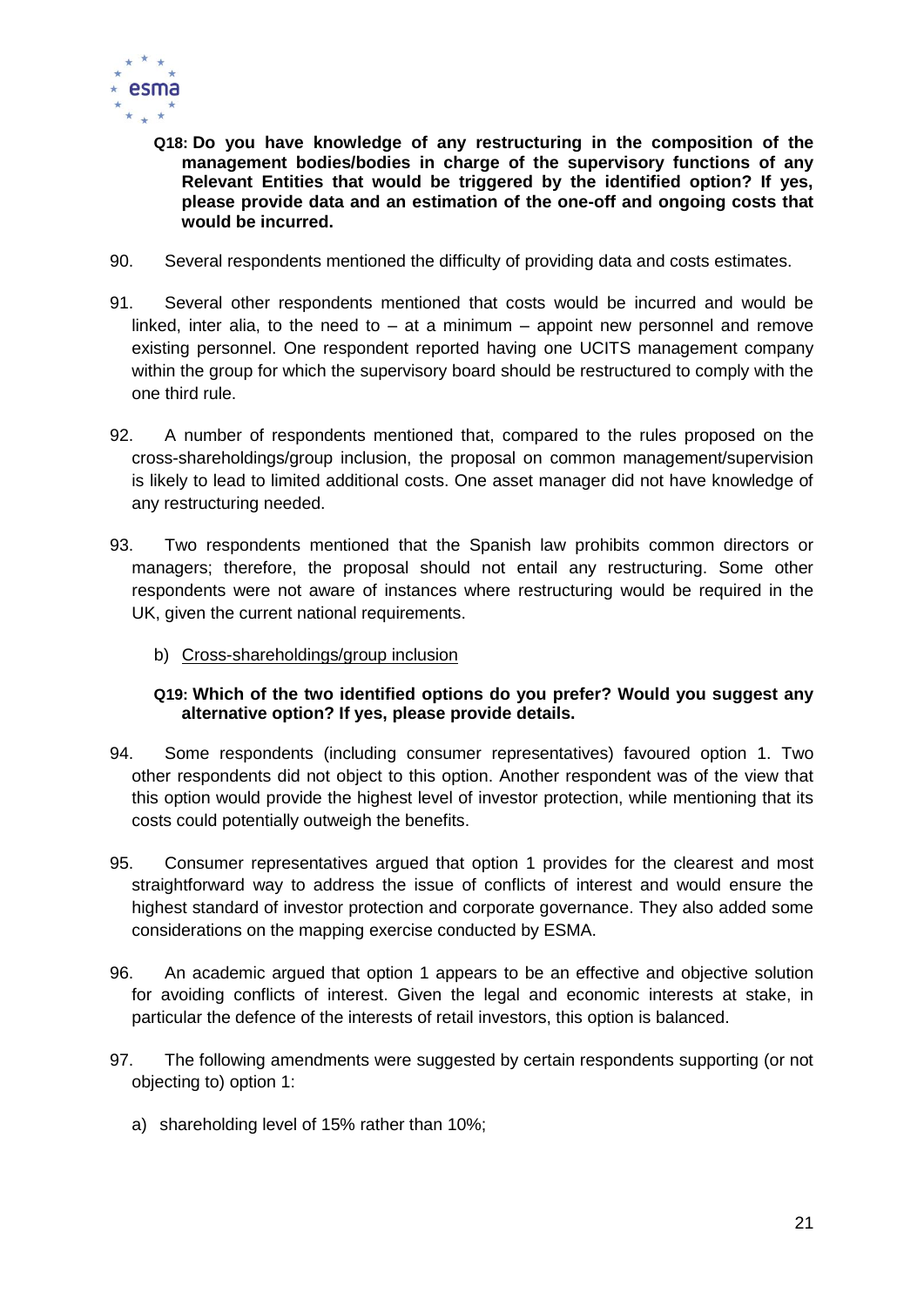

- b) deletion of letter (e) as it is unnecessary since this option ensures independence through prohibition.
- 98. The majority of respondents objected to option 1. They raised, inter alia, the following arguments:
	- a) The principle of proportionality is intended to ensure that regulatory measures go no further than is required to achieve a set objective, which is to ensure that the Relevant Entities have safeguards against conflicts of interest to allow for the independent performance of their activities;
	- b) Option 1 goes beyond the provisions of Level 1. In some smaller jurisdictions like Sweden, depositaries will have to reconsider their business models and whether to continue as depositaries if they are denied the ability to provide services to certain funds. If the co-legislators had wished to prohibit the current model, they would have made this explicit in the Level 1 text;
	- c) This option is likely to lead to an increase in systemic risk triggered by an accelerated concentration process in the depositary/custody business;
	- d) There is a lack of evidenced market failure: events such as the Madoff scandal were not connected to circumstances where the asset management companies and depositaries belonged to the same group;
	- e) Depositaries have the obligation to implement strict and detailed internal procedures for the prevention of conflicts of interest;
	- f) The 10% limit to the cross-shareholdings is unjustified;
	- g) A strong integration of process is necessary to reach the degree of automation which is necessary for the relation with the depositary: this is easier to achieve when parties belong to the same group.
- 99. The large majority of respondents preferred option 2 (or a revised version of it).
- 100. An asset management association was of the view that option 2 provided for a more balanced and proportionate approach to ensuring the Relevant Entities act independently by emphasising the importance of managing conflicts of interest and that these be disclosed (e.g. by disclosing the relevant composition of the boards as well as of the cross-shareholdings).
- 101. Several suggestions were made for amendments to option 2.
- 102. The suggestions made by respondents who preferred option 2 were as follows:
	- a) letter (f):
		- $-$  the words "at least" should be deleted;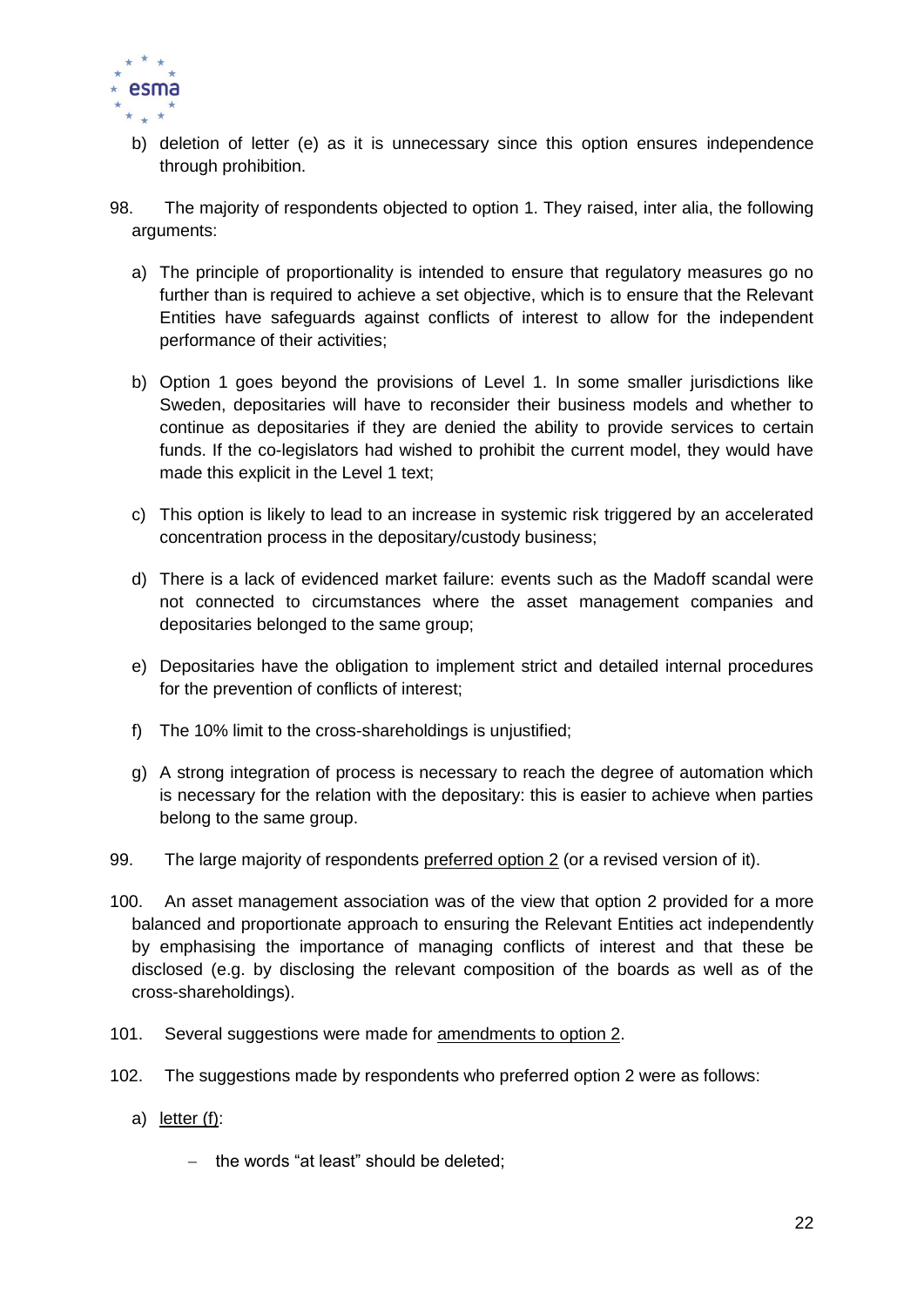

- $-$  the second part of this letter should be deleted;
- b) letter (g):
	- it should be deleted as, inter alia, excessive and not in line with the functional approach stated in the Level 1 and the IOSCO proposal at global level;
	- the requirement is excessive and should be revised;
	- the required number of independent members should be lowered to a quarter.
- 103. The suggestions made by respondents who preferred (or did not object to) option 1 were as follows:
	- a) letter (e):
		- the word "exclusive" should be replaced by "sole" for consistency with Article 25(2) of Level 1;
		- $-$  it should be stated that the management company is not obliged to appoint a depositary to which it is linked.
	- b) In case a particular conflict could not be effectively managed, it should be avoided (mere disclosure to investors would be insufficient). The Relevant Entity should notify the relevant competent authority of the situation, the specific identified conflicts and the steps it has/is taking to manage those conflicts effectively and to ensure that the conflicts do not prevent it from carrying out its functions in accordance with Article 25(2) of the UCITS Directive.
	- c) The relevant competent authority should take action in case it is not satisfied that the steps taken effectively manage the relevant conflicts.
	- d) Verification of compliance with the policies for managing conflicts of interest should be attributed to independent units (in any case, not integrated into structures or functions designed to group level) The findings of the control tasks performed by these independent units should be raised to the board of directors of the management company and, at least annually, to the competent national authority.
	- e) In the event that the reports prepared by the independent units revealed significant exceptions in compliance with the conflict of interest policies, consideration should be given to forcing the replacement of the depositary with one that is not part of the same group.
	- f) In case a Relevant Entity is obliged to appoint a depositary from within the group, it should notify this to its competent authority and demonstrate that it is satisfied that this is in the sole interest of investors in the UCITS. It should also be required to periodically review the appointment and the costs of using a group depositary versus a non-group depositary.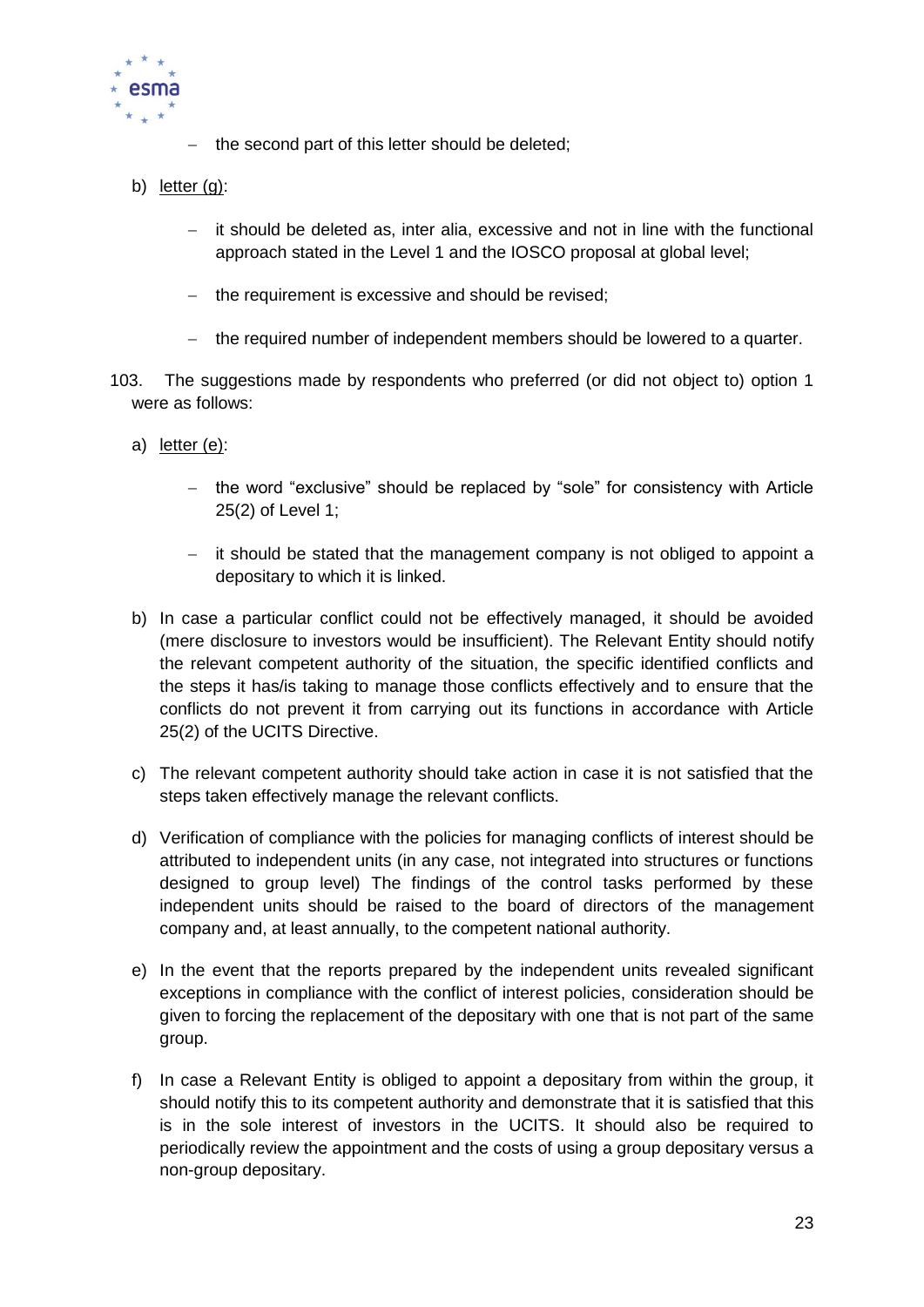

- g) Depositary appointment should always be justified, regardless of whether it is requested or not by investors.
- h) The type of link, if any, between the management company and the depositary should be published in the information documents aimed at the market and investors.
- i) The concept of independent director should be in line with that in other fields (especially with that developed in the field of studies on corporate governance) in order to strengthen their role as defenders of the interests of investors.
- 104. A banking association preferred neither option 1 nor option 2.
- 105. One respondent mentioned that some Spanish credit institutions made the decision to separate their depositary activities and would thus not be effected by either of the options.
- 106. Several respondents considered it important that the Level 2 measures on independence be applied in the same way throughout the EU and that all competent authorities apply the same requirements and do not impose additional requirements on local UCITS.

**ESMA response**: Notwithstanding the fact that strong arguments were made for structural independence (i.e. option 1), ESMA recognises that such an option might imply important restructuring and other costs for the industry in many European jurisdictions. Therefore, ESMA followed option 2 in its final advice while recognising that robust safeguards are needed in the context of this option in order to reflect the balance of feedback, particularly from consumer representatives.

To this extent, ESMA saw merit in introducing the following amendments to option 2, along the lines of some of the suggestions made by respondents:

- the management company/investment company shall demonstrate to its competent authority that it is satisfied that the appointment of the depositary is in the sole interests of the UCITS and the investors of the UCITS, in particular by comparing the relative merits of appointing the depositary versus another depositary which is not linked to the management company/investment company;
- the link between the management company/investment company and the depositary shall be disclosed to investors.

Moreover, the requirement to have some independent members within the management body/supervisory function has been kept. On the specific issue of the number of independent members, ESMA considered that requiring only one independent member – as favoured by several respondents – is likely to make it very difficult for that individual to influence the board discussions in any meaningful way. However, ESMA recognises at the same time that, depending on the number of members of a given management body/supervisory function, one third may be excessive. Therefore, ESMA saw merit in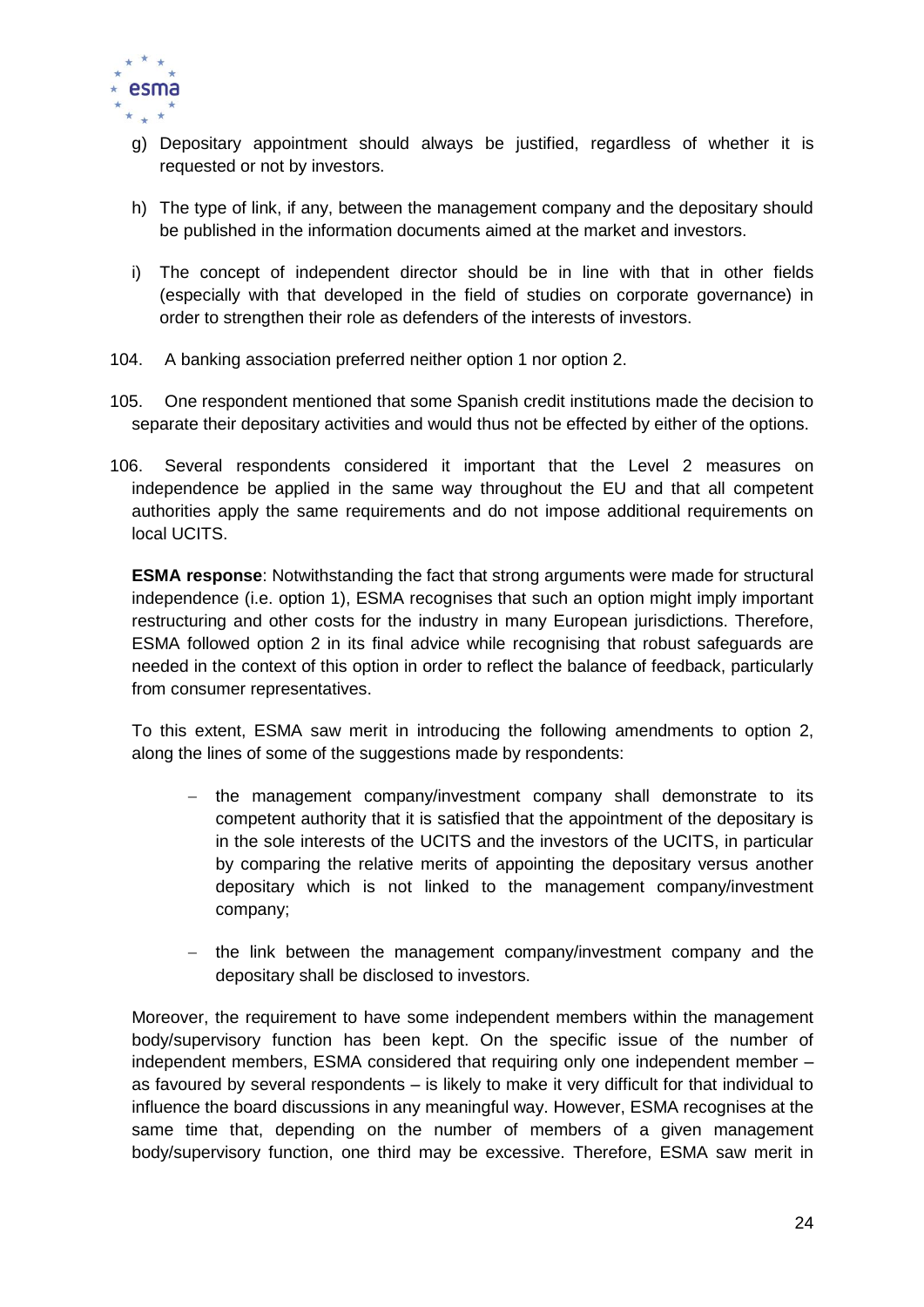

providing an alternative minimum of two members and to leave the possibility to choose between one third or two, whichever is the lesser.

Finally, ESMA recognises that, while the obligation to "act independently" may be fulfilled through a series of measures ensuring functional independence between the parties, it is also possible to achieve this outcome through the structural independence of the parties (i.e. in line with option 1).

- **Q20: Under the second option, do you consider that it would be appropriate to require that – whenever the Relevant Entities are part of the same group – at least one third of the members of the management body of the management company/investment company and depositary should be independent? Would you suggest any alternative percentage? If yes, please provide the reasons why.**
- 107. Consumer representatives mentioned that, if option 2 were to be chosen, this should be the minimum requirement. Some other respondents (including an investor association) also supported the proposed cap.
- 108. A law firm was of the opinion that it would seem sensible to require more than half of the members of the management body to be independent, while at the same time recognising that this may have an impact on some groups that is disproportionate to the benefit to investors.
- 109. The majority of respondents disagreed with the proposed minimum number of independent members of the management body, although some of them supported the requirement that some members be independent.
- 110. Some respondents considered that governance issues should not be tackled in the context of the requirement for the management company and the depositary to act independently. Some other respondents mentioned that general measures to prevent conflicts of interest are sufficient. Similarly, other respondents considered that the requirements on common management/supervision, together with robust management of conflicts, should be sufficient to ensure independence. The requirement to appoint additional independent directors is likely to increase costs, which may ultimately be borne by investors and there might be an issue in terms of scarcity of appropriately qualified persons.
- 111. Some respondents requested that ESMA introduce a principle of proportionality in relation to this requirement.
- 112. Several respondents suggested limiting the number of independent directors to one or two. A depositary recommended lowering the required number of independent members from a third to a quarter. Another respondent suggested introducing a minimum requirement of 10% of the members.
- 113. An asset management association suggested the following: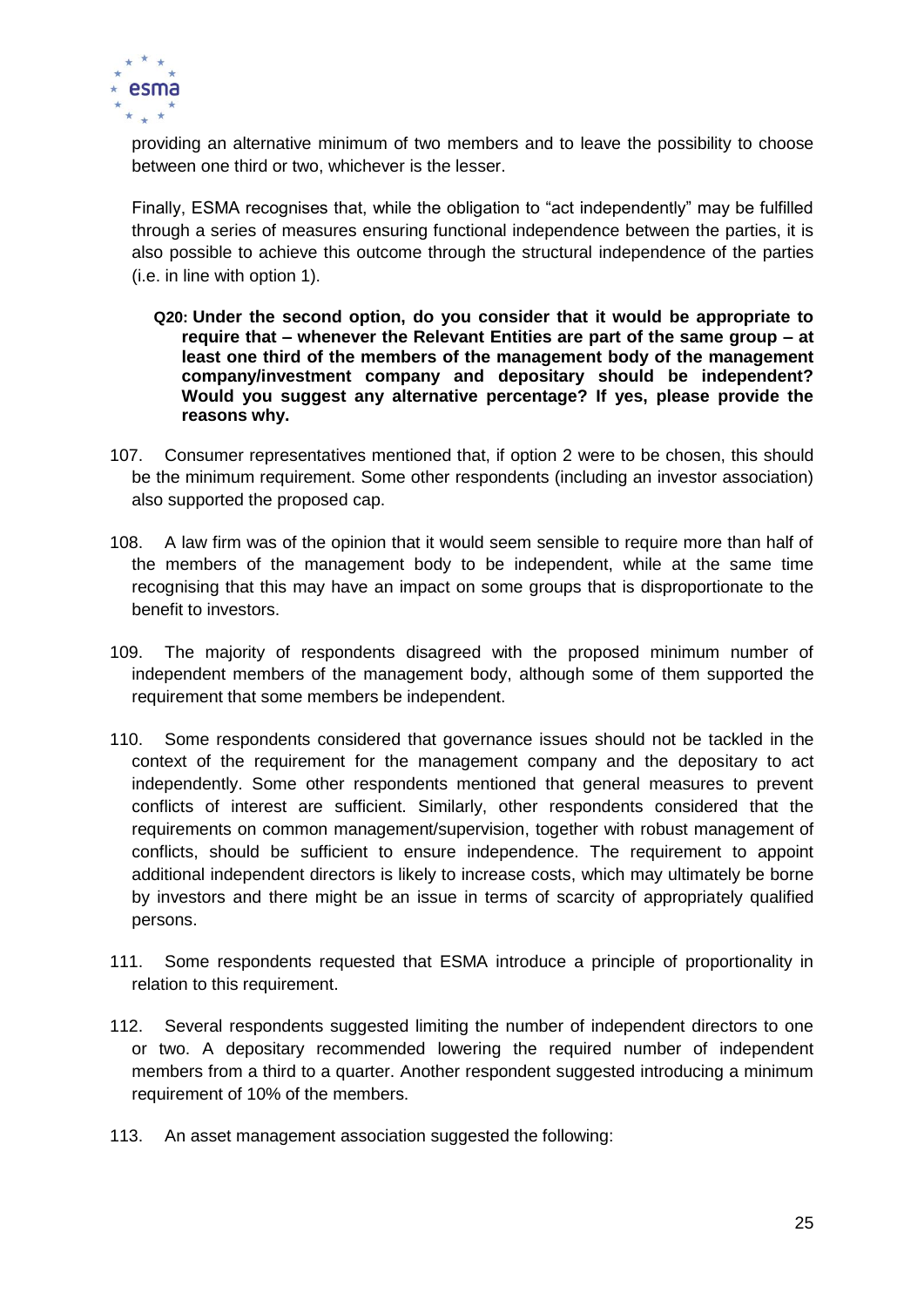

- a) allowing the cumulative presence in the management bodies of the Relevant Entities for those members without executive powers;
- b) allowing an independent director in one company to hold the same position in another company of the group: in this context, this respondent referred to the definition of 'independent director' in the Commission Recommendation 2005/162/EC.

**ESMA response**: Please see the response to Q19. ESMA also saw merit in the proposal to refer to the definition of 'independent director' in the Commission Recommendation 2005/162/EC and decided to introduce some elements of such definition in the notion of independent members which is relevant for the purpose of paragraph 1(g) of the advice.

- **Q21: Do you agree that the concept of independence should be understood as requiring that independent directors should not be members of the management body or the body in charge of the supervisory function nor employees of any of the undertakings within the group?**
- 114. A large number of respondents (including consumer representatives) agreed with the proposed approach on the concept of independence.
- 115. The majority of respondents disagreed with the proposal. Two of these respondents noted that directors are legally bound to solely act in the interest of the single company they represent and have to comply with the respective rules governing conflicts of interest, regardless of whether they serve as independent directors on boards of other entities within the same group. Two asset management associations added that members of the management body and employees that are functionally and hierarchically separated from the management/investment company and depositary function should not be excluded from the concept of independence.
- 116. Several respondents considered that the concept of independence should not include members of the management body nor employees of undertakings of the group, provided the undertakings are not the depositary, the management/investment company or their affiliates.

**ESMA response**: Please see the responses to Q19 and 20.

- **Q22: Do you have knowledge of the impact that each of the two options identified would have in terms of restructuring the shareholding of any Relevant Entities or finding alternative service providers? If yes, please provide data and an estimation of the one-off and ongoing costs that would be incurred.**
- 117. An asset management association pointed out that data and costs estimates implied by the choice of the envisaged policy options are difficult, if not impossible, to obtain and this is further complicated by the very tight deadline granted for the consultation.
- 118. The majority of respondents argued that option 1 would entail relevant costs that would ultimately be borne by UCITS investors. Two respondents also mentioned the issue of the lack of sufficient time for implementation prior to March 2016, unless a suitable transitional period is granted.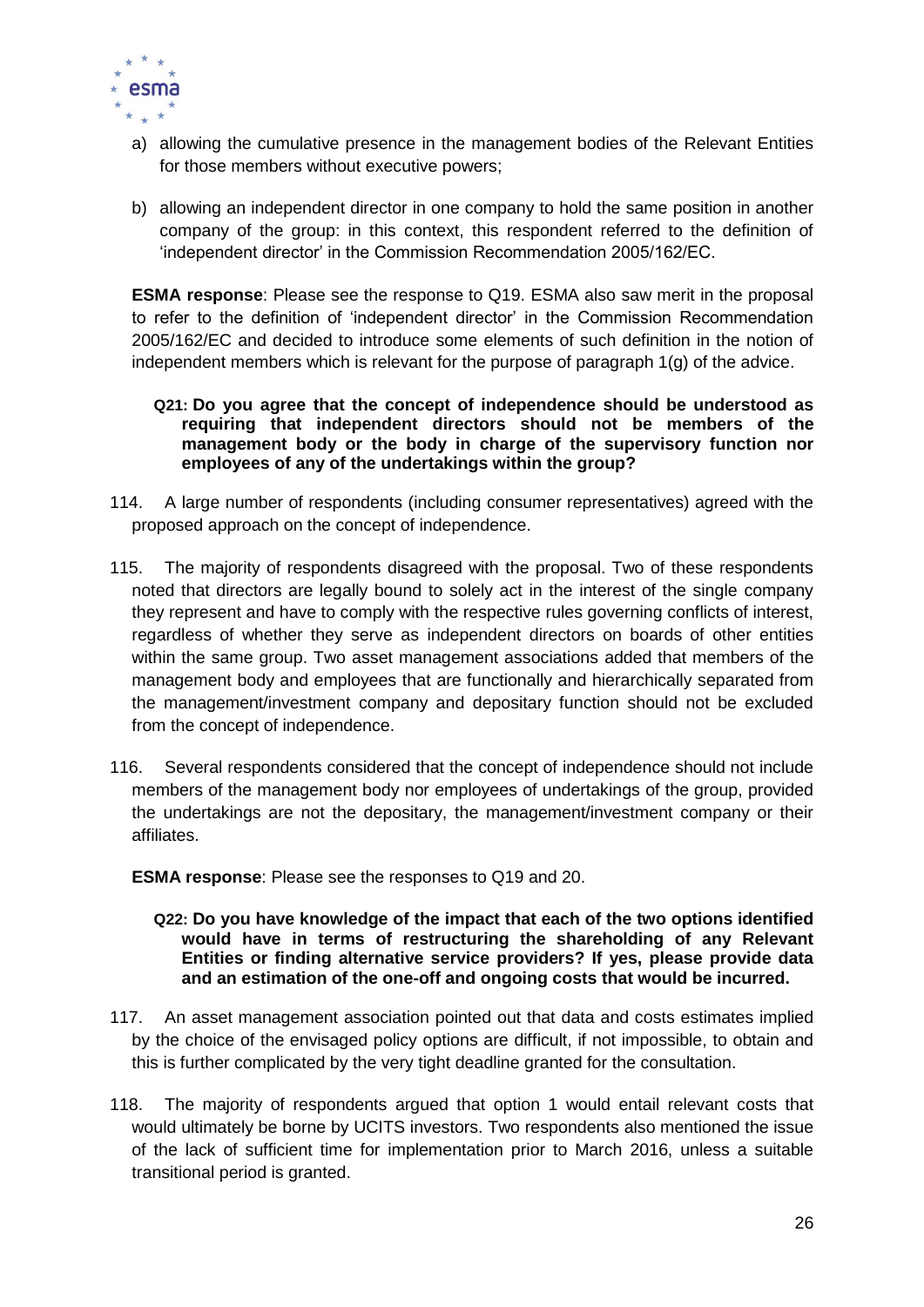

- 119. Some respondents argued that option 1 would contradict the freedom of enterprise and lead to a far-reaching market restructuring detrimental to:
	- a) employment in the financing sector,
	- b) the financing of the economy,
	- c) the stability and safety of the whole UCITS model and so to investors, and
	- d) the stability of the banking sector.
- 120. Another group of respondents mentioned the following consequences:
	- a) financial groups with a depositary arm will be compelled to limit their operations in asset management, thus depriving the market of a substantial part of the range of products available for investment for the retail market; and
	- b) financial groups with an asset management arm will exit the depositary sector.
- 121. Respondents mentioned the following one-off costs in relation to this option:
	- a) upfront costs for appointing new and external depositaries to service entire ranges of funds;
	- b) change in ownership structures of business groups;
	- c) consultancy charges;
	- d) tax advisory fees;
	- e) management's time across all concerned entities;
	- f) transition costs linked to IT and for the overhaul of data sharing protocols;
	- g) legal costs, including for renegotiation of depositary agreements, prospectus changes and constitutional document changes and any translation costs;
	- h) regulatory approvals costs a change of management company or depositary for UCITS requires regulatory approval and also may require cross-border notifications;
	- i) investor notification in many jurisdictions such a change requires notification to all shareholders;
	- j) transaction and associated costs for transition to the new provider of UCITS financial instruments held in custody, for certain other assets and for other assets not held in custody if recorded or maintained in the depositary's books and records;
	- k) establishment of new cash accounts and associated cash linkages through the new custodian's correspondents;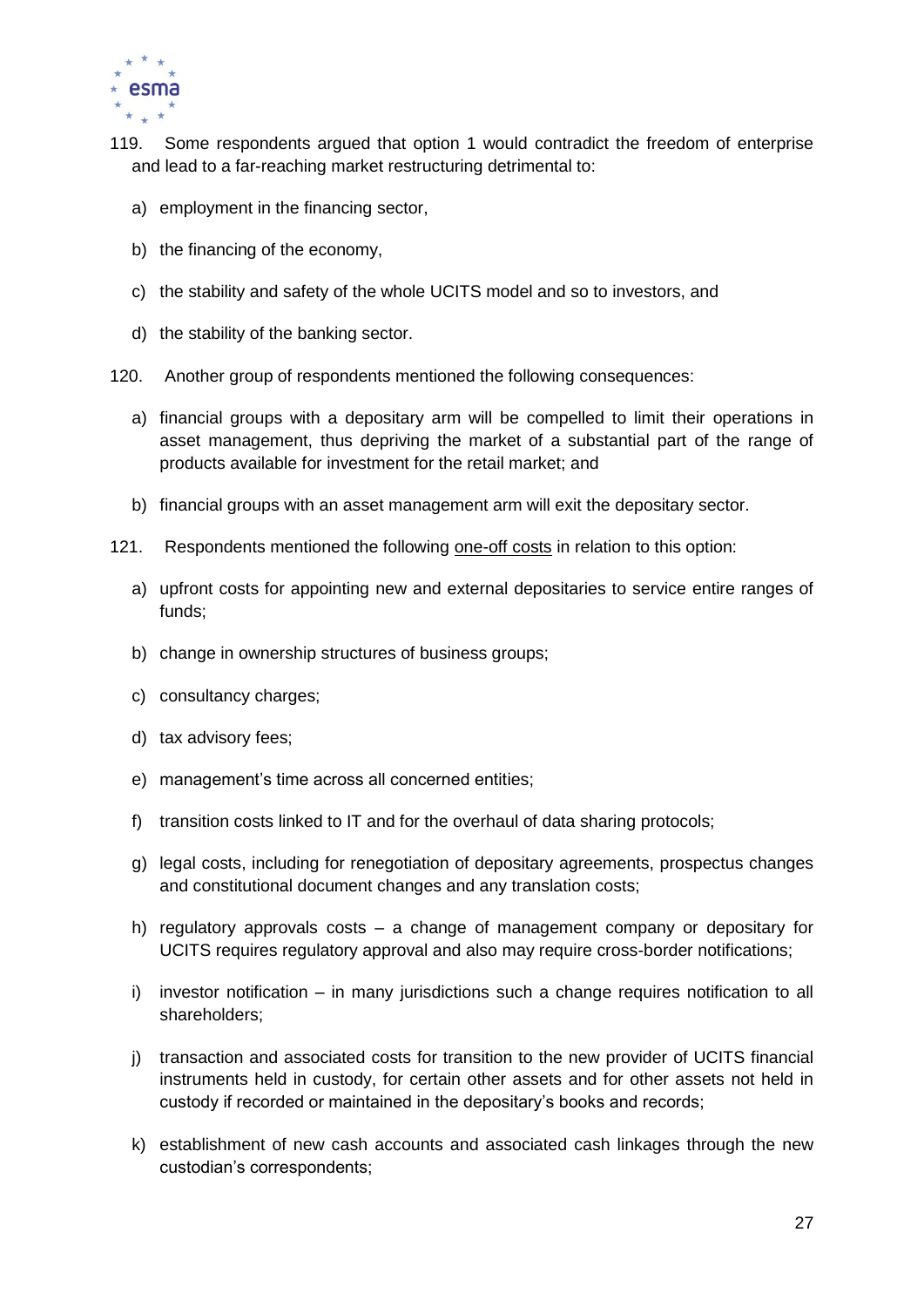

- l) renegotiation of counterparty and (if relevant) prime brokerage agreements, which will be more extensive where the counterparty or prime broker has been appointed as sub-custodian for assets of the UCITS held as collateral or otherwise;
- m) renegotiation of ISDA agreements in some jurisdictions both the depositary and management company are parties to the ISDA;
- n) depositary transition it is not uncommon for an audit to be performed at the point of transition so that the new depositary is confident that the fund has been appropriately managed in the past;
- o) costs incurred by the depositary for receipt of legal advice, management time and project management. This would include a full review of the assets, potentially performing due diligence on the management company, due diligence of the UCITS' investments, etc.
- 122. An asset management association mentioned that option 1 would entail losses linked to the 'fire sale' of shares (for Relevant Entities having cross-shareholdings) and business activities (for Relevant Entities belonging to the same group).
- 123. This respondent provided a rough estimate of the costs arising from option 1: these were estimated to range between EUR 80,000 (for a small member) to EUR 2,100,000 (for a large member). In case a transfer of the affected UCITS assets to an alternative depositary was considered, this respondent mentioned that the costs lined to that transfer would range between EUR 150,000 (for a small member) to tens of millions of EUR (for a large member). In terms of loss of earnings on the side of the substituted depositary, these could, in case of a large member, amount to up to EUR 30,000,000.
- 124. Another respondent reported having one UCITS management company within the group fully (directly/indirectly) owned by the depositary bank, being the biggest bank in Hungary.
- 125. The following estimations were provided by respondents in terms of impact on existing structures under option 1:
	- a) Assets under Management (AuM):
		- France: 62% of AuM;
		- Luxembourg: 30.66% of AuM, equally to EUR 755 billion;
		- $\triangleright$  Italy: 9% of AuM;
		- $\triangleright$  Spain: various figures were provided: 65%, 67% and 70% of AuM;
		- $\triangleright$  Germany: 40% of AuM, equally to EUR 476 billion;
		- $\triangleright$  Finland: 25%.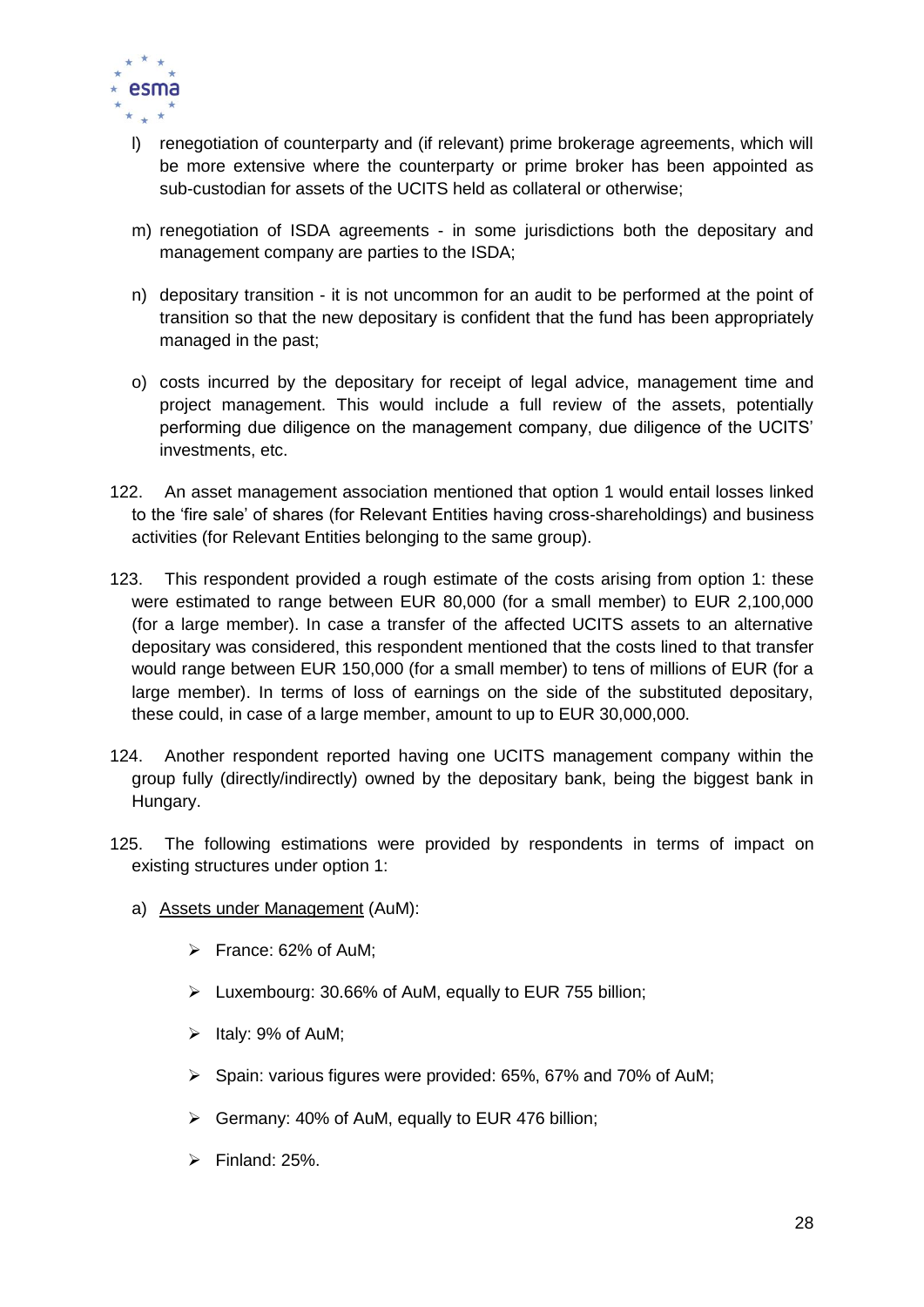

- b) Number of UCITS
	- Luxembourg: 39.54%:
	- $\triangleright$  Spain: 4,000 UCITS:
	- $\triangleright$  Germany: some 2,600 funds with assets in total of EUR 476 billion.
- c) Number of entities
	- $\triangleright$  Luxembourg: 39 management companies and 32 depositaries;
	- $\triangleright$  Spain: 35 fund managers and 39 depositaries;
	- $\triangleright$  Portugal: more than 70% of the Portuguese management companies have either a common parent undertaking or a cross-shareholding;
	- Germany: around 26 management/investment companies.
- 126. Three respondents were of the view that option 1 would have little impact in the UK given the current UK regulatory requirements.
- 127. Some respondents mentioned that a related effect of option 1 would be the gradual withdrawal of smaller, affiliated custody banks and the subsequent consolidation would inevitably benefit larger groups. A depositary association was of the view that capacity constraints or the lack of willingness by new providers to take on business due to its complexity or internal controls may give rise to situations in which some UCITS will not be able to find a new provider (whether a depositary or a management company).
- 128. According to three asset management associations, ongoing costs are expected to come from the loss of economies available through the use of common infrastructure, from access and understanding of new systems, as well as from a time-consuming need to identify and reappoint responsible persons.
- 129. Some respondents (including asset management associations) argued that option 2 would also lead to costs, but significantly lower than those implied by option 1. Three other respondents mentioned that the costs linked to this option would be the ones relating to the setting-up of alternative organisational arrangements, including compensation for members of the management/supervisory board which would need to be substituted. One respondent mentioned that the costs for this option would mainly be related to the implementation of procedures concerning the identification, management, monitoring and disclosure of conflicts of interest. Two banking associations pointed out that the requirement to have a certain number of independent directors may mean that a bank will have to have a representative from one of its competitors and may be problematic as a limitation of external mandates may apply at the top of the organisations.
- 130. An asset management association did not foresee any major impact arising from option 2 in Sweden since corresponding rules are already in place there.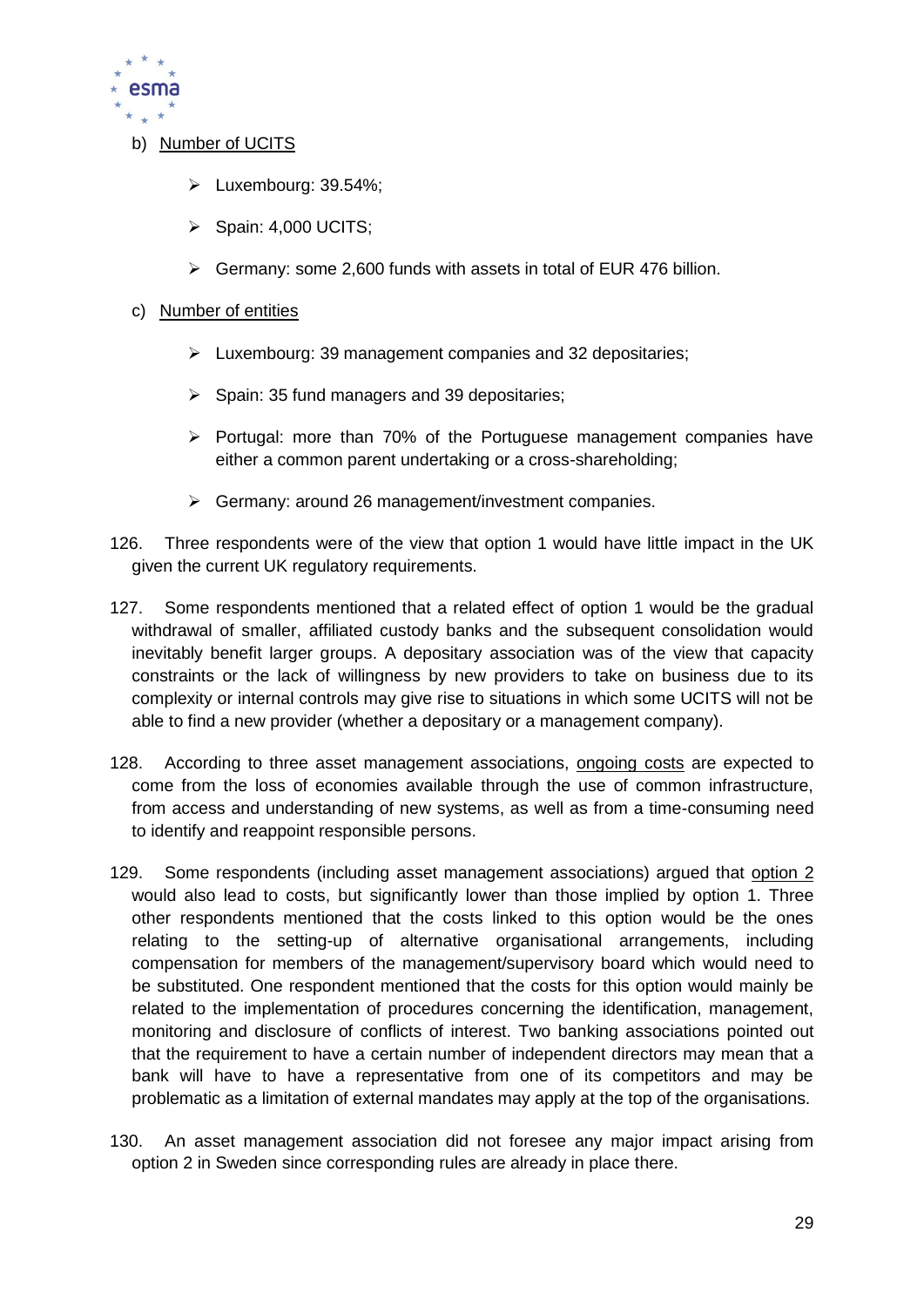

**ESMA response**: Please see the response to Q19.

### **IV. Cost-benefit analysis**

### **Q23: Do you agree with ESMA's approach to discard the second and third options described above?**

- 131. The very large majority of respondents (including consumer representatives) agreed with ESMA's proposal to discard the second and third options described under paragraph 47 of the consultation paper.
- 132. One respondent broadly agreed with all the three options and considered that options 2 and 3 should not be discarded altogether.
- 133. Three respondents agreed with the approach of discarding the third option, while disagreeing with the idea of discarding the second one. One of these respondents pointed out that the second option could be agreeable if the relevant quotas were amended.
- 134. Three other respondents disagreed with ESMA's approach.

**ESMA response**: Given the broad support received from those respondents who replied to this question, ESMA decided not to change its approach.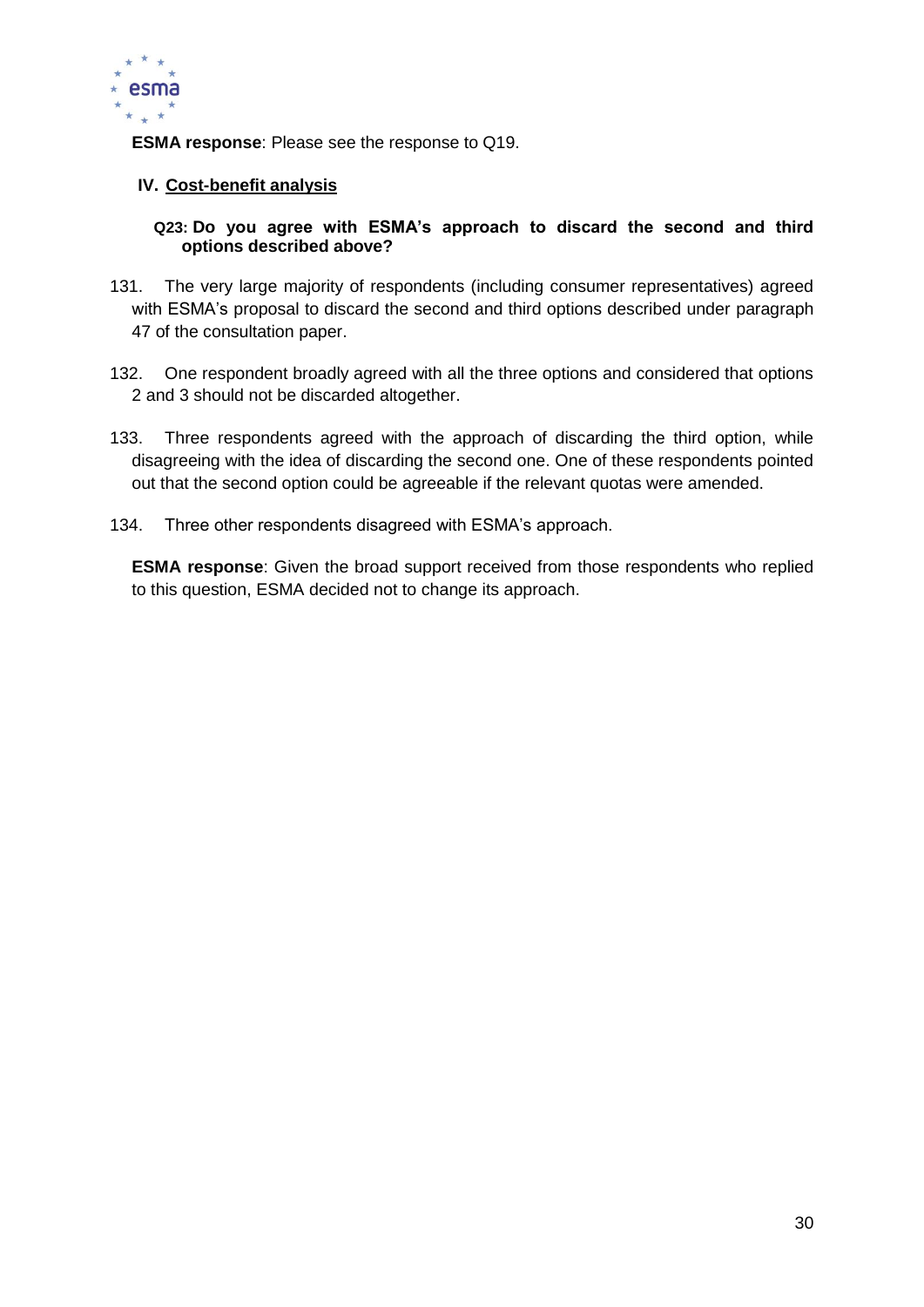

### <span id="page-31-0"></span>**3 Annexes**

### <span id="page-31-1"></span>**3.1 Annex I – Commission mandate to provide technical advice**

Mr Steven Maijoor Chairman European Securities and Markets Authority 103 rue de Grenelle 75007 Paris France

### **Subject: Provisional request to ESMA for technical advice on delegated acts required by the UCITS V Directive**

Dear Mr. Maijoor,

The services of the European Commission request the advice of ESMA on two implementing measures covering UCITS depositaries that are required by the soon-to-be-adopted Directive amending UCITS Directive ('UCITS V'). Most of the substantive rules and delegated acts in UCITS V are identical to those contained in the AIFMD. The present request therefore focuses on two empowerments not present in the AIFMD: (1) insolvency protection of UCITS assets when custody of those assets is delegated to third parties and (2) the independence of the UCITS depositary.

The present request for advice is based on the text adopted by the European Parliament at its plenary session on 15 April 2014 [T7-0355/2014]. While the Commission's services do not anticipate further changes in substance, the process of legal revision may result in drafting amendments and, as the case may be, the renumbering of articles. The Commission's services will keep ESMA fully informed of any such developments.

It is the Commission's established practice to adopt the delegated acts well before the end of the transition period. This would allow Member States sufficient time for transposition of the directive itself. Taking into account that Member States are obliged to transpose UCITS V not later than 18 months after entry into force, the Commission's services therefore request ESMA to deliver its advice by **15 October 2014**. An indicative timetable of all procedural steps is attached in Annex II.

In accordance with the principles of Better Regulation, the Commission, in preparing its delegated acts, is required to prepare a detailed **impact assessment.** As well as providing advice on the content of the delegated acts, ESMA is therefore requested to underpin its advice by first identifying a range of policy options and then undertaking an assessment of the costs and benefits of each option. The results of this assessment should be submitted alongside the advice.

The **technical advice** provided by ESMA to the Commission should not take the form of a legal text. However, ESMA should provide the Commission with a structured text accompanied by detailed explanations for the advice given.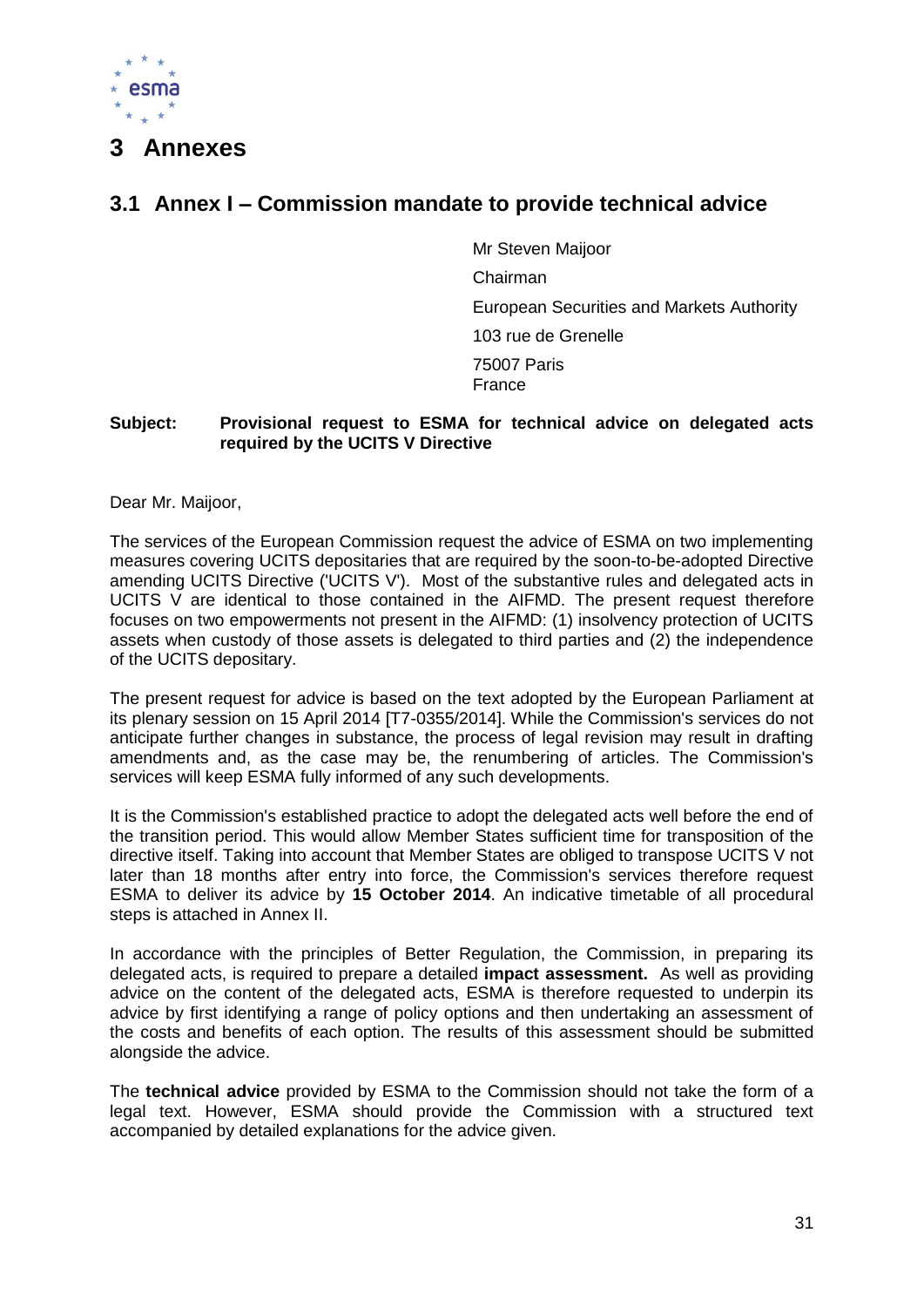

The services of the Commission will, after transmission to ESMA, publish this provisional request for advice and any updated versions on the DG Internal Market and Services website.

Yours sincerely,

Jonathan FAULL

Contact: Rostislav Rozsypal, Telephone: +32 2 29 99431, [rostislav.rozsypal@ec.europa.eu](mailto:rostislav.rozsypal@ec.europa.eu)

c.c.: O. Guersent, P. Dejmek, B. Dumont (Cab), C. Hughes (COMM), P. Pearson, MARKT List G4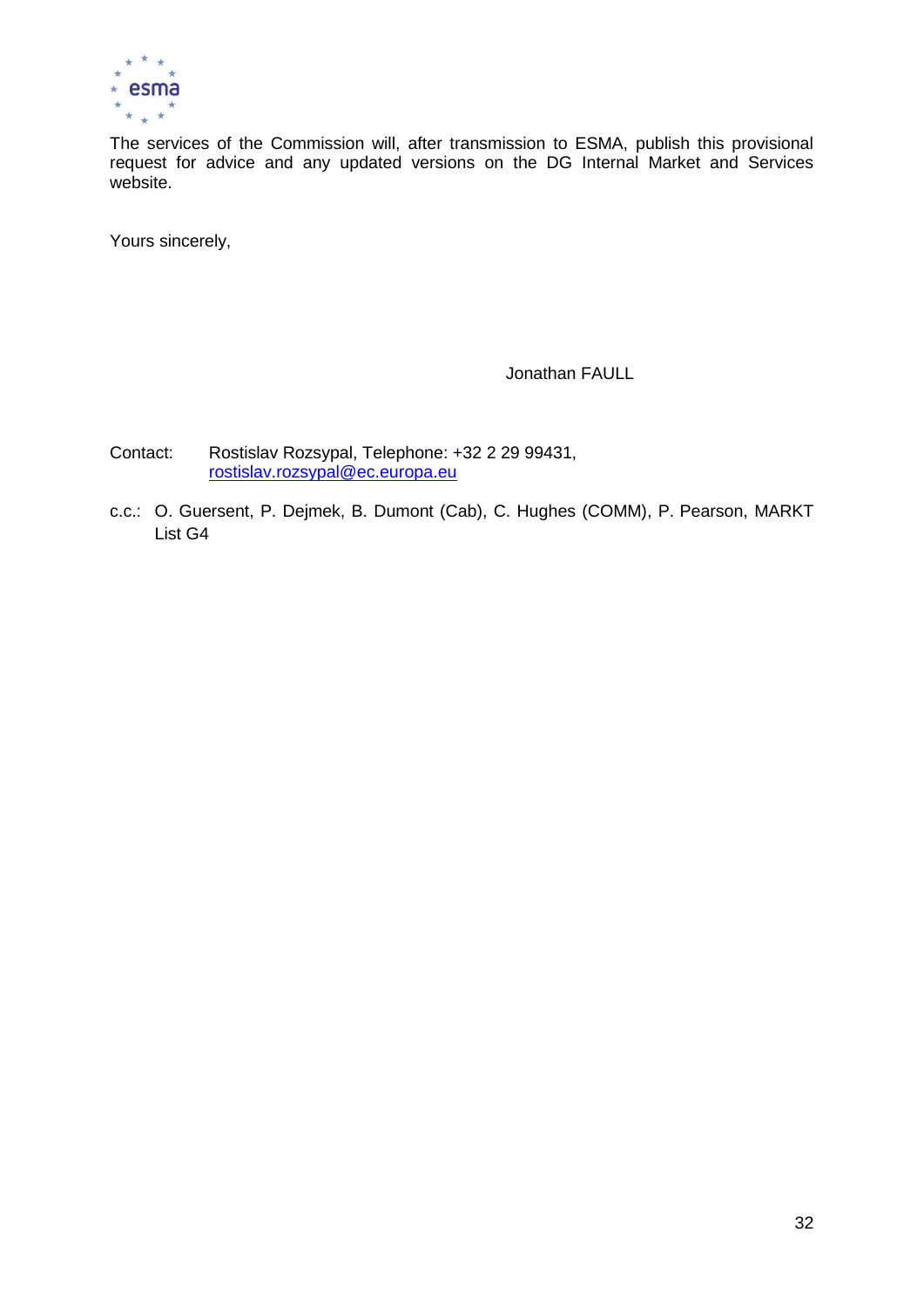

### **Annex I: Empowerments for Level 2 measures to be elaborated by ESMA**

### *1. Insolvency protection of UCITS assets when delegating safekeeping*

Article 22a(3) requires, inter alia, that the third party to which custody of UCITS assets has been delegated " *(e) takes all necessary steps to ensure that in the event of insolvency of the third party, assets of a UCITS held by the third party in custody are unavailable for distribution among or realisation for the benefit of creditors of the third party*".

Article 26b empowers the Commission to adopt delegated acts specifying, among others: "*(e) the steps to be taken by the third party pursuant to point (e) of Article 22a(3)".*

ESMA is requested to advise the Commission on what necessary steps should be taken to ensure that in the event of insolvency of the third party, assets of a UCITS held in custody by the third party are unavailable for distribution among or realisation for the benefit of creditors of the third party.

ESMA is requested to specify those steps in the form of a non-exhaustive list of the measures, arrangements and tasks that the third party to which custody is delegated should put in place and perform on on-going basis in order to ensure that the UCITS assets are protected from distribution among or realisation for the benefit of creditors of the third party. These measures, arrangements and tasks must take into account the legal framework of the country in which the third party operates, notably that country's insolvency laws and relevant jurisprudence.

ESMA is also requested to specify the measures that the depositary should put in place exante to ensure that the third party fulfils its obligations and how the depositary should ensure that the required level of protection is respected all the times.

#### *2. Independence requirement*

Second sub-paragraph of Article 25(2) requires that "*In carrying out their respective functions, the management company and the depositary shall act honestly, fairly, professionally, independently and solely in the interest of the UCITS and the investors of the UCITS. In carrying out their respective functions, the investment company and the depositary*  shall act honestly, fairly, professionally, independently and solely in the interest of the *investors of the UCITS.*"

Article 26b empowers the Commission to adopt delegated acts specifying, among others: *"(h) the conditions for fulfilling the independence requirement referred to in Article 25(2)*."

ESMA is requested to advise the Commission on what are the necessary conditions and criteria, at a minimum in relation to areas such as corporate and group governance, structure, organisation and internal processes, so that each of the entities referred in Article 25(2) can be deemed to act independently in carrying out their respective functions.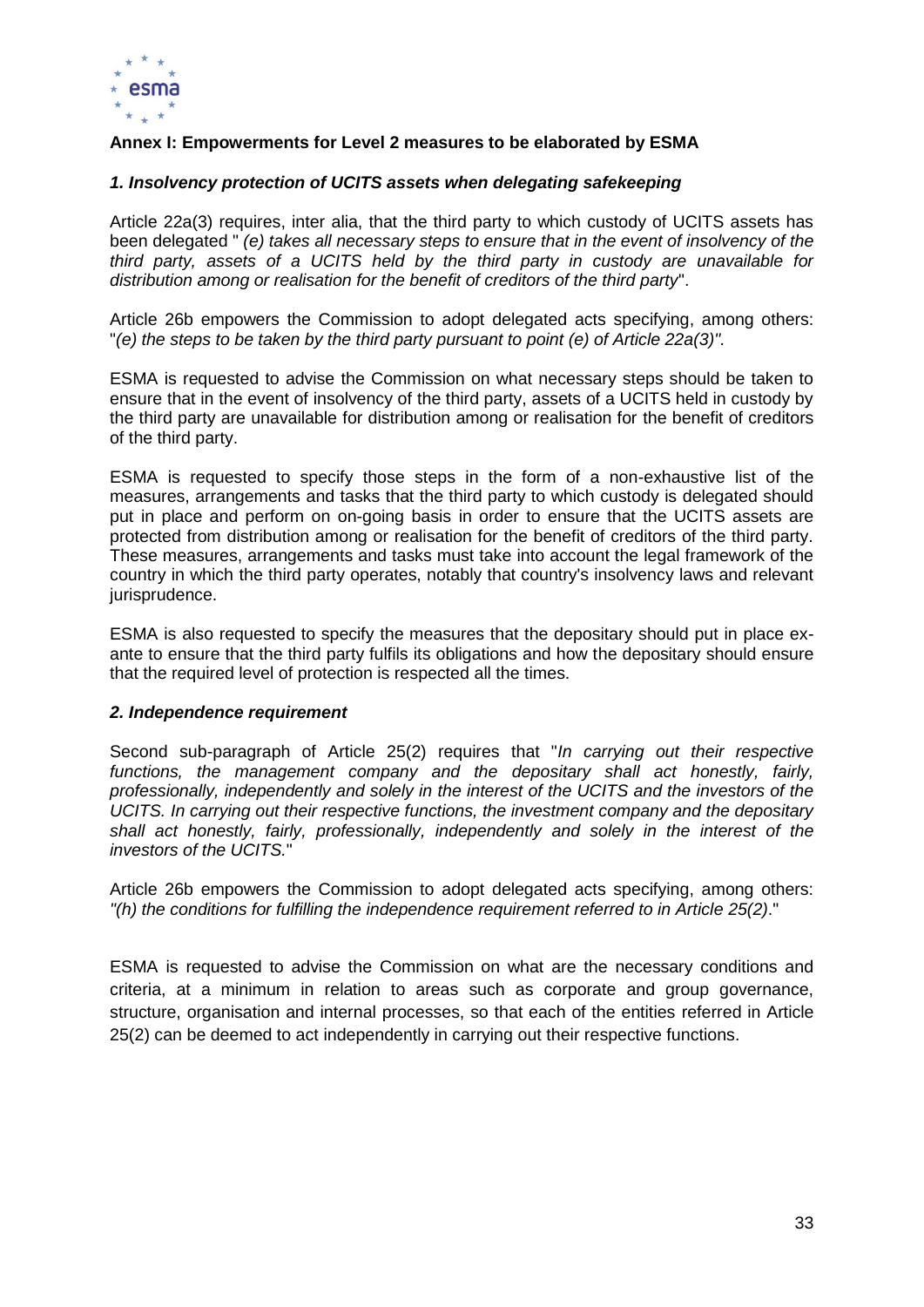

**Annex II: Indicative timetable for UCITSV Directive transposition and Level 2 work**

| Date            | <b>Milestones</b>                                        |
|-----------------|----------------------------------------------------------|
| Jun 2014        | Request for advice                                       |
| <b>Jul 2014</b> |                                                          |
| Aug 2014        |                                                          |
| Sep 2014        | UCITS V enters into force                                |
| Oct 2014        | <b>ESMA</b> advice                                       |
| Nov 2014        |                                                          |
| Dec 2014        | COM working documents: Draft L2 + IA                     |
| Jan 2014        | <b>ISC</b>                                               |
| Feb 2015        | Translation                                              |
| Mar 2015        | <b>Consultation with ESC</b>                             |
| Apr 2015        | Adoption of L2 measures                                  |
|                 | End of period for EP and Council to object to Level 2    |
| <b>Jul 2015</b> | measures,                                                |
| .               |                                                          |
| Feb 2016        | End of the transposition period of the UCITS V Directive |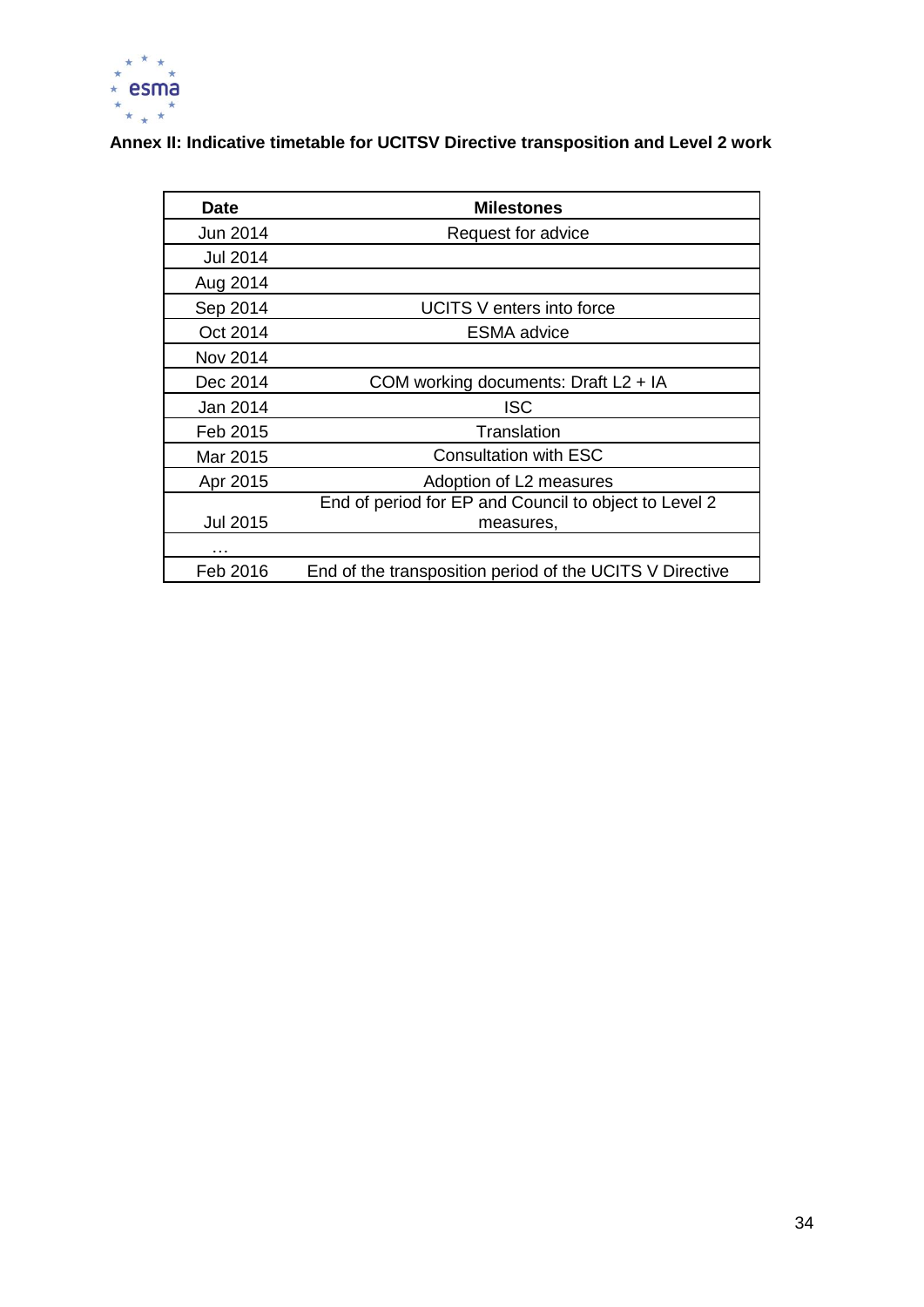

### <span id="page-35-0"></span>**3.2 Annex II – Cost-benefit analysis**

### **1. Introduction**

- 1. On 3 July 2014, ESMA received a provisional request for advice from the Commission (see Annex II). The request relates to certain of the delegated acts foreseen under UCITS V. It recalls that in accordance with the principles of Better Regulation, in preparing its delegated acts, the Commission is required to prepare a detailed impact assessment. The Commission therefore asks ESMA to identify a range of policy options and then undertake an assessment of the costs and benefits of each option.
- 2. The delegated acts foreseen by UCITS V relate to the some of the new depositary provisions introduced by this Directive. The delegated acts covered by the request for advice are a subset of those which the Commission is empowered to adopt under UCITS V. Specifically, they are the ones relating to:
	- i) the necessary steps to be taken to ensure that in the event of insolvency of the third party, assets of a UCITS held by the third party in custody are unavailable for distribution among or realisation for the benefit of creditors of the third party (Article 22a(3) and 26b(e) UCITS V); and
	- ii) the conditions for fulfilling the independence requirement applying to the management company/investment company and the depositary (Article 25(2) and  $26(b)(h)$  UCITS V).
- 3. Therefore, the draft cost-benefit analysis (Draft CBA) set out in the consultation paper (CP) published on 26 September was limited to the above-mentioned delegated acts for which the advice from ESMA was sought by the Commission. The present CBA (Final CBA) has the same scope, but has been updated to take into account the feedback received to the consultation.
- 4. As was the case for the Draft CBA, the Final CBA is mostly qualitative. However, the little quantitative data that was received during the consultation process has been incorporated into the relevant sections.

### **2. Identification of the necessary steps for the insolvency protection of UCITS assets when delegating safekeeping**

- 5. The fact that assets of a UCITS held by a third party in custody are unavailable for distribution among or realisation for the benefit of creditors of the third party in case of insolvency of this third party is one of the key regulatory issues of UCITS V, because it is one of the main aspects of the investor protection framework put in place to learn from the Madoff experience, as well as one of the pillars upon which is based the possibility for UCITS to invest in a wide range of jurisdictions.
- 6. Therefore, the Commission asked ESMA to i) provide advice on the necessary steps to be taken in the form of a non-exhaustive list of the measures, arrangements and tasks that the third party to which custody is delegated should put in place and perform on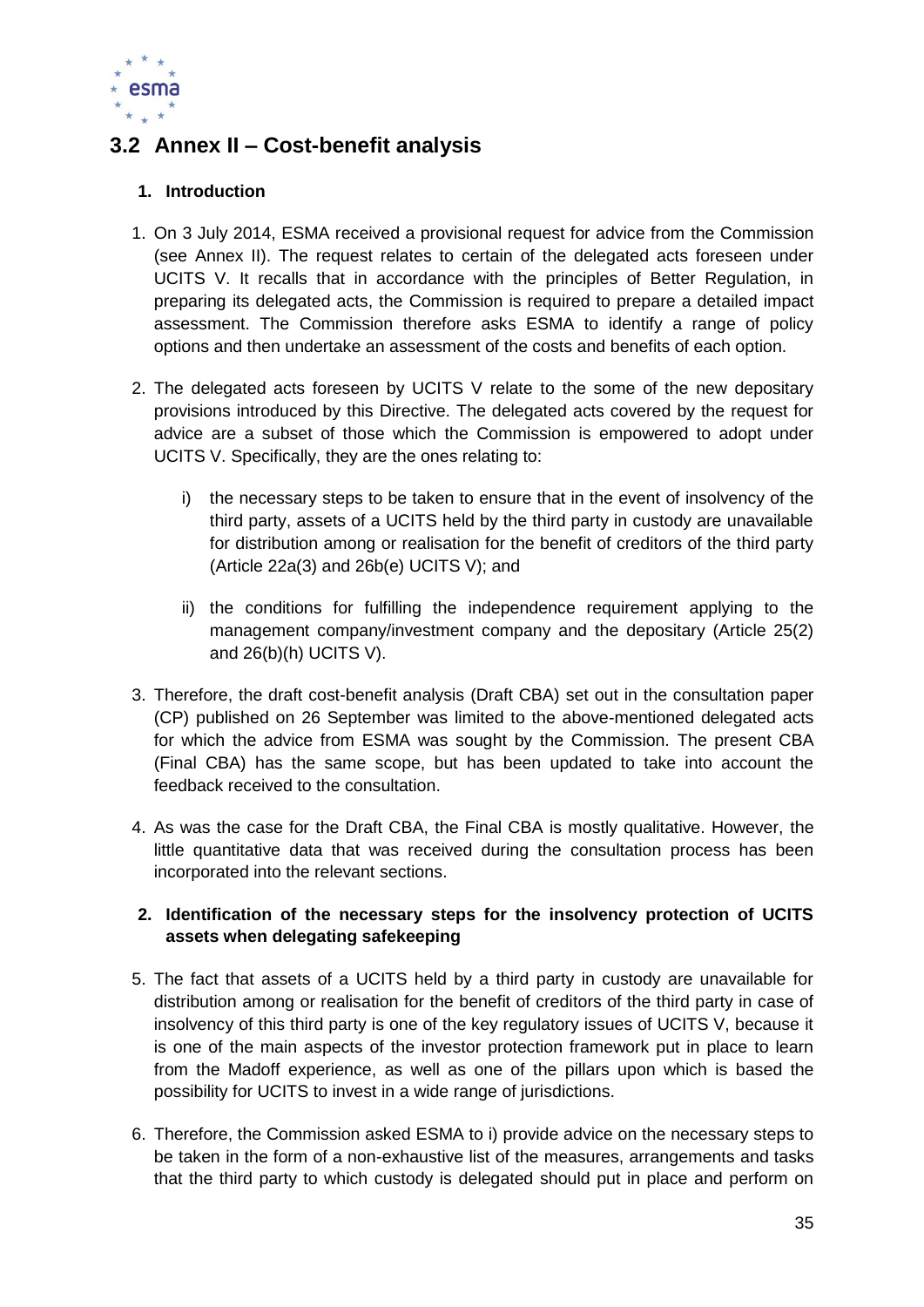

on-ongoing basis in order to ensure that the UCITS assets are protected from distribution among or realisation for the benefit of creditors of the third party, and ii) specify the measures that the depositary should put in place ex-ante to ensure that the third party fulfils its obligations.

### **Baseline scenario**

- 7. The baseline scenario should therefore be understood for this cost-benefit analysis as the application of the requirements in the Level 1 Directive (i.e. the provisions of Article 22a(3) of UCITS V) without any further specification. This would leave discretion to UCITS management companies, depositaries and national competent authorities to determine the necessary steps that shall be taken to ensure that in the event of insolvency of a third party, assets of a UCITS held by the third party in custody are unavailable for distribution among or realisation for the benefit of creditors of the third party. This could clearly lead to a lack of harmonisation in the application of the provisions of the Level 1 UCITS Directive across the UCITS investment industry on a very sensitive issue.
- 8. Indeed, uncertainty on the above-mentioned steps considered as being necessary and on the measures to be taken by the depositary and third party could lead to a situation where some Member States would adopt stricter rules than others on these two issues, leading to greater uncertainty for investors of UCITS in the different Member States who would not know to what extent the assets of the UCITS they invest in are protected. For instance, a depositary could be considered as failing to meet the abovementioned requirements in one Member State whereas the same depositary would be considered to meet these requirements in another Member State and therefore be allowed to safeguard the assets of a UCITS. This would be particularly problematic in the context of the EU passport of the UCITS Directive.

### **Technical option**

- 9. The final technical advice aims to promote the objectives of the Level 1 Directive by clarifying the scope of application of certain of the UCITS V provisions. This should contribute to the creation of a level playing field across Member States, which will help ensure that the risks tackled by the UCITS management/ investment company are done so in a harmonised way and there is reduced scope for regulatory arbitrage which could hamper the key objectives of the Level 1 Directive.
- 10. In order to address the problem and comply with the objectives identified above, ESMA not only considered the idea of providing clarifications on the criteria which may be extracted from the Level 1 provisions, but also identified in the CP some topics for which additional guidance could be beneficial for the purposes of a harmonised application of the UCITS Directive. These topics were as follows:
	- i) ESMA developed a non-exhaustive list of measures, arrangements and tasks to be put in place and performed on an ongoing basis by the third party to which custody is delegated. In this regard, ESMA considered that segregation greatly supports the policy objective that UCITS assets would be unavailable for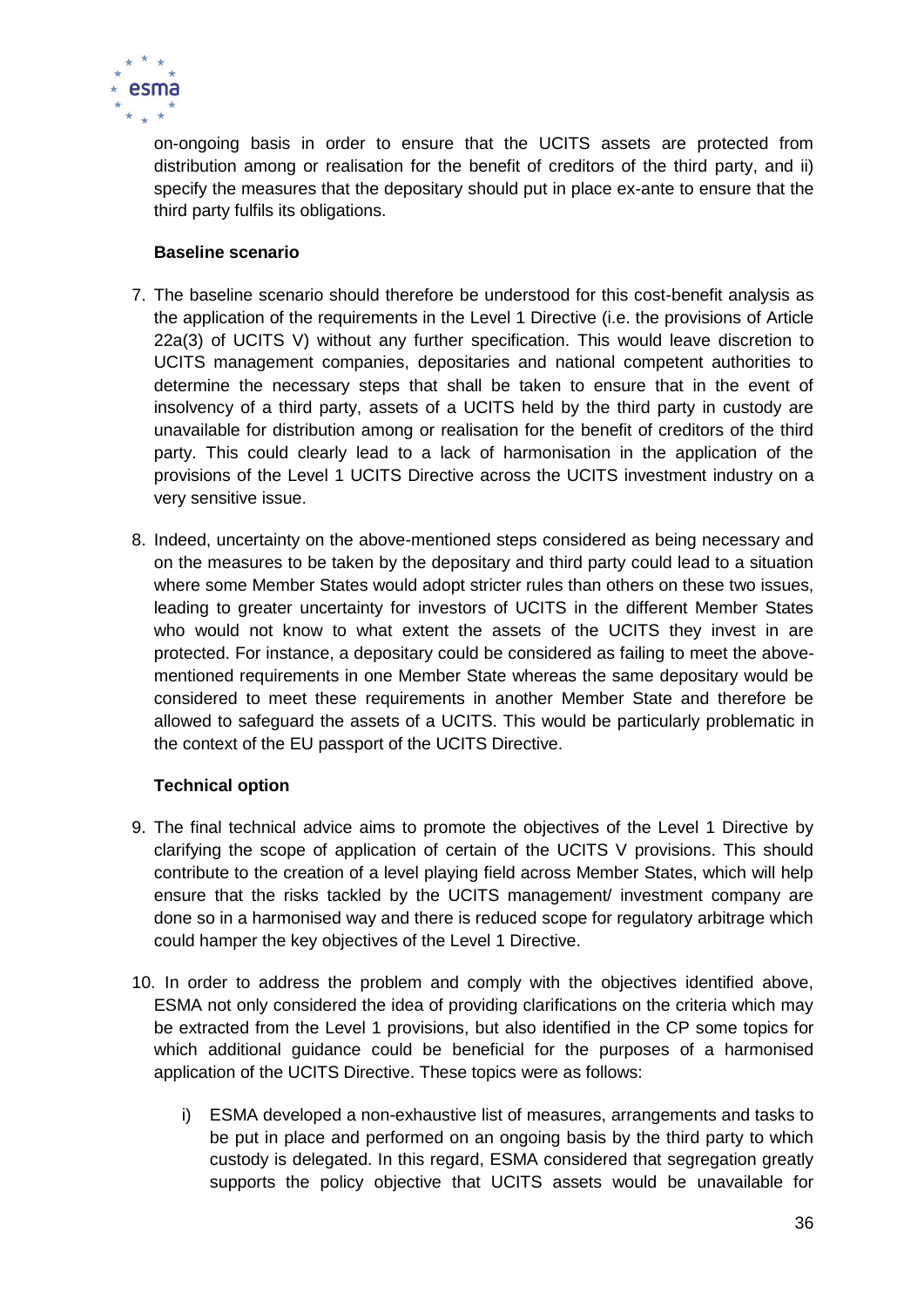

distribution to the creditors of an insolvent third-party delegate of a depository. ESMA considered, therefore, that the basic requirement for the third party (which is located in a jurisdiction outside the Union) should be to make all reasonable efforts, including the receipt of independent legal advice, to verify that the applicable insolvency laws and jurisprudence recognise the segregation of the UCITS' assets from the third party's own assets and from the assets of the depositary. In developing this part of the advice, ESMA took into specific account the recent Recommendations Regarding the Protection of Client Assets issued by IOSCO in January 2014.

- ii) ESMA also specified the measures that the depositary should put in place exante to ensure that the third party fulfils its obligations, and how the depositary should ensure that the required level of protection is respected at all times. ESMA proposed to incorporate some of the above-mentioned IOSCO principles in the measures to be adopted ex-ante by the depositary. Moreover, ESMA considered appropriate to require the depositary to ensure that there are contractual provisions allowing the termination of the agreement with the third party in case the applicable insolvency laws and jurisprudence of a jurisdiction outside the European Union no longer guarantee the segregation of the UCITS assets in the event of insolvency of the third party or the conditions set out under these laws are no longer fulfilled.
- 11. In the light of this approach, ESMA decided to carry out a preliminary mapping of (i) existing provisions in this area in the different jurisdictions and (ii) the potential impact that the ESMA technical advice may have. Details on the outcome of the mapping were set out in the Draft CBA.

### **The likely economic impacts**

12. On the basis of the mapping exercise, ESMA concluded that the impact of the final technical advice should not be material in most of the Member States. This was largely confirmed by the feedback to the consultation.

### **Costs**

- 13. ESMA took the view in the Draft CBA that the proposed approach was unlikely to lead to significant additional costs to the extent that it provided clarifications on the Level 1 provisions and did not impose additional obligations beyond those already set by UCITS V on firms whose compliance has to be supervised, except the receipt of independent legal advice, that is required for the third party to which custody is delegated outside the Union and for the depositary.
- 14. Regarding the requirement to obtain independent legal advice, many respondents to the consultation suggested that this would trigger significant additional costs and that, in any case, the level of legal certainty that could be obtained was limited. One respondent provided an approximate estimate of costs amounting to EUR 15,000 per legal advice and per country.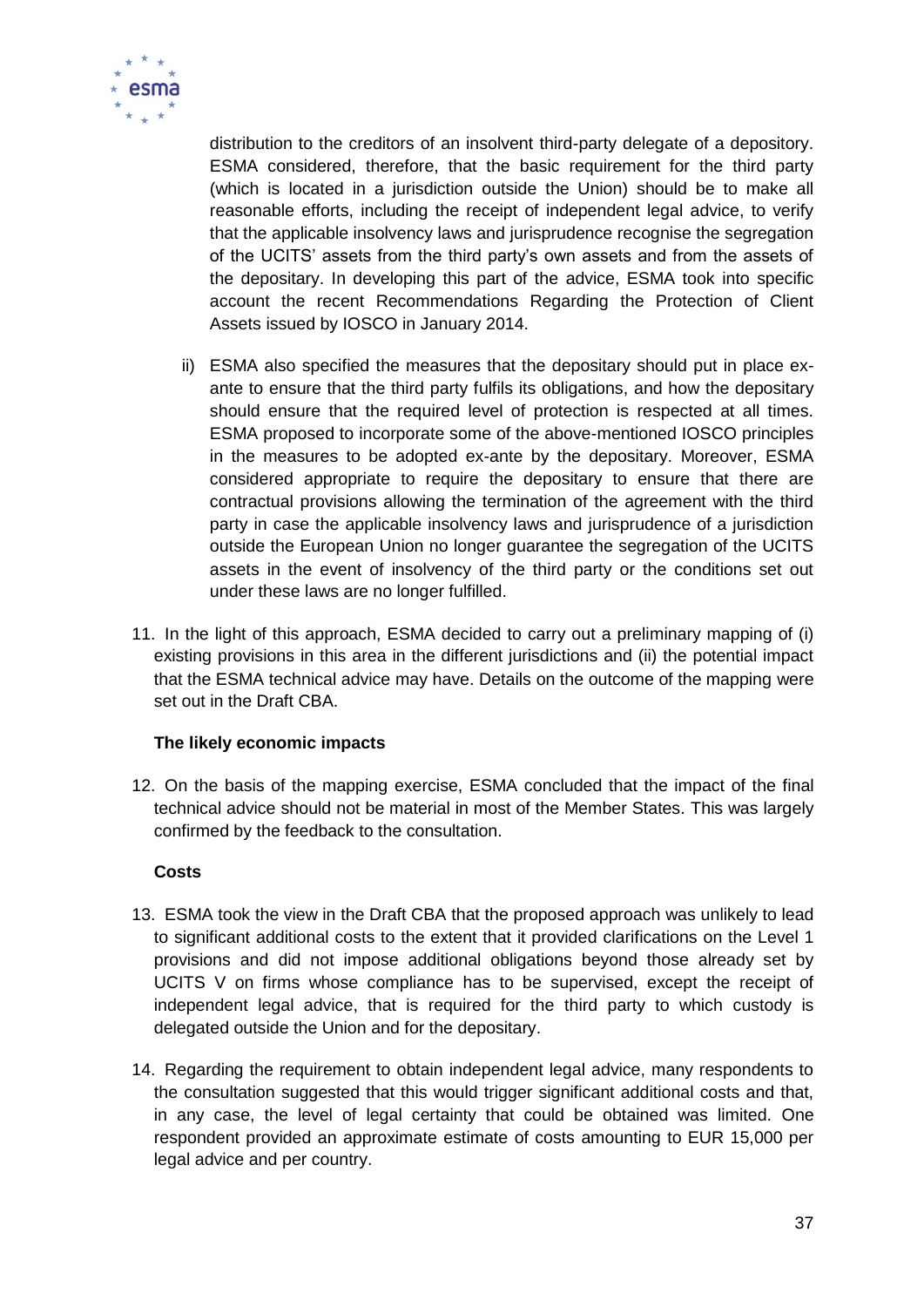

#### **Benefits**

15. In addition to the benefits of the option proposed in the CP as identified in the Draft CBA (i.e. to standardise the operational processes that the depositaries will set up to face such local rules applying to the custody of services and, as a consequence, to increase the protection of UCITS investors), several respondents to the consultation (including consumer representatives) stressed the importance of the depositary and third part obtaining legal advice that was not unduly influenced by commercial interests.

### **3. Identification of the conditions to be fulfilled by the management company/investment company to be considered independent**

- 16. The independence of the management company/investment company and the depositary is one of the key regulatory issues of UCITS V, because it is one of the main aspects of the investor protection framework put in place to learn from the Madoff fraud.
- 17. Therefore, the Commission asked ESMA to provide advice on what are the necessary conditions and criteria, at a minimum in relation to areas such as corporate and group governance, structure, organisation and internal processes, so that each of the entities referred to in Article 25(2) (management company/investment company and the depositary) can be deemed to act independently in carrying out their respective functions.

### **Baseline scenario**

18. The baseline scenario should therefore be understood for this cost-benefit analysis as the application of the requirements in the Level 1 Directive (i.e. the provisions of Articles 25(2) of UCITS V) without any further specification. This would leave discretion to UCITS management companies, depositaries and NCAs to assess whether UCITS management companies and depositaries act independently in carrying out their respective functions. This could clearly lead to a lack of harmonisation in the application of the provisions of the Level 1 UCITS Directive across the UCITS investment industry.

### **Technical options**

- 19. The final technical advice aims to promote the objectives of the Level 1 Directive by clarifying the scope of application of certain of the UCITS V provisions. This should contribute to the creation of a level playing field across Member States, which will help ensure that the risks tackled by the UCITS management/ investment company / depositary are done so in a harmonised way and there is reduced scope for regulatory arbitrage which could hamper the key objectives of the Level 1 Directive.
- 20. In order to address the problem and comply with the objectives identified above, ESMA not only considered the idea of providing clarifications on the criteria which may be extracted from the Level 1 provisions, but also identified in the consultation paper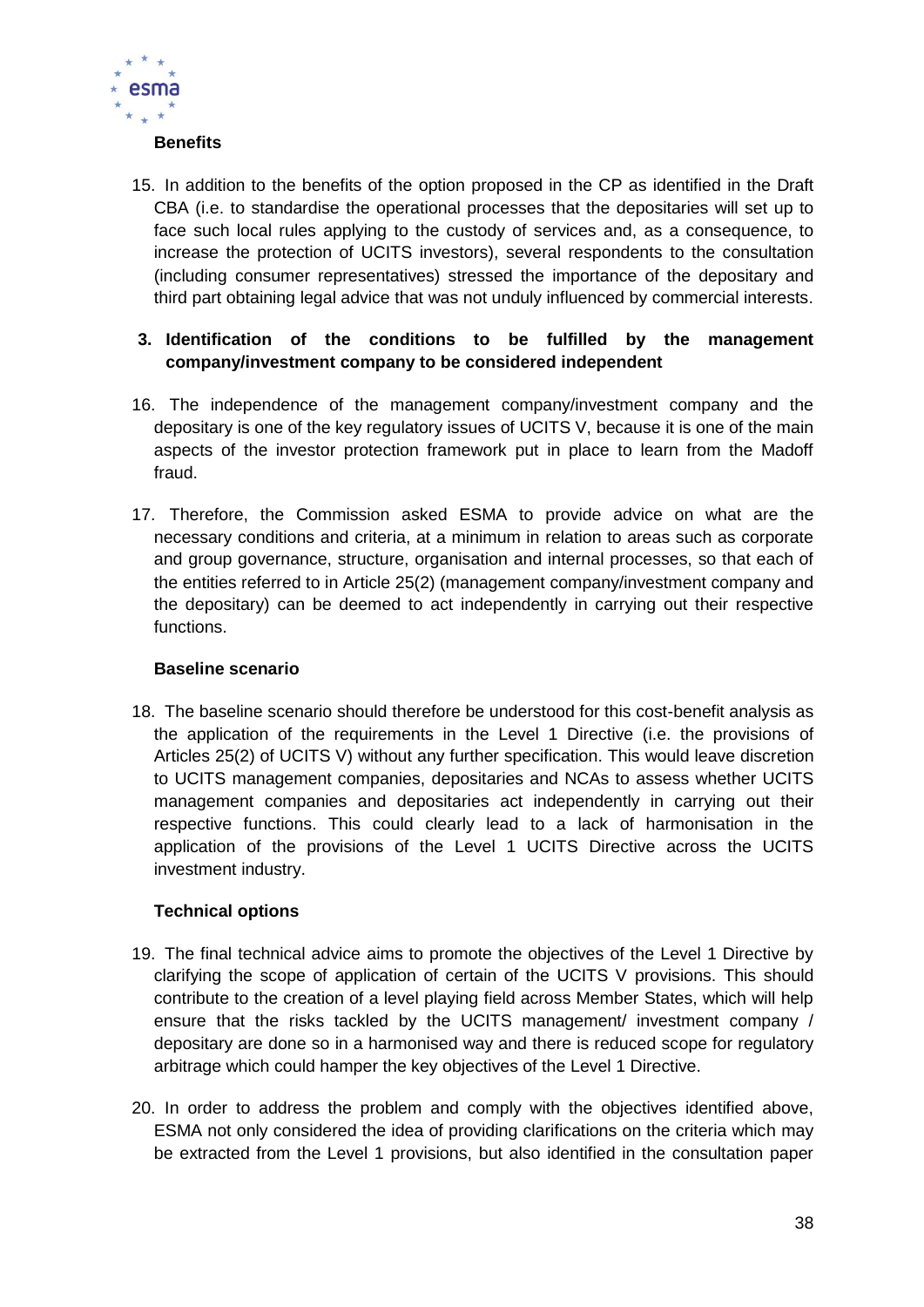

some topics for which additional guidance could be beneficial for the purposes of a harmonised application of the UCITS.

- 21. ESMA considered that the independence of the management company/investment company, on one side, and the depositary, on the other (together, the "Relevant Entities"), may be jeopardised by the existence of certain links between these parties, and that the following categories of links can be identified for these purposes:
	- a) common management/supervision; and
	- b) cross-shareholdings.
- 22. In relation to a) (common management/supervision), ESMA considered that the independence would be lost if any of the Relevant Entities, by means of executive power or supervision, could control the action of the other.
- 23. In the CP ESMA identified three options for how the separation of the management bodies of the Relevant Entities could be ensured. For a summary of the feedback from stakeholders on ESMA's proposal to discard two of those three options, please see the response under Q23 in the feedback statement in section 2.
- 24. In relation to b) (cross-shareholdings), ESMA considered that a first option could be to refer to the notion of 'qualifying holding' in the UCITS Directive and consider that the Relevant Entities are not independent whenever they are linked by such a qualifying holding or are part of the same group. A second option could be to provide that in case the Relevant Entities are (i) linked by a qualifying holding or (ii) part of the same group, some specific governance and organisational arrangements and measures should be put in place to ensure that the independence of the Relevant Entities is preserved.
- 25. ESMA saw merit in consulting on both options to assess the impact that each of the proposed rules may have on the existing shareholding structures in Europe and make its final deliberations on this aspect on the basis of a full set of information.
- 26. ESMA also carried out a preliminary mapping of (i) existing provisions on the present topic in the different member States and (ii) the potential impact that the ESMA technical advice could have. Details on the outcome of the mapping were set out in the Draft CBA.

### **The likely economic impacts**

- 27. On the basis of this feedback to the consultation, stakeholders found it difficult to assess the economic impacts arising from the proposed rules on common management/supervision while noting that the impact would be significantly lower than that triggered by the rules on cross-shareholdings. In some Member States the impact would be limited due to the existence of broadly similar rules.
- 28. As for the proposed rules on cross-shareholdings, the stakeholder feedback indicated that option 1 would have a much more significant impact than option 2.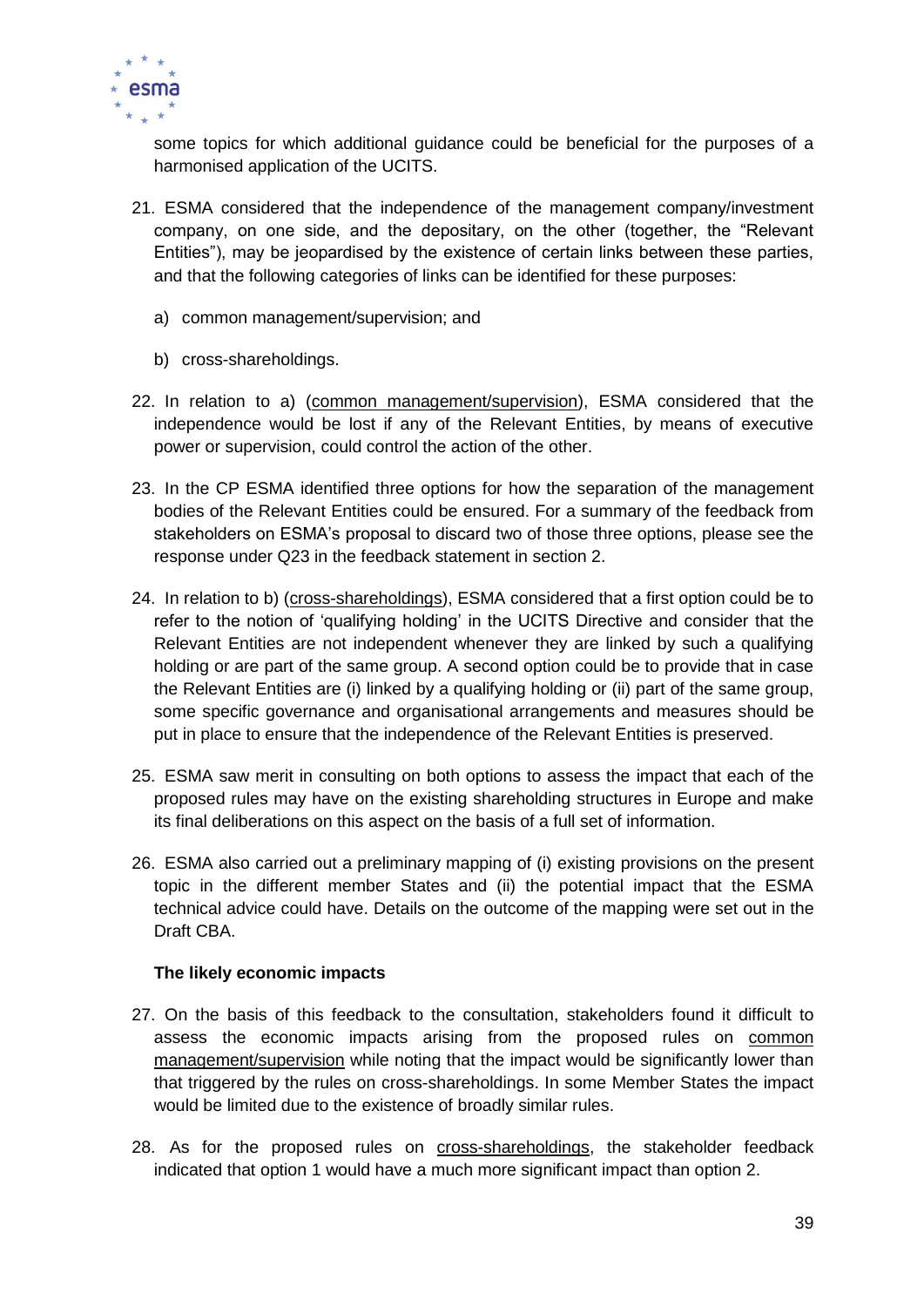

- 29. Feedback from stakeholders on the common management/supervision proposals did not allow ESMA to quantify the likely costs.
- 30. Most respondents had similar difficulties quantifying the costs generated by ESMA's proposed option 1 on cross-shareholdings but stressed that it would lead to substantive additional costs to the extent that it would imply the separation of a large number of entities which are currently linked by a qualifying holding or are part of the same group, or the transfer of assets to a different depositary.
- 31. One respondent (a trade association) provided rough cost estimates arising from option 1. these were estimated to range between EUR 80,000 (for a small member) to EUR 2,100,000 (for a large member). In case a transfer of the affected UCITS assets to an alternative depositary was considered, this respondent mentioned that the costs lined to that transfer would range between EUR 150,000 (for a small member) to tens of millions of EUR (for a large member). In terms of loss of earnings on the side of the substituted depositary, these could, in case of a large member, amount to up to EUR 30,000,000.
- 32. Other respondents, while not quantifying the likely costs, identified a range of one-off costs including: upfront costs for appointing new and external depositaries to service entire ranges of funds; a change in the ownership structures of business groups; and consultancy charges. Regarding ongoing costs, meanwhile, some stakeholders expected these to come from the loss of economies available through the use of common infrastructure, from access and understanding of new systems, as well as from a time-consuming need to identify and reappoint responsible persons.
- 33. Respondents also provided data on the number of entities that would be affected by the proposals in certain Member States (please see paragraph 125 of the feedback statement for more details).
- 34. Regarding the second option on cross-shareholdings, stakeholders expected costs to arise from the setting-up of alternative organisational arrangements, including compensation for members of the management/supervisory board which would need to be substituted. One respondent mentioned that the costs for this option would mainly be related to the implementation of procedures concerning the identification, management, monitoring and disclosure of conflicts of interest. Two banking associations pointed out that the requirement to have a certain number of independent directors may mean that a bank will have to have a representative from one of its competitors and may be problematic as a limitation of external mandates may apply at the top of the organisations.
- 35. In general, respondents focused their input on underlining what they saw as the much higher costs that would arise from option 1.

### **Benefits**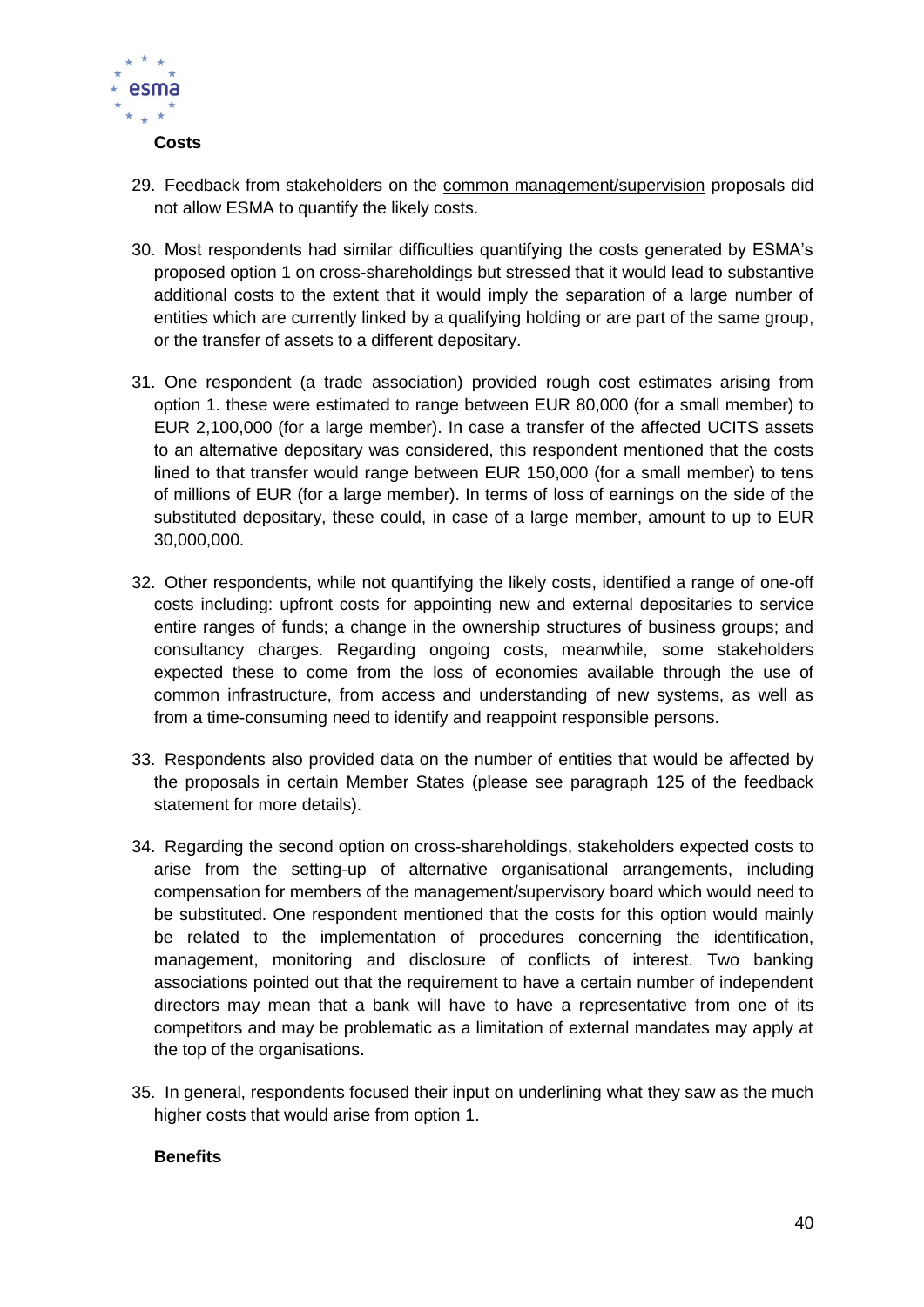

36. The expected benefits of the proposed approach on common management/supervision and cross-shareholdings are that it provides clarity on the independence requirements of the Level 1 and helps ensure that the objectives of the Directive will be achieved.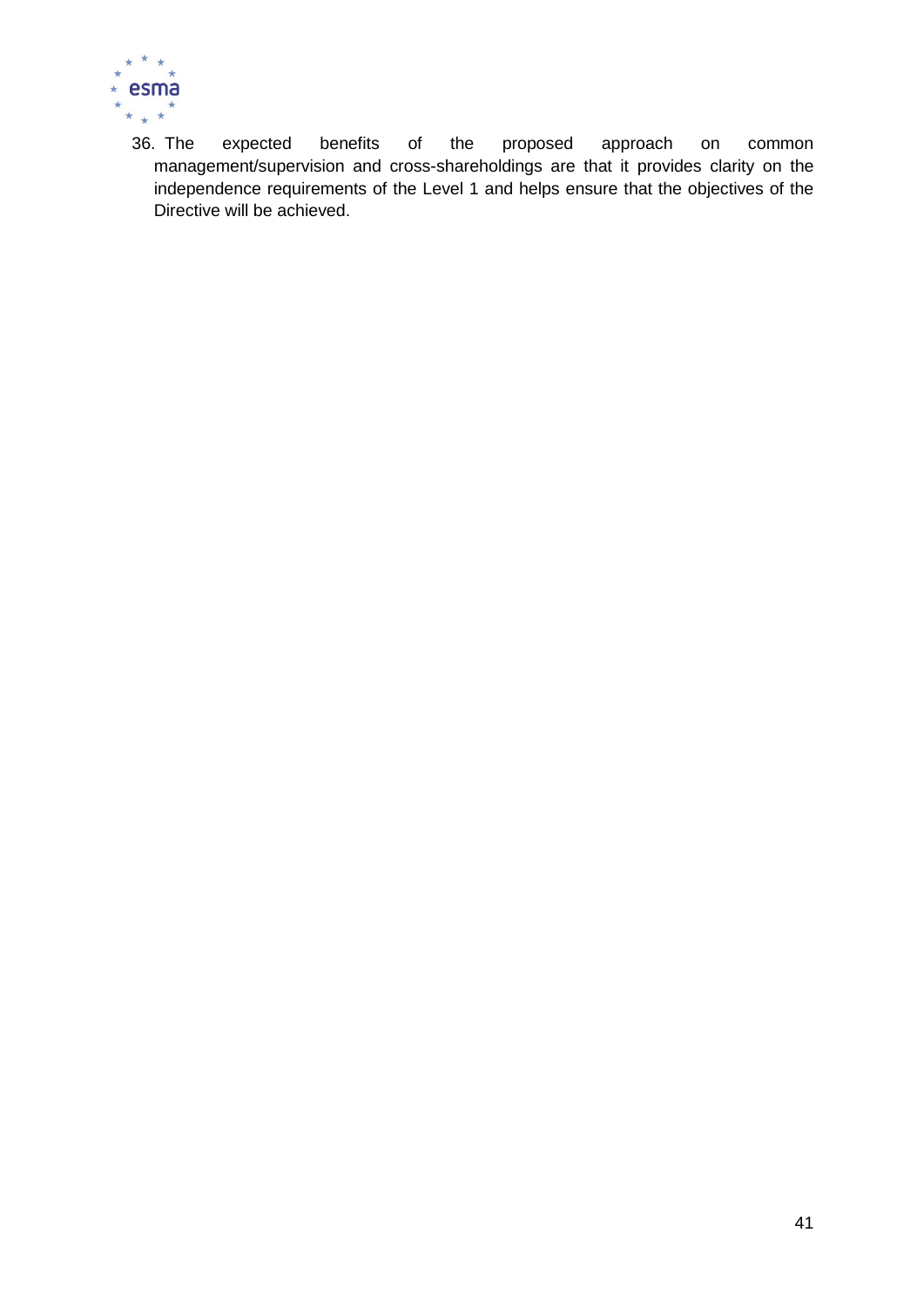

### <span id="page-42-0"></span>**3.3 Annex III – Technical advice**

### **I. Advice on the insolvency protection of UCITS assets when delegating safekeeping (Art. 22a(3)(d) and 26b(e) UCITS V)**

- 1. In case of delegation of the functions referred to in Article 22(5) of Directive 2009/65/EC, in order to ensure that in the event of insolvency of the third party, assets of a UCITS held by this third party in custody are unavailable for distribution among or realisation for the benefit of creditors of the third party, the third party shall take steps including, but not limited to, the following:
	- (a) whenever the applicable insolvency laws and jurisprudence are those of a jurisdiction located outside the Union,
		- (i) make all reasonable efforts, including the receipt of legal advice from a natural or legal person not affiliated to the third party, to verify that the applicable insolvency laws and jurisprudence:
			- $-$  recognise the segregation of the UCITS' assets from the third party's own assets and from the assets of the depositary, in line with the requirements of Article 22a(3)(c) of Directive 2009/65/EC, as further implemented by [the delegated acts foreseen under Article 26b(1)(d) of the UCITS Directive]; and
			- recognise that the UCITS' segregated assets do not form part of the third party's estate in case of insolvency and are unavailable for distribution among or realisation for the benefit of creditors of the third party;
		- (ii) ensure that the conditions set out in the applicable insolvency laws and jurisprudence to consider that the UCITS' assets are segregated and unavailable for distribution or realisation, as referred to under point (i), are met at the moment of the conclusion of the delegation agreement with the depositary and on an ongoing basis for the entire duration of the delegation;
		- (iii) immediately inform the depositary in case any of the conditions mentioned under (ii) is no longer met:
	- (b) whichever jurisdiction inside or outside the Union the applicable insolvency laws and jurisprudence relate to,
		- (i) inform the depositary about the applicable insolvency laws and jurisprudence and the relevant conditions that apply;
		- (ii) maintain accurate and up-to-date records and accounts of UCITS' assets that readily establish the precise nature, amount, location and ownership status of those assets. The records should also be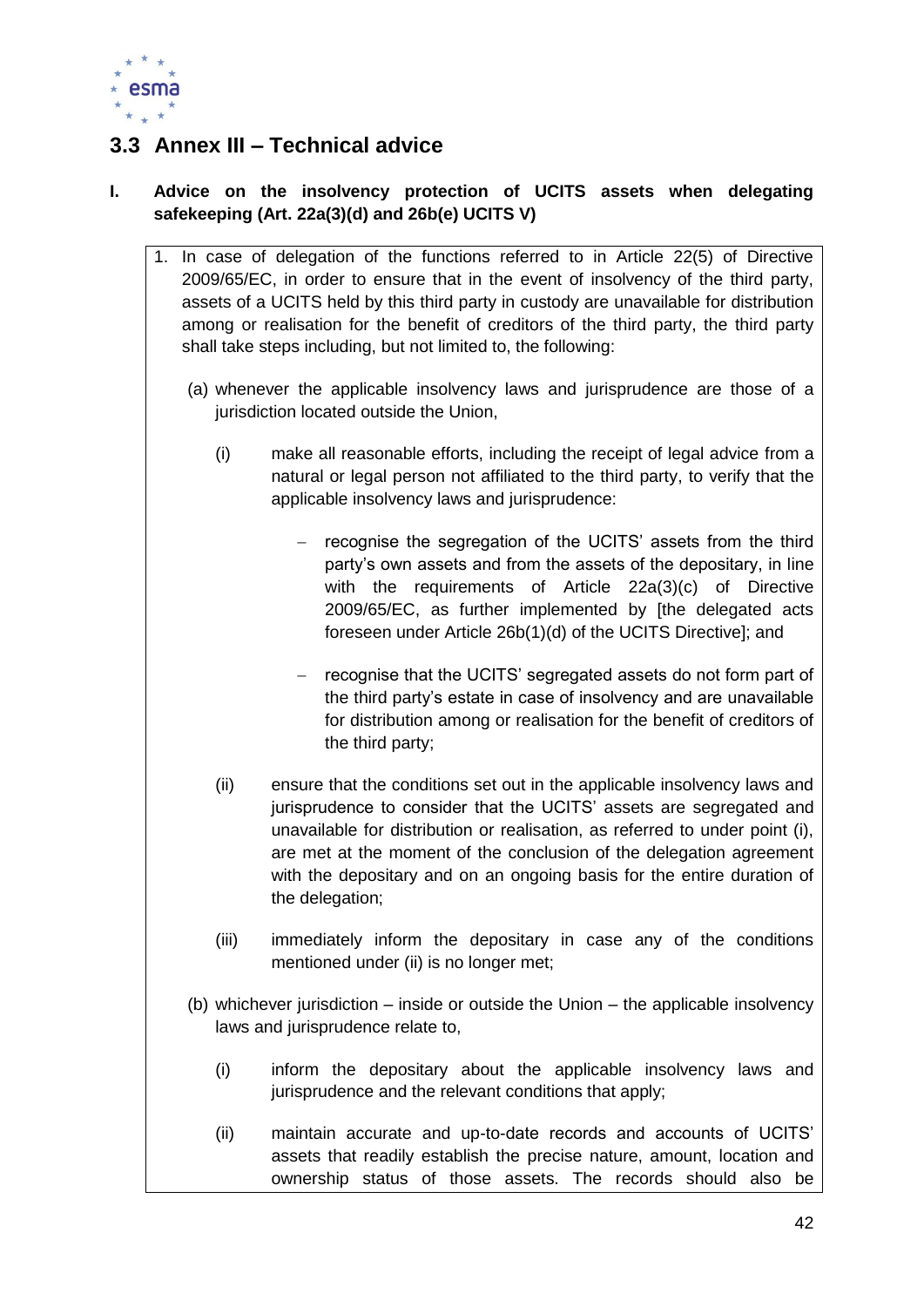

maintained in such a way that they may be used as an audit trail;

- (iii) provide a statement to each depositary on a regular basis detailing the UCITS' assets held for or on behalf of such depositary; and
- (iv) maintain appropriate arrangements to safeguard the UCITS' rights in its assets and minimise the risk of loss and misuse. In particular, the third party shall analyse how certain actions or decisions could materially change the status of the UCITS' assets and/or complicate return of the UCITS' assets, such as if the exercise of a right of re-use or enforcement of a pledge – to the extent that this is authorised under Article 22(7) of Directive 2009/65/EC – results in a different party succeeding to rights in the UCITS' assets;
- 2. In case of delegation of the functions referred to in Article 22(5) of Directive 2009/65/EC, in order to ensure that in the event of insolvency of the third party, assets of a UCITS held by this third party in custody are unavailable for distribution among or realisation for the benefit of creditors of the third party, the depositary delegating the functions to a third party shall adopt the following measures:
	- (a) in all cases, consider the following elements in the selection and appointment of the third party:
		- $-$  the legal requirements or market practices related to the holding of client assets that could adversely affect UCITS' rights during business as usual and in the event of insolvency of the third party;
		- the financial condition, expertise and market reputation of the third party; and
		- protection or lack thereof attendant upon the regulatory status of the third party;
	- (b) in case the third party is located outside the Union,
		- (i) make all reasonable efforts, including the receipt of legal advice from a natural or legal person not affiliated to the depositary, to understand the material effects of the contractual provisions governing the arrangement with the third party on the UCITS' rights in respect of its assets, including how those contractual provisions would operate in the jurisdiction where such assets are held, including in the event of insolvency of the third party to which the depositary has delegated safekeeping duties;
		- (ii) ensure that there are contractual provisions in its agreement with the third party allowing the termination of such agreement without undue delay, taking into account the need to act in the best interest of the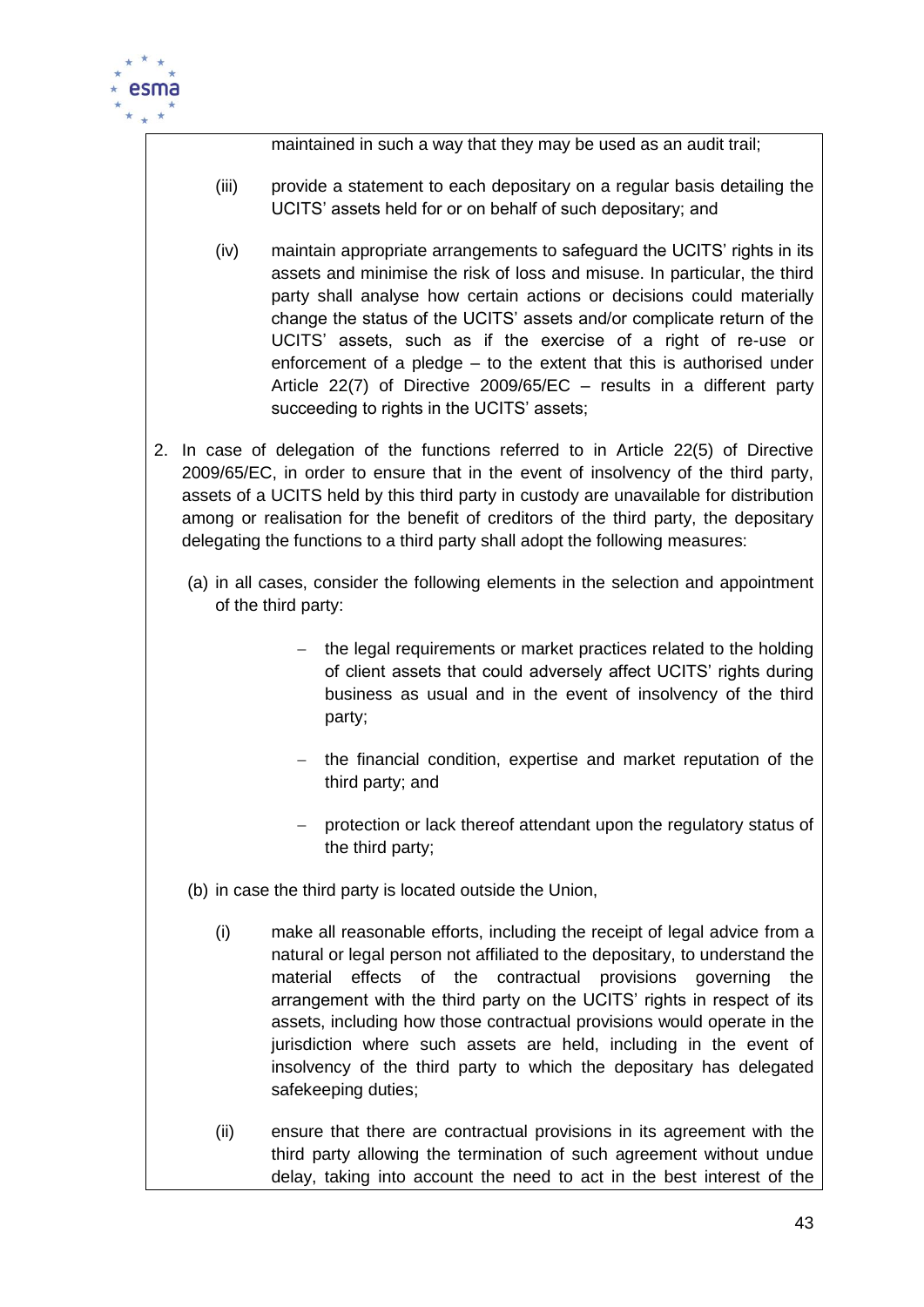

UCITS and the investors of the UCITS, in case the applicable insolvency laws and jurisprudence no longer recognise the segregation of the UCITS' assets in the event of insolvency of the third party or the conditions set out under these laws and jurisprudence are no longer fulfilled; and

- (iii) in case the depositary becomes aware that the applicable insolvency laws and jurisprudence no longer recognise the segregation of the UCITS' assets in the event of insolvency of the third party or the conditions set out under these laws and jurisprudence are no longer fulfilled, immediately inform the investment company or the management company on behalf of the UCITS of such a situation. The mere provision of information to the investment company or the management company on behalf of the UCITS shall not change the legal nature of the assets held by the third party, which shall continue to be held in custody.
- 3. On receipt of the information referred to under paragraph 2(b)(iii), the investment company or the management company on behalf of the UCITS shall immediately notify its competent authority of such information and consider all the appropriate measures in relation to the relevant assets of the UCITS, including their disposal taking into account the need to act in the best interest of the UCITS and the investors of the UCITS.
- 4. Whenever the legal advice referred to under point (a)(i) of paragraph 1 is made available by the third party to the depositary, the latter shall be absolved of the obligation to obtain legal advice set out under point (b)(i) of paragraph 2.
- 5. Whenever the legal advice referred to under point (b)(i) of paragraph 2 is made available by the depositary to the third party, the latter shall be absolved of the obligation to obtain legal advice set out under point (a)(i) of paragraph 1, provided that the relevant independent legal advice obtained by the depositary covers all the elements mentioned under point (a)(i) of paragraph 1.
- 6. Where the third party, in turn, sub-delegates the functions referred to in Article 22(5) of Directive 2009/65/EC, contractual arrangements shall be put in place to ensure that paragraphs 1, 2, 3 and 4 apply *mutatis mutandis* to the relevant parties.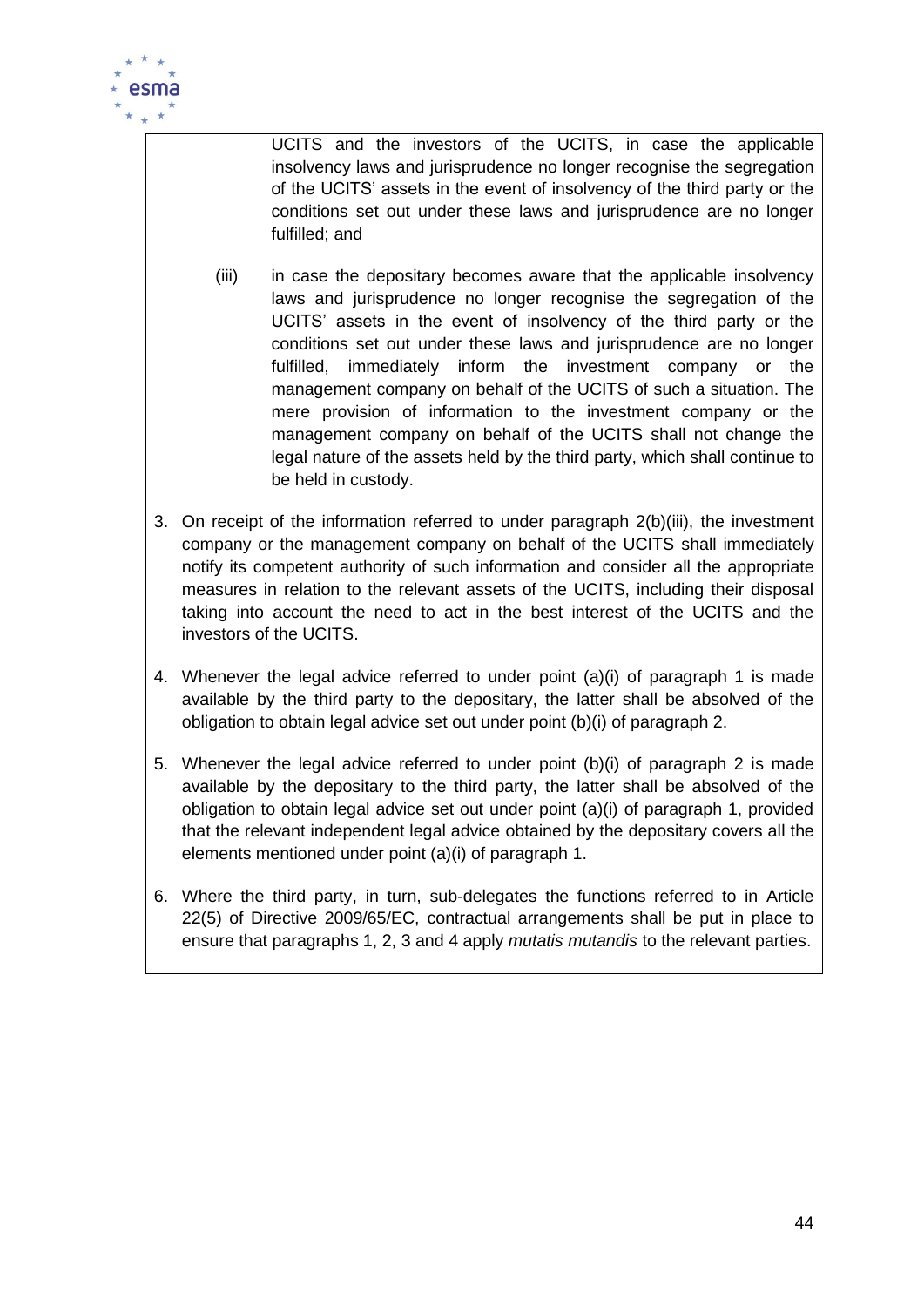

### **II. Advice on the independence requirement (Art. 25(2) and 26(b)(h) UCITS V)**

1. In order to fulfil the independence requirement referred to in Article 25(2) of Directive 2009/65/EC, the following requirements shall be complied with:

### **[Common management/supervision]**

- (a) no member of the management body of the management company/investment company shall be a member of the management body of the depositary;
- (b) no member of the management body of the management company/investment company shall be an employee of the depositary and no member of the management body of the depositary shall be an employee of the management company/investment company;
- (c) where the management body of the management company/investment company is not in charge of the supervisory functions, no more than one third of the members of the body in charge of the supervisory functions of the management company/investment company shall be a member of the management body, the body in charge of the supervisory functions or an employee of the depositary;
- (d) where the management body of the depositary is not in charge of the supervisory functions, no more than one third of the members of the body in charge of the supervisory functions of the depositary shall be a member of the management body, the body in charge of the supervisory functions or an employee of the management company/investment company;

### **[Cross-shareholdings]**

- (e) the management company/investment company shall put in place a robust decision-making process for choosing the depositary which shall be based on objective pre-defined criteria and meet the sole interest of the UCITS and the investors of the UCITS;
- (f) in case any of the following situations arise:
	- the depositary has a direct or indirect holding in the management company/investment company which represents 10 % or more of the capital or of the voting rights or which makes it possible to exercise a significant influence over the management of the management company/investment company in which that holding subsists; or
	- the management company/investment company has a direct or indirect holding in the depositary which represents 10 % or more of the capital or of the voting rights or which makes it possible to exercise a significant influence over the management of the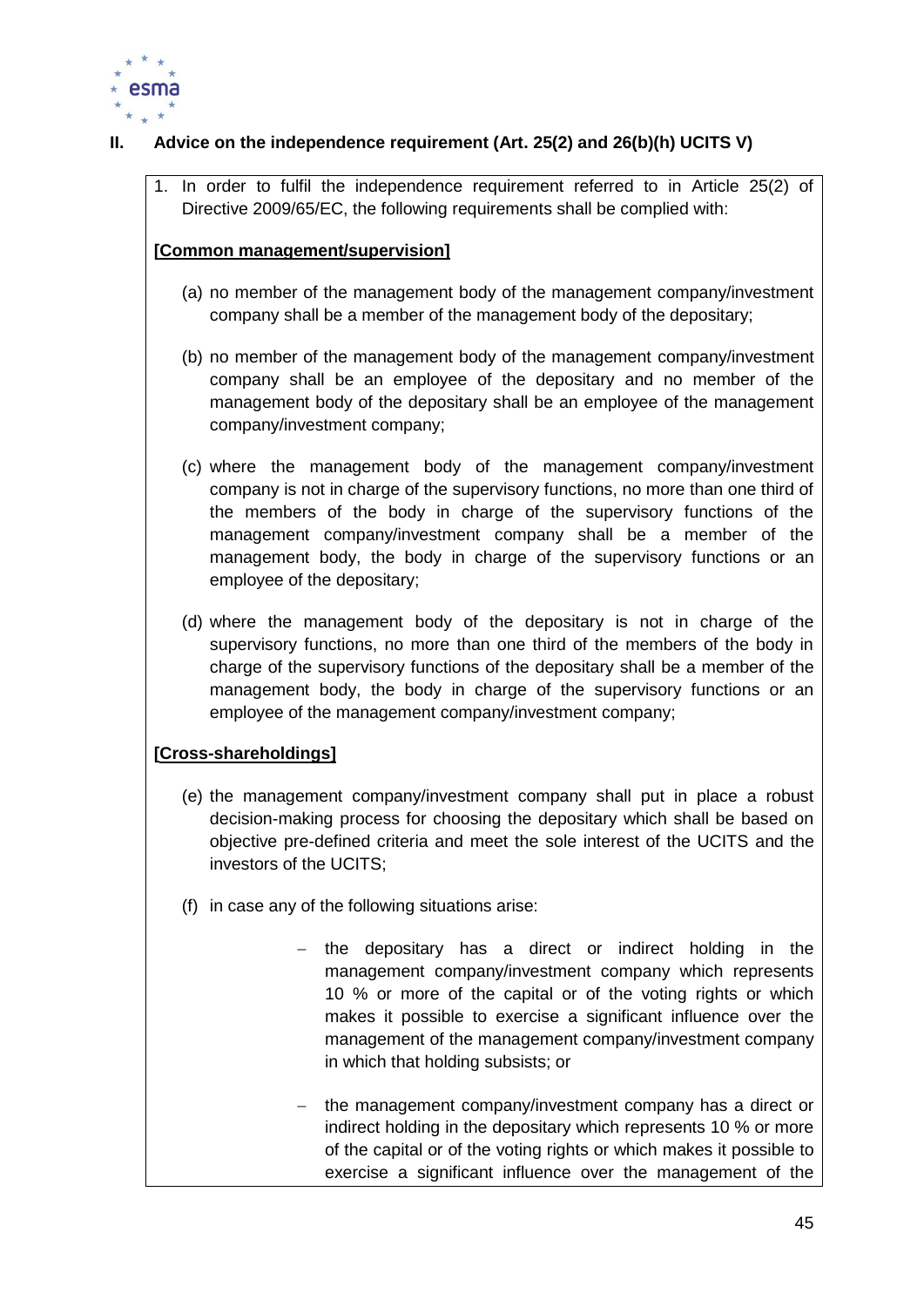

depositary in which that holding subsists; or

 the management company/investment company and the depositary are included in the same group for the purposes of consolidated accounts, as defined in Directive 2013/34/EU or in accordance with recognised international accounting rules,

at least the following arrangements shall be put in place:

- (i) all reasonable steps to avoid conflicts of interest arising from the shareholding or group structure shall be taken and, when they cannot be avoided, conflicts of interest shall be identified, managed and monitored and, where applicable, disclosed, in order to prevent them from adversely affecting the interests of the UCITS and the investors of the UCITS;
- (ii) the management company/investment company shall demonstrate to the competent authority of its home Member State that it is satisfied that the appointment of the depositary is in the sole interests of the UCITS and the investors of the UCITS, in particular by comparing the relative merits of appointing the depositary versus another depositary which is not linked to the management company/investment company. This comparison shall take into account such aspects as the costs of appointing the depositary, the expertise and financial standing of the depositary and the quality of services provided by the depositary;
- (iii) the link between the management company/investment company and the depositary shall be disclosed to investors;

and

- (iv) the choice of the depositary shall be justified to investors upon request; and
- (g) in case the management company/investment company and the depositary are included in the same group for the purposes of consolidated accounts, as defined in Directive 2013/34/EU or in accordance with recognised international accounting rules, at least the following additional arrangements shall be put in place:
	- (i) at least one-third (33%) or two (persons), whichever is the lesser, of the members of the management body of the management company/investment company and the depositary shall be independent;
	- (ii) where the management body of the management company/investment company and the depositary is not in charge of the supervisory functions, at least one-third (33%) or two (persons), whichever is the